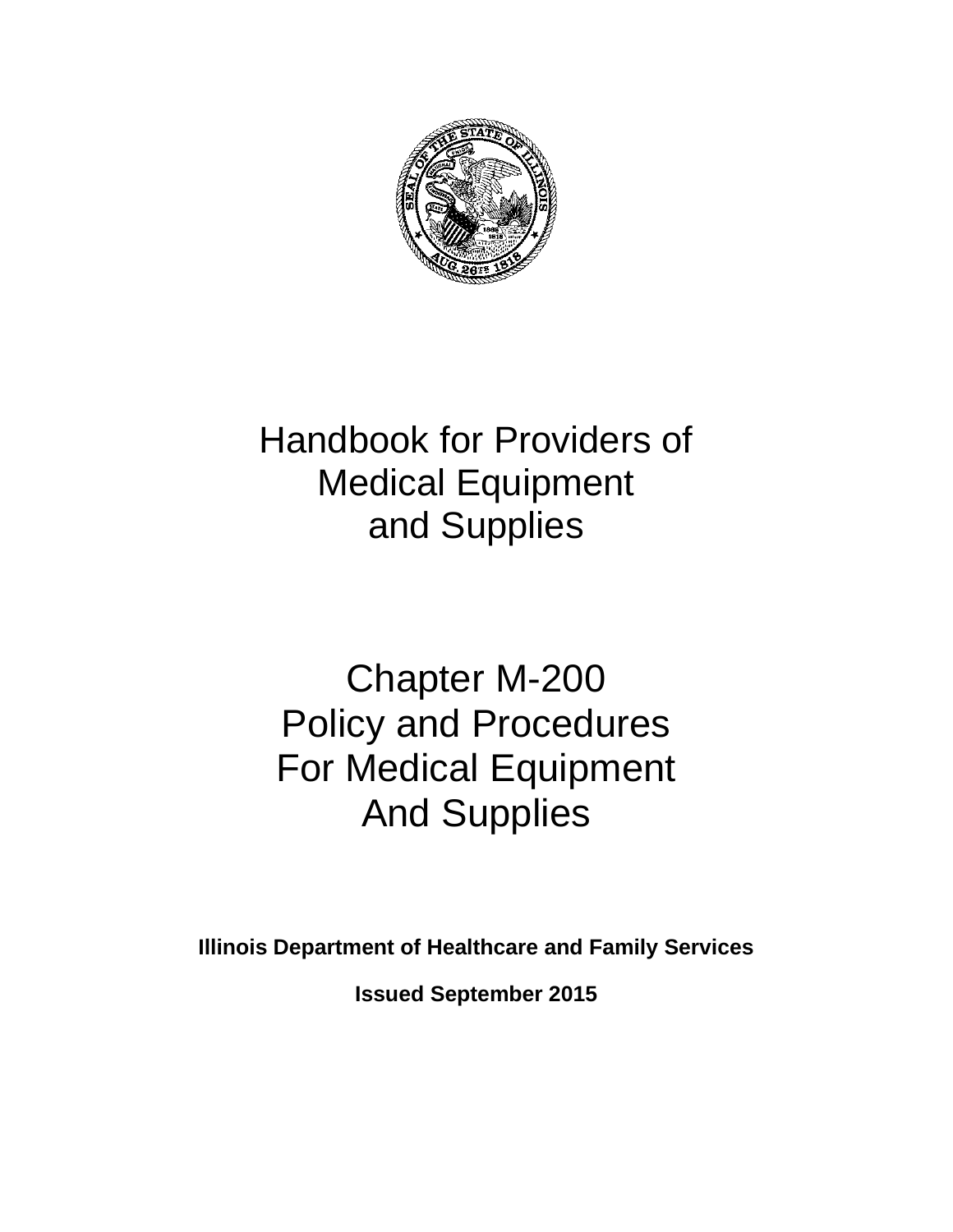## Chapter M-200

## Durable Medical Equipment and Supplies

## Table of Contents

#### **Foreword**

#### **M-200 Basic Provisions**

#### **M-201 Provider Enrollment**

- 201.1 Enrollment Requirements
	- 201.1.1 Durable Medical Equipment, Prosthetics, Orthotics, and Supplies (DMEPOS) Medicare Certification
- 201.2 Enrollment Approval
- 201.3 Enrollment Denial
- 201.4 Provider File Maintenance

#### **M-202 Medical Equipment and Supplies Reimbursement**

- 202.1 Charges
	- 202.1.1 Charges for Replacement Items
	- 202.1.2 Charges for Repair Services
	- 202.1.3 Charges for Loaner Items
- 202.2 Claim Preparation and Submittal
	- 202.2.1 Electronic Claim Submittal
	- 202.2.2 Paper Claim Submittal
- 202.3 Payment
- 202.4 Fee Schedule

#### **M-203 Covered Services**

203.1 Practitioner Orders

#### **M-204 Non-Covered Services**

#### **M-205 Record Requirements**

#### **M-210 General Limitations and Considerations on Covered Services**

- 210.1 Eligibility Verification
- 210.2 Medical Supplies
- 210.3 Requests for Repair<br>210.4 Requests for Replac
- Requests for Replacement
- 210.5 Equipment Rental Limitations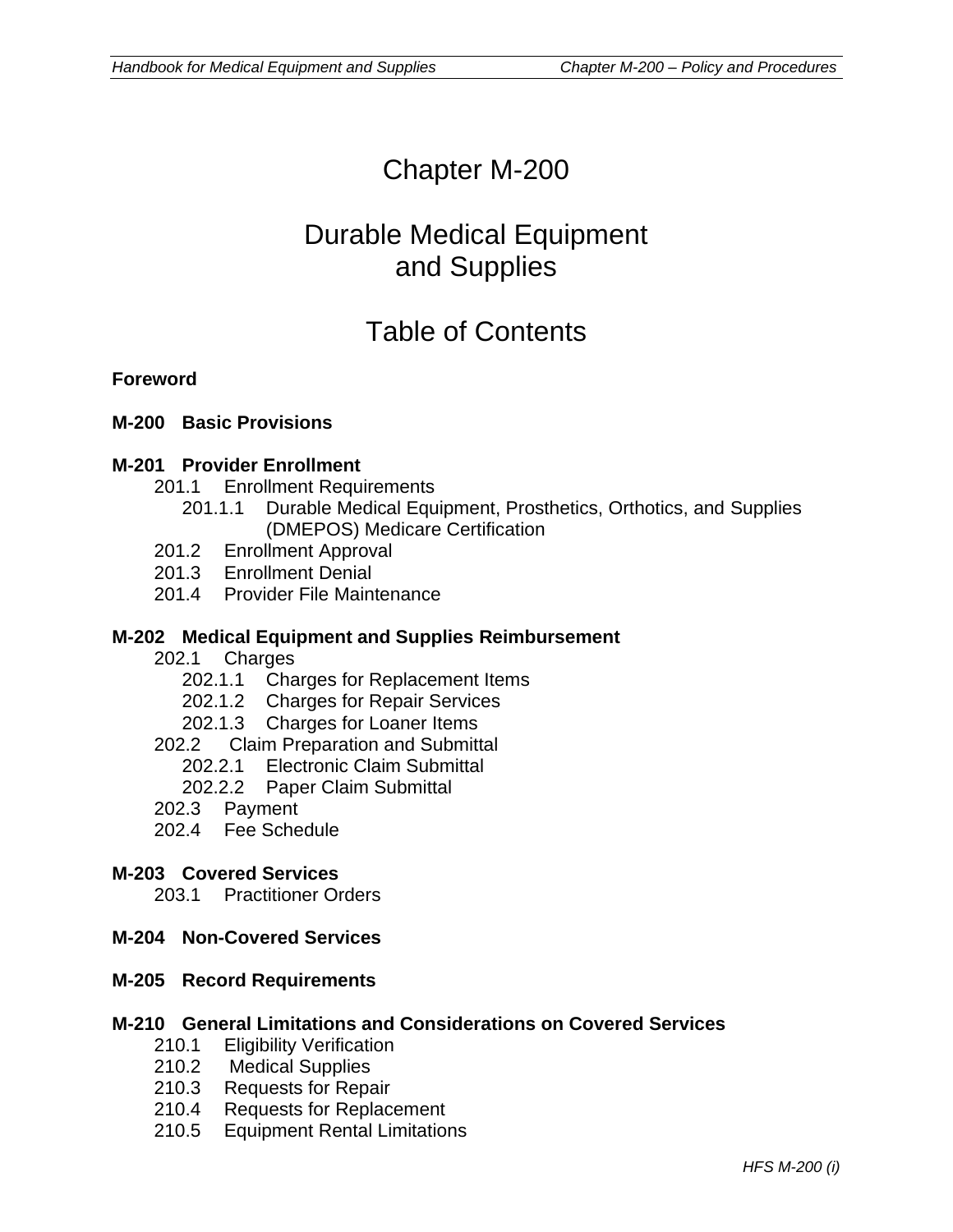- 210.6 Long Term Care Residents Service Limitations
- 210.7 Hospital Inpatient and Outpatient Service Limitations
- 210.8 Hospice Service Limitations

#### **M-211 Prior Approval Process**

- 211.1 Prior Approval Requests
- 211.2 Documentation Required
- 211.3 Approval of Item or Service
- 211.4 Denial of Item or Service
- 211.5 Change in Prior Approval Status
	- 211.5.1 Transfer from One Supplier to Another
	- 211.5.2 Recipient Identification Number Change
	- 211.5.3 Buy-Out/Change in Ownership Procedures
- 211.6 Timelines
- 211.7 Post Approvals
- 211.8 Bogard Class Members

#### **M-212 Limitations and Considerations on Specific Items**

#### **M-213 Limitations and Considerations for Medical Supply Items**

- 213.1 Enteral Nutrition
- 213.2 Oral Electrolyte Solutions
- 213.3 Food Thickeners
- 213.4 Medical Foods

#### **M-214 Limitations and Considerations for Medical Equipment**

- 214.1 Infusion Pumps and Supplies
	- 214.1.1 External Insulin Infusion Pumps and Supplies
- 214.2 Speech Generating Devices
- 214.3 Respiratory Management Items
	- 214.3.1 C-PAP or BiPAP Equipment
	- 214.3.2 Oxygen Supplies and Equipment
	- 214.3.3 Apnea Monitors
	- 214.3.4 Ventilators
	- 214.3.5 Respiratory Assist Devices (RAD)
	- 214.3.6 Airway Clearance Devices
- 214.4 External Defibrillators
- 214.5 Items with Compliance Download Capability

#### **M-215 Limitations and Considerations for Mobility Devices – Manual and Power Wheelchairs/Scooters**

- 215.1 Standard Manual Wheelchairs (MWC)
- 215.2 Power Mobility Devices and Custom Manual Wheelchairs
- 215.3 Rental
- 215.4 Repairs
- 215.5 Modifications/Customization
- 215.6 Batteries, Chargers, and Cushions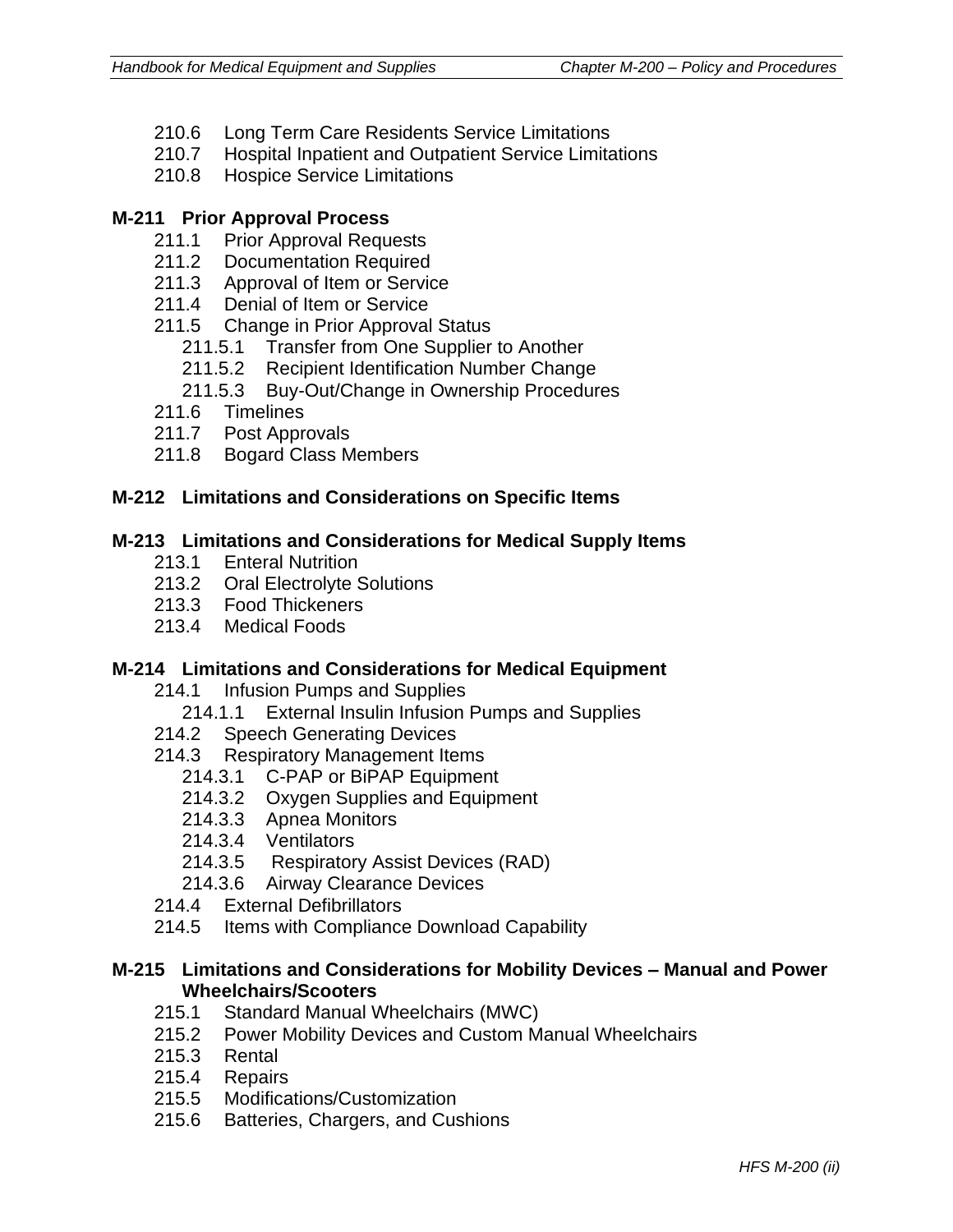#### **M-216 Limitations and Considerations for Prosthetics/Orthotics**

- 216.1 Prosthetic Devices
- 216.2 Orthotics
- 216.3 Cranial Remolding Orthosis and Cranial Cervical Orthosis Congenital Torticollis Type

#### **M-217 Other Commonly Requested Items**

- 217.1 TENS Unit
- 217.2 Home Uterine Monitoring
- 217.3 Hospital Beds
	- 217.3.1 Group 2 Support Surface Mattresses
	- 217.3.2 Group 3 Support Surface Mattresses
- 217.4 Osteogenesis Bone Growth Stimulator, Non-invasive
- 217.5 Neuromuscular Electrical Stimulator (NMES)
- 217.6 Specialized Wound Therapy
- 217.7 Home Phototherapy
- 217.8 Heavy Duty Equipment
- 217.9 Compression/Burn Garments
- 217.10 Not Elsewhere Classified (NEC) or Miscellaneous Items

#### **M-218 Limitations and Considerations Regarding Coverage of Items By Other Programs**

- 218.1 Division of Specialized Care for Children (DSCC)
- 218.2 Early Intervention (EI)
- 218.3 Medicare
- 218.4 Women, Infants and Children Program (WIC)

#### **M-270 Long Term Care Facility Services**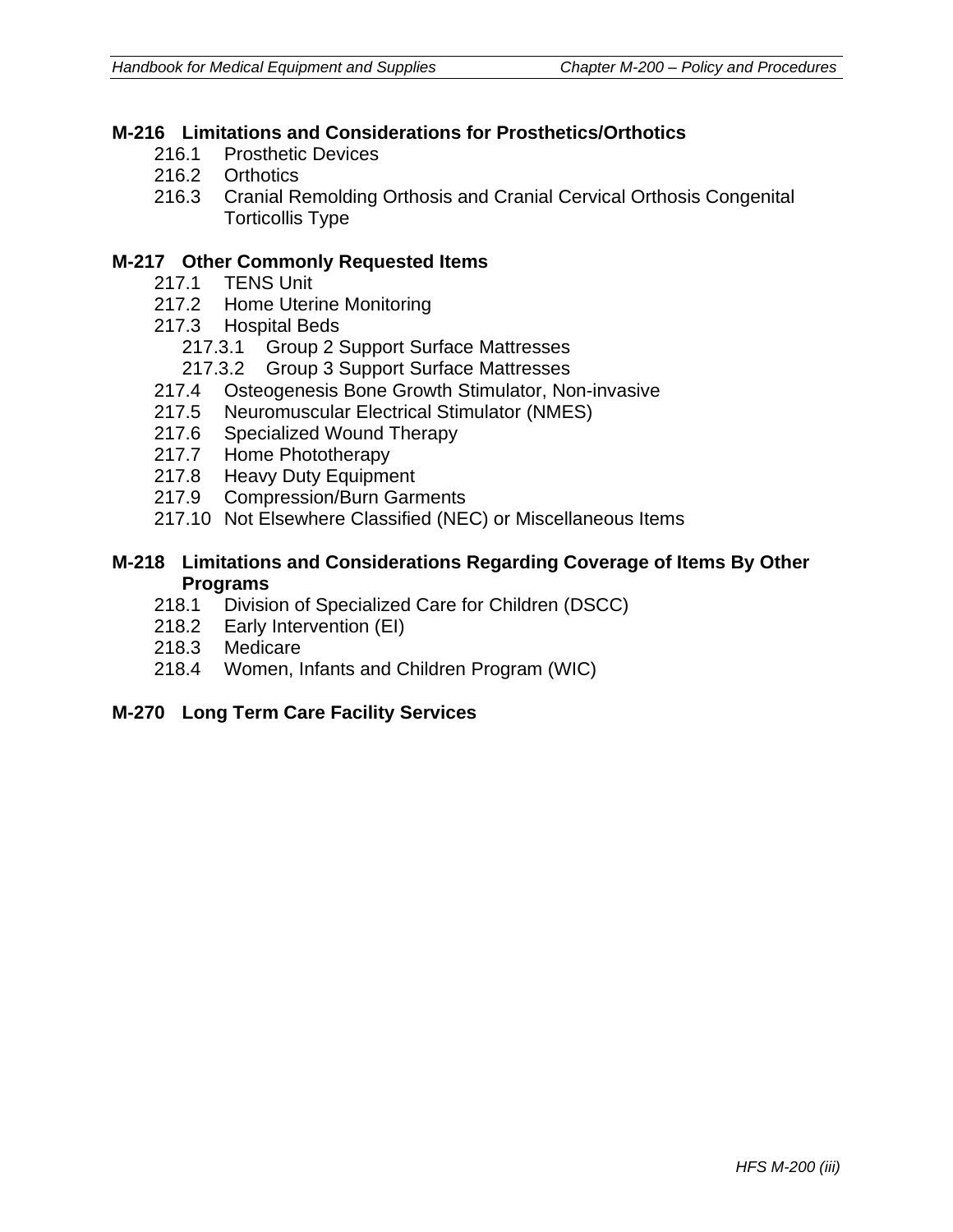## **Appendices**

- **M-1 Claim Preparation and Mailing Instructions – Form HFS 2210, Medical Equipment/Supplies Invoice**
- **M-2 Claim Preparation and Mailing Instructions – Form HFS 3797, Medicare Crossover Form**
- **M-3 Preparation and Mailing Instructions for Form HFS 1409, Prior Approval Request Form**
- **M-4 Explanation of Information on Provider Information Sheet**
- **M-5 Speech Generating Devices – Prior Approval Request Guidelines**
- **M-6 Long Term Care Facility Supplied Items**
- **M-7 Internet Quick Reference Guide**
- **M-8 Accessories and Supplies Included in Equipment Rental Reimbursement**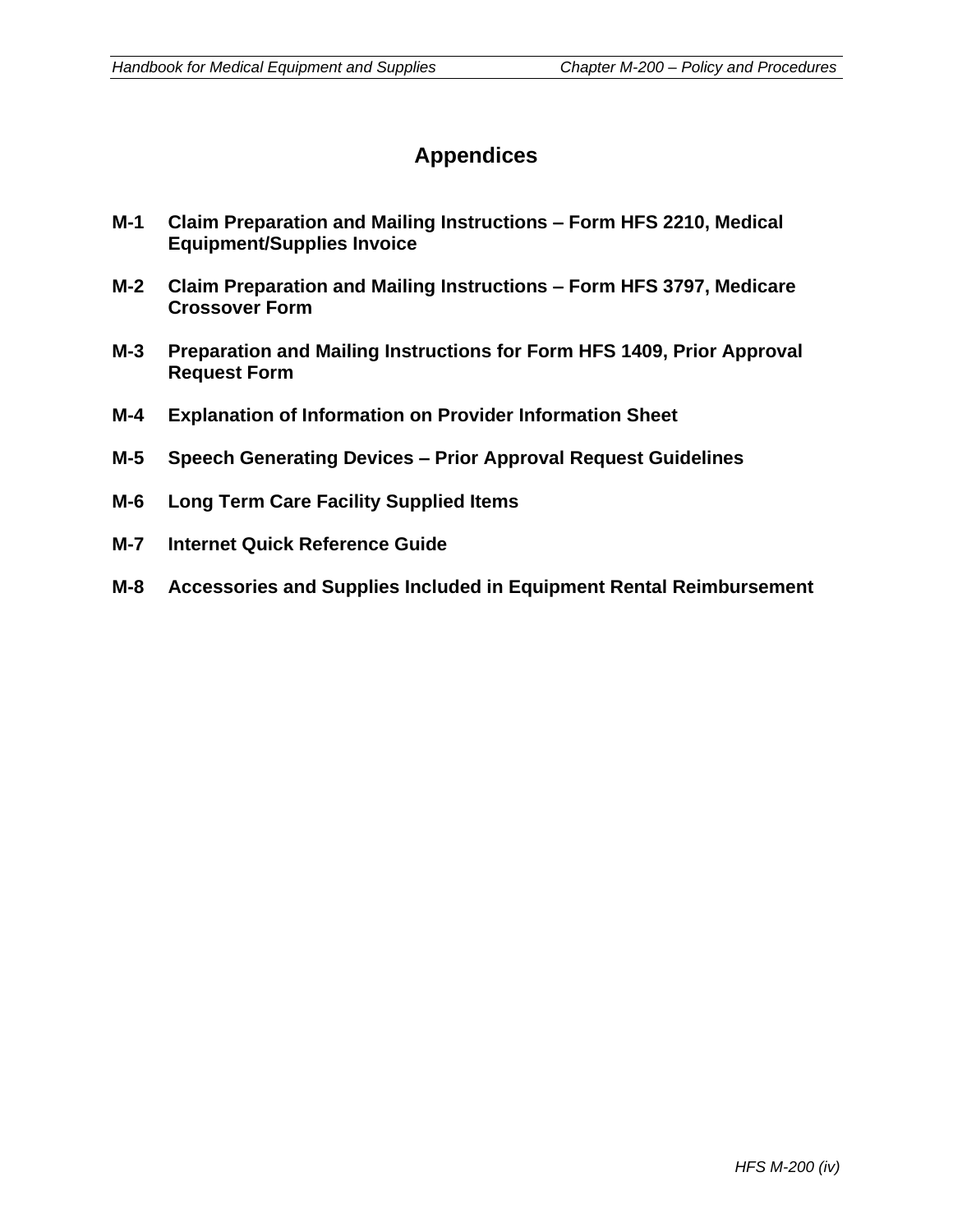## **Foreword**

#### **Purpose**

This handbook has been prepared for the information and guidance of durable medical equipment and supplies (DME) providers that provide items or services to participants in the department's Medical Programs. It also provides information on the department's requirements for provider participation and enrollment.

This handbook provides information regarding specific policies and procedures relating to DME services. It is important that both the provider of service and the provider's billing personnel read all materials prior to initiating services to ensure a thorough understanding of the department's Medical Programs policy and billing procedures. Revisions in and supplements to the handbook will be released from time to time as operating experience and state or federal regulations require policy and procedure changes in the department's Medical Programs. The updates will be posted to the department's [Provider Releases and Bulletins](http://www.illinois.gov/hfs/MedicalProviders/notices/Pages/default.aspx) page.

Providers will be held responsible for compliance with all policy and procedures contained herein. Providers wishing to receive [e-mail notification,](http://www.illinois.gov/hfs/MedicalProviders/EDI/Pages/notify.aspx) when new provider information has been posted by the department, may register on the website.

Inquiries regarding billing issues may be directed to the Bureau of Professional and Ancillary Services at 877-782-5565.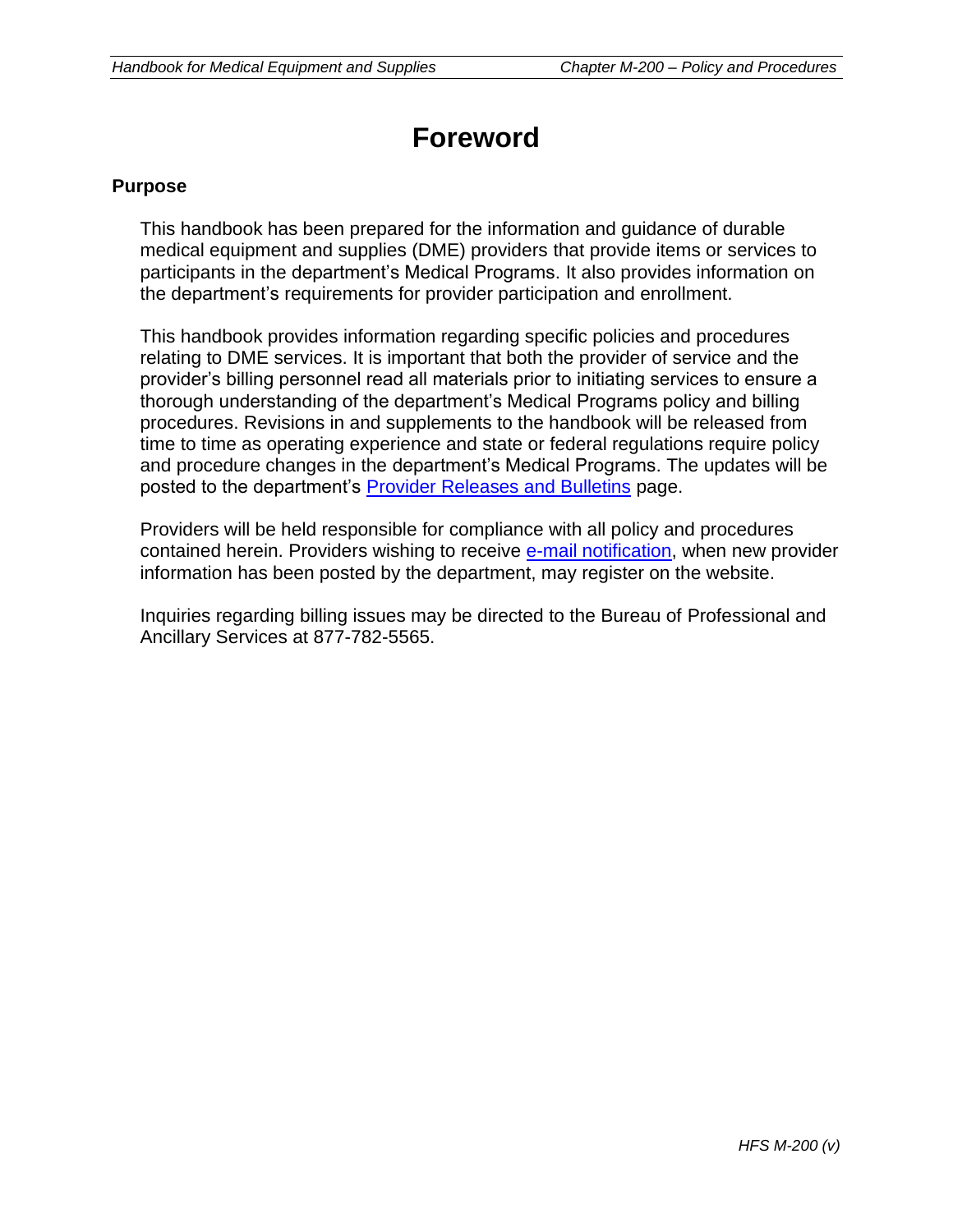## **Chapter M-200**

## **Durable Medical Equipment Medical Supplies**

### **M-200 Basic Provisions**

For consideration of payment by the department for medical equipment or medical supply items, a provider enrolled for participation in the department's Medical Programs must provide such services. Services provided must be in full compliance with both the general provisions contained in the [Chapter 100,](http://www.illinois.gov/hfs/MedicalProviders/Handbooks/Pages/Chapter100.aspx) Handbook for Providers of Medical Services, General Policy and Procedures and the policy and procedures contained in this handbook. Exclusions and limitations are identified in specific topics contained herein.

The billing instructions contained within this handbook are specific to the department's paper forms and apply to patients enrolled in traditional fee-for-service, Accountable Care Entities (ACEs), and Care Coordination Entities (CCEs) and **do not apply to patients** enrolled in Managed Care Organizations (MCOs) and Managed Care Community Networks (MCCNs). Further information can be found at the [HFS Care Coordination website.](http://www.illinois.gov/hfs/MedicalProviders/cc/Pages/default.aspx)

DME providers billing the services described in this handbook use the HFS 2210 claim form (or for Medicare crossover claims, the HFS 3797) for billing paper claims. Providers submitting X12 electronic transactions must refer to [Chapter 300,](http://www.illinois.gov/hfs/MedicalProviders/Handbooks/Pages/5010.aspx) Handbook for Electronic Processing, found on the department's website.

Chapter 300 identifies information that is specific to conducting Electronic Data Interchange (EDI) with the Illinois Medical Assistance Program and other health care programs funded or administered by the Illinois Department of Healthcare and Family Services.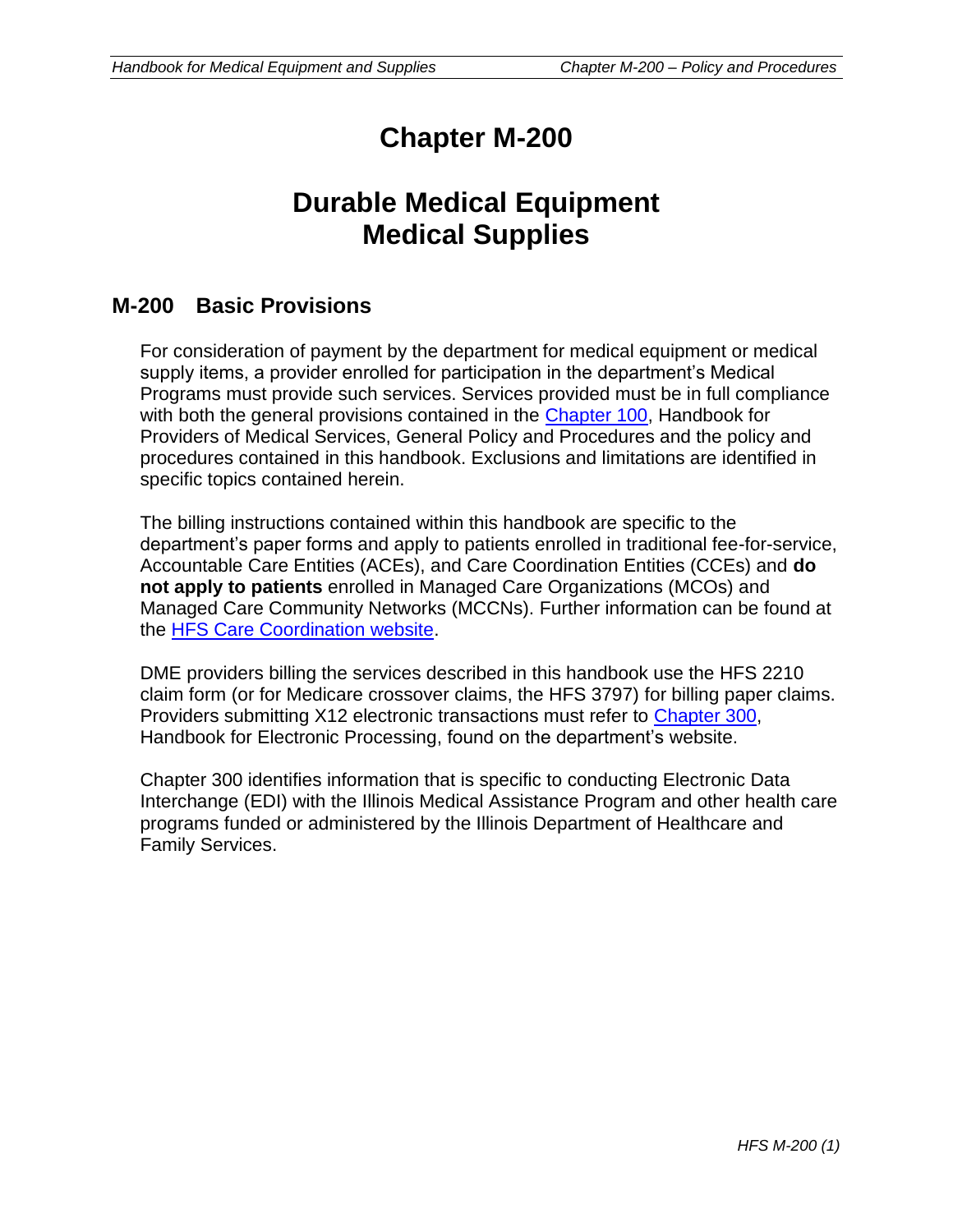## **M-201 Provider Enrollment**

#### **M-201.1 Enrollment Requirements**

Eligible providers are those who supply or service nondurable medical supplies, durable medical and respiratory equipment, prostheses, orthoses, oxygen and hearing aids.

In order to be eligible for reimbursement for dispensing certain specialized medical devices or items, a provider must be licensed or exempt from licensure under the Home Medical Equipment and Services Provider License Act, 225 ILCS 51. Providers located in other states must also be in compliance with the appropriate licensing or accreditation requirements of their state of practice.

Audiologists who dispense hearing aids, Long Term Care (LTC) facilities that dispense oxygen and hospitals should consult their respective handbooks for enrollment requirements. Providers in these licensure categories need to specifically request that their enrollment include approval to dispense durable medical equipment and supplies.

To comply with the Federal Regulations at [42 CFR Part 455 Subpart E -](http://www.ecfr.gov/cgi-bin/text-idx?tpl=/ecfrbrowse/Title42/42cfr455_main_02.tpl) Provider [Screening and Enrollment,](http://www.ecfr.gov/cgi-bin/text-idx?tpl=/ecfrbrowse/Title42/42cfr455_main_02.tpl) Illinois has implemented a new electronic provider enrollment system. The web-based system is known as Illinois Medicaid Program Advanced Cloud Technology (IMPACT).

To obtain more information and/or to enroll in IMPACT, providers are directed to the [IMPACT website.](http://www.illinois.gov/hfs/impact/Pages/default.aspx)

The effective date of the enrollment for the provider will be established upon final approval of the application by the department. Payment will not be made for services rendered prior to the effective date of enrollment. Change in ownership or corporate structure necessitating a new Federal Tax Identification Number terminates the participation of the enrolled provider. **Participation approval is not transferable.**  Claims submitted by the new owner using the prior owner's assigned provider number may result in recoupment of payments and other sanctions.

#### **M-201.1.1 Durable Medical Equipment, Prosthetics, Orthotics, and Supplies (DMEPOS) Medicare Certification**

Suppliers that furnish items or services to Medicare Part B participants must be in compliance with the Medicare Improvements for Patients and Providers Act of 2008 (MIPPA). MIPPA required all DMEPOS suppliers to meet quality standards for Medicare accreditation by September 30, 2009.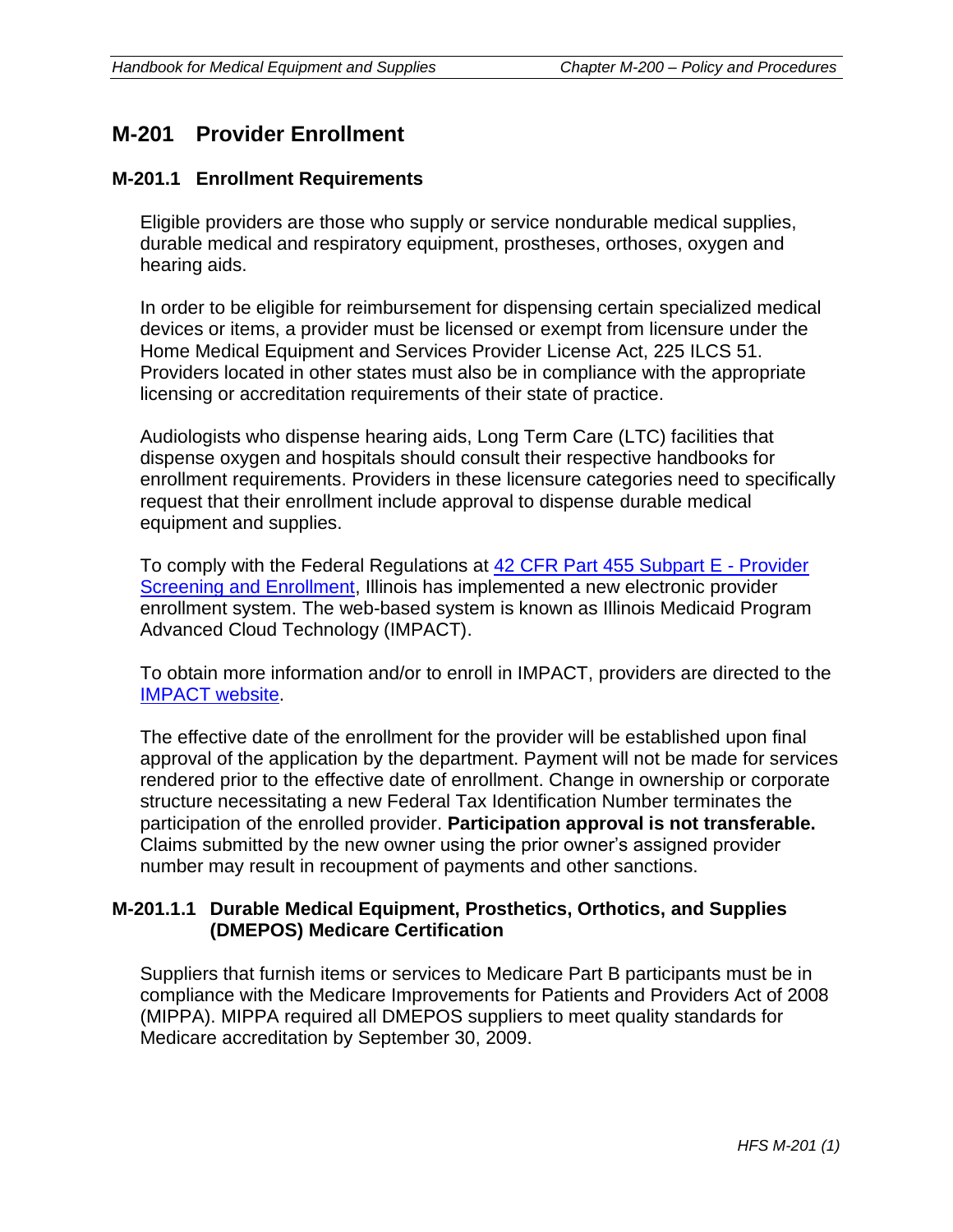The department will not accept Medicare/Medicaid combination claims for adjudication if the supplier is not in compliance with these requirements. Additional information regarding accreditation is available on the [DMEPOS Accreditation page](http://www.cms.gov/Medicare/Provider-Enrollment-and-Certification/MedicareProviderSupEnroll/DMEPOSAccreditation.html)  [on the Centers for Medicare and Medicaid Services' \(CMS\) Web site.](http://www.cms.gov/Medicare/Provider-Enrollment-and-Certification/MedicareProviderSupEnroll/DMEPOSAccreditation.html)

#### **M-201.2 Enrollment Approval**

Before enrollment is approved, the Office of Inspector General (OIG) will investigate each DME provider's qualifications to become a Medicaid provider. This may include an on-site physical inspection of the office, equipment, record keeping, and other areas.

When enrollment is approved, the provider will receive a computer-generated notification, the Provider Information Sheet, listing all data on the department's computer files. The provider is to review this information for accuracy immediately upon receipt. For an explanation of the entries on the form, see Appendix M-4.

If all information is correct, the provider is to retain the Provider Information Sheet for subsequent use in completing claims (billing statements) to ensure that all identifying information required is an exact match to that in the department files. If any of the information is incorrect, refer to Topic M-201.4.

#### **M-201.3 Enrollment Denial**

When enrollment is denied, the provider will receive written notification of the reason for denial.

Within ten calendar days after the date of this notice, the provider may request a hearing. The request must be in writing and must contain a brief statement of the basis upon which the department's action is being challenged. If such a request is not received within ten calendar days, or is received, but later withdrawn, the department's decision shall be a final and binding administrative determination.

Department rules concerning the basis for denial of enrollment are set out in 89 Ill. Adm. Code 140.14. Department rules concerning the administrative hearing process are set out in 89 Ill. Adm. Code 104 Subpart C.

#### **M-201.4 Provider File Maintenance**

The information carried in the department's files for participating providers must be maintained on a current basis. The provider and the department share responsibility for keeping the file updated.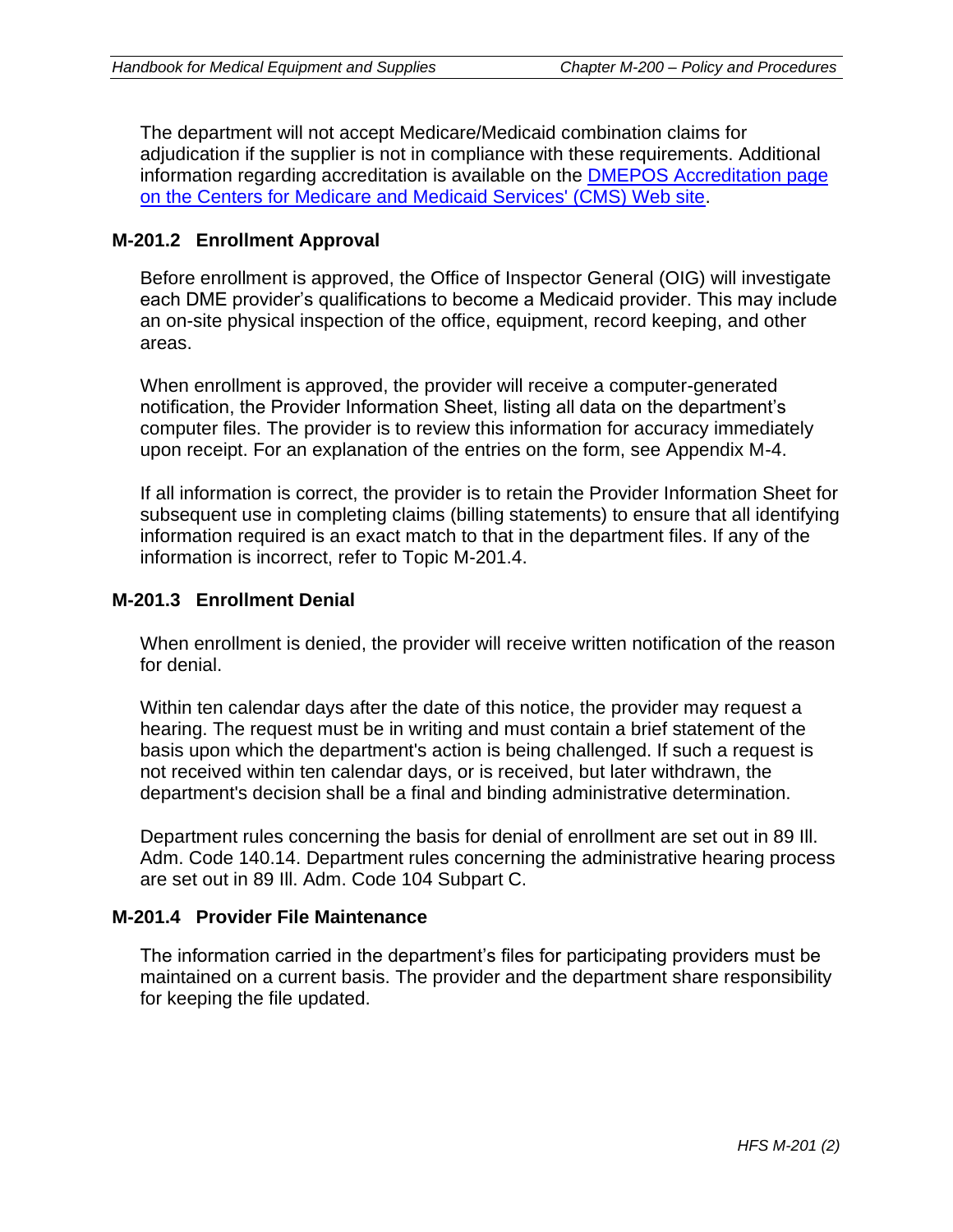#### **Provider Responsibility**

The information contained on the Provider Information Sheet is the same as in the department's files. Each time the provider receives a Provider Information Sheet, it is to be reviewed carefully for accuracy. The Provider Information Sheet contains information to be used by the provider in the preparation of claims; any inaccuracies found must be corrected and the department notified immediately via IMPACT.

Failure of a provider to properly notify the department of corrections or changes may cause an interruption in participation and payments.

If a provider does not submit a claim to the department for 12 months, the provider number will go into a non-participating status. No Provider Information Sheet is generated to alert the provider that they have gone into a non-participating status. If a claim is submitted after the non-participating status is in effect, the claim will reject with error code P48. Prior to resubmitting the claim for processing, the provider must contact the department's Provider Enrollment Services (PES) to change the nonparticipating status. PES can be reached by calling 877-782-5565 or by [e-mail.](mailto:hfs.ppu@illinois.gov)

#### **Department Responsibility**

When there is a change in a provider's enrollment status or the provider submits a change, the department will generate an updated Provider Information Sheet reflecting the change and the effective date of the change. The updated sheet will be sent to the provider and to all payees listed if the payee address is different from the provider address.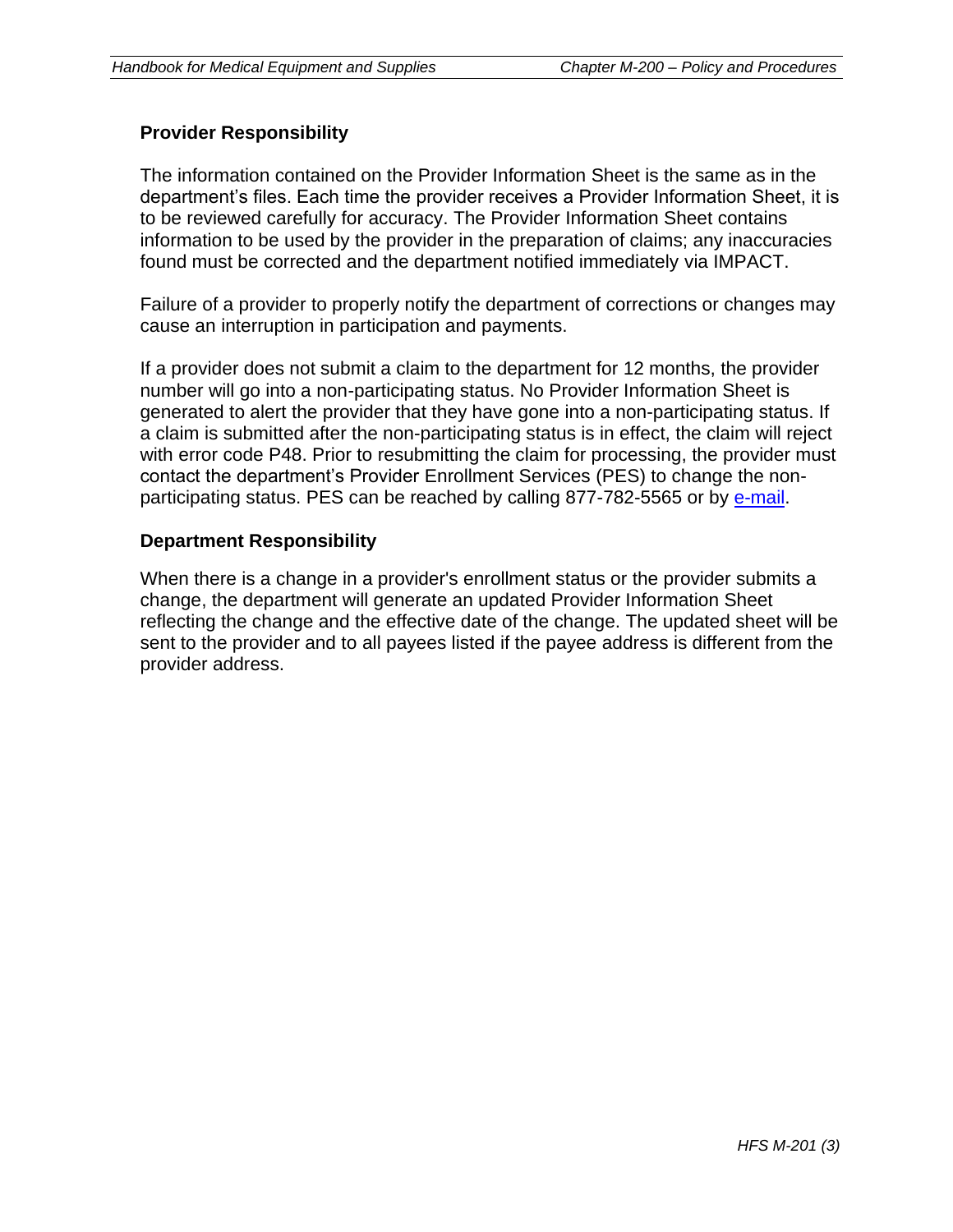## **M-202 Medical Equipment and Supplies Reimbursement**

When billing for services or materials, the claim submitted for payment must include a diagnosis and the coding must reflect the actual services provided and the materials dispensed. Any payment received from a third-party payer must be reflected as a credit on any claim submitted to the department. No copayments may be charged for equipment or supplies.

#### **Arrangements to furnish more costly products, such as an electric wheelchair instead of a standard wheelchair, with the patient supplementing payment made by the department, are not permissible.**

Reimbursement for a custom-fabricated item is limited to those items that are manufactured specifically for a single patient (for example, from a molding process) or which are modified by molding or altering the basic construction of a standard item to conform to a patient's deformity. Measuring and custom-fitting an item to a patient, or custom-assembling an item to fit a patient's needs using stock pieces does not qualify for billing as a custom-fabricated item. Unusual sizes do not qualify an item for reimbursement as a custom item.

#### **M-202.1 Charges**

Charges billed to the department must be the provider's usual and customary charge billed to the general public for the same service or item. **Providers may only bill the department after the item has been dispensed.**

**Note:** No separate additional charge is to be made during the initial set-up and rental period for freight, postage, delivery, installation, set-up, instruction, fitting, adjustments, measurement, demurrage, facility visits or transportation, since these services are considered to be inclusive in a provider's reimbursement allowable for the item or service requested.

Charges for services and items provided to participants enrolled in Managed Care Organizations (MCOs) and Managed Care Community Networks (MCCNs) must be billed according to the provider's contractual agreement with those entities. Medicaid covers those items or services during the time that the participant has fee-for-service Medicaid coverage. If the participant transitions to an MCO or MCCN, that contract entity is the source of submission of any prior approval requests and/or reimbursement of the items or service.

#### **M-202.1.1 Charges for Replacement Items**

Replacements of previously purchased items are subject to all policies that apply to an original purchase, except as described in Topic M-210.4. Under no circumstances can charges be billed for replacement of an item which is under warranty unless the provider can submit proof that the reason for replacement is not covered under the warranty (for example, if the item was destroyed in a fire).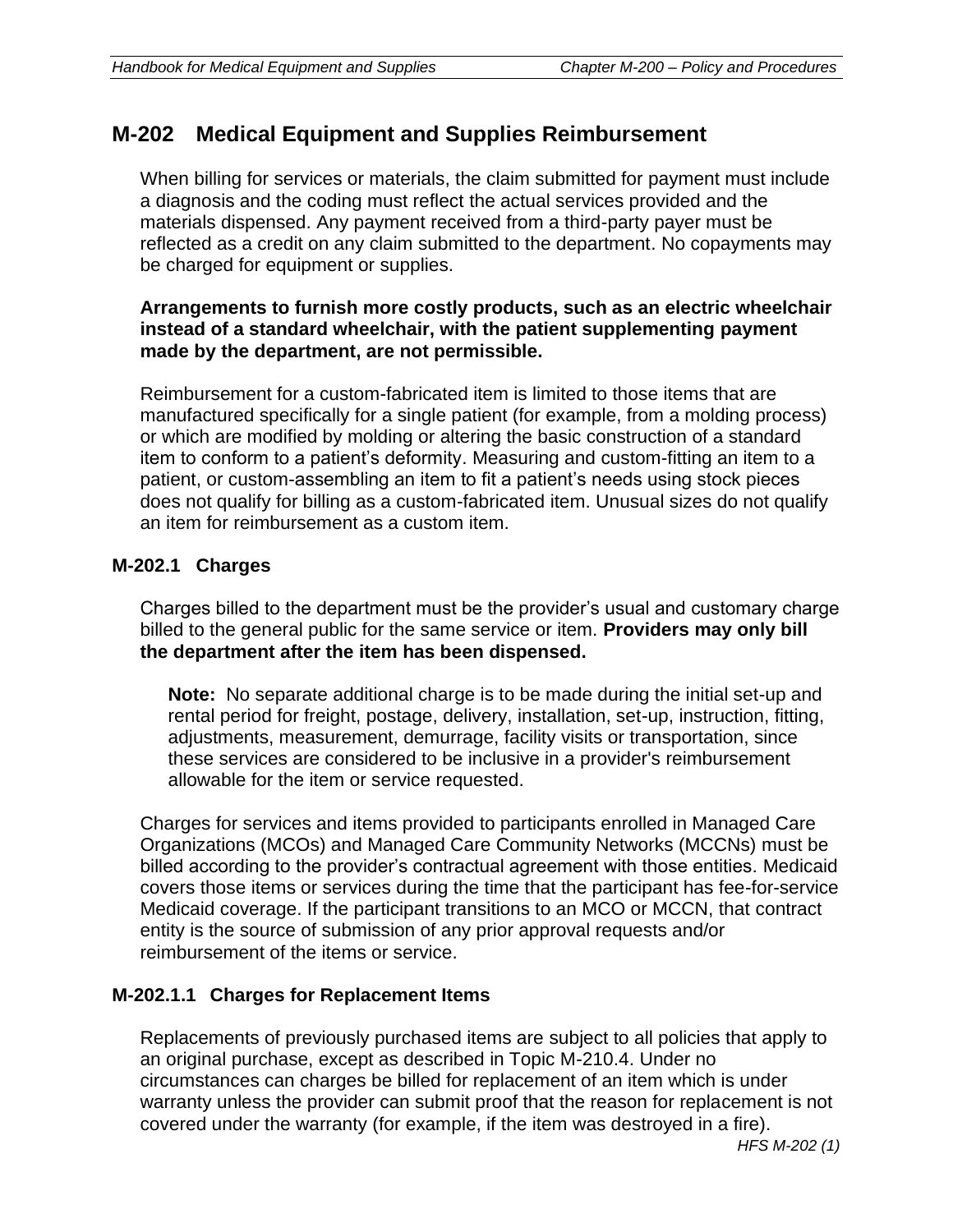#### **M-202.1.2 Charges for Repair Services**

Per Public Act 098-0104, prior approval is required for all wheelchair and poweroperated vehicle repairs when the charges for the repair exceed \$400.00. For any hand-priced item per the DME Fee Schedule, providers must identify and separate the charges for labor and materials. The department does not require that a practitioner's order be included with the prior approval request for the repair. DME providers may not break wheelchair repairs into separate claims for purposes of staying under the \$400.00 threshold.

Items that are under warranty are not covered without prior approval. If the warranty covers a portion of the costs (for example, parts but not labor), the request for prior approval and the itemized breakdown of repair charges must show all the costs and clearly indicate which costs are covered under warranty and which will be billed to the department. See special requirements for wheelchairs under Topic M-215.

#### **M-202.1.3 Charges for Loaner Items**

If it is the provider's usual and customary practice to furnish and charge for a loaner item pending the completion of repairs, the loaner item may be provided without prior approval. Charges for the loaner item are to be submitted under the appropriate procedure code for the item furnished with the appropriate purchase/rental code of "5" on paper claims. Reimbursement for loaner items will not exceed the department's established rate for a one-month rental of the same item. Refer to Appendix M-1 for billing instructions.

#### **M-202.2 Claim Preparation and Submittal**

For general information on policy and procedures regarding claim submittal, and billing for Medicare covered services and submittal of claims for participants eligible for Medicare Part B, refer to Chapter 100.

The department uses a claim imaging system for scanning paper claims. The imaging system allows efficient processing of paper claims and also allows attachments to be scanned. Refer to Appendix M-1 for technical guidelines to assist in preparing paper claims for processing. The department offers a claim scannability/imaging evaluation. Please send sample claims with a request for evaluation to the following address.

> Illinois Department of Healthcare and Family Services 201 South Grand Avenue East Second Floor - Data Preparation Unit Springfield, Illinois 62763-0001 Attention: Vendor/Scanner Liaison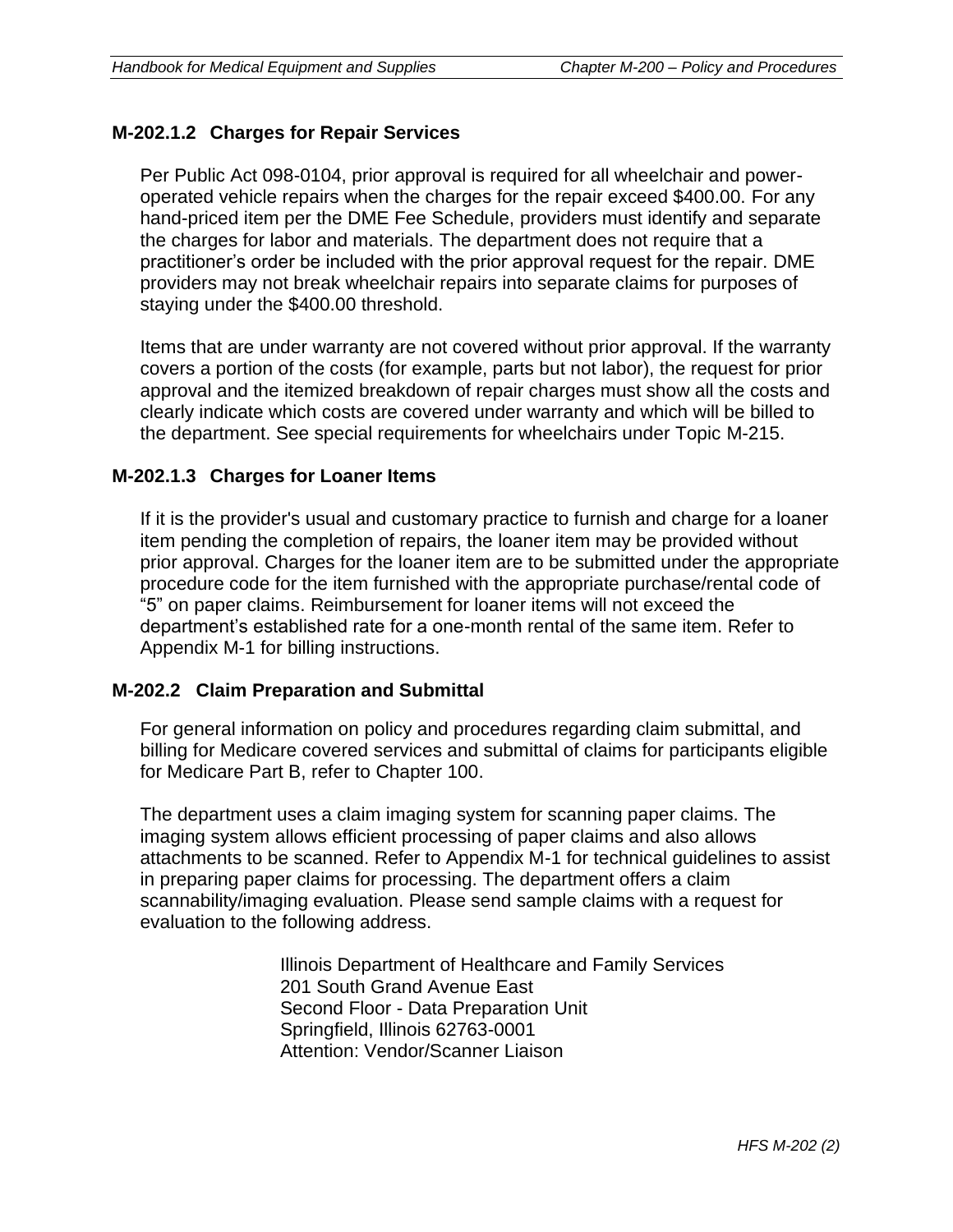#### **M-202.2.1 Electronic Claim Submittal**

Any claims that do not require attachments or accompanying documentation may be billed electronically using the X-12 837 Professional Standard. Refer to [Chapter 300,](http://www.illinois.gov/hfs/MedicalProviders/Handbooks/Pages/5010.aspx)  **[Handbook for Electronic Processing.](http://www.illinois.gov/hfs/MedicalProviders/Handbooks/Pages/5010.aspx)** 

Providers may also submit claims directly to the department via the Internet through the MEDI IEC system. Further information regarding [MEDI IEC](http://www.myhfs.illinois.gov/) can be found on the department's website.

Providers billing electronically should take note of the requirement that Form HFS 194-M-C, Billing Certification Form, must be signed and retained by the provider for a period of three years from the date of the voucher. Failure to do so may result in revocation of the provider's right to bill electronically, recovery of monies or other adverse actions. Refer to Chapter 100 for further details. Form HFS 194-M-C is included as the last page for each Remittance Advice that reports the disposition of electronic claims.

Please note that the specifications for electronic claims billing are not the same as those for paper claims. Please follow the instructions for the medium being used. If a problem occurs with electronic billing, providers should contact the department in the same manner as would be applicable to a paper claim. It may be necessary for providers to contact their software vendor if the department determines that the service rejections are being caused by the submission of incorrect or invalid data.

#### **M-202.2.2 Paper Claim Submittal**

Form HFS 2210, Medical Equipment/Supplies Invoice, is to be used to submit charges for services covered primarily by the department. Detailed instructions for its completion and mailing are included in Appendix M-1.

All routine HFS 2210 paper claims are to be submitted in a pre-addressed mailing envelope provided by the department for this purpose, Form 1444, Provider Invoice Envelope. Use of the pre-addressed envelope should ensure that billing statements arrive in their original condition and are properly routed for processing. If envelopes are unavailable, the mailing address for these claims is as follows:

> Illinois Department of Healthcare and Family Services P.O. Box 19105 Springfield, Illinois 62794-9105

A non-routine claim is a claim to which any document is attached. Non-routine claims may not be electronically submitted. For a non-routine claim submittal, use Form HFS 2248, Special Handling Envelope. If envelopes are unavailable, the mailing address for these claims is as follows: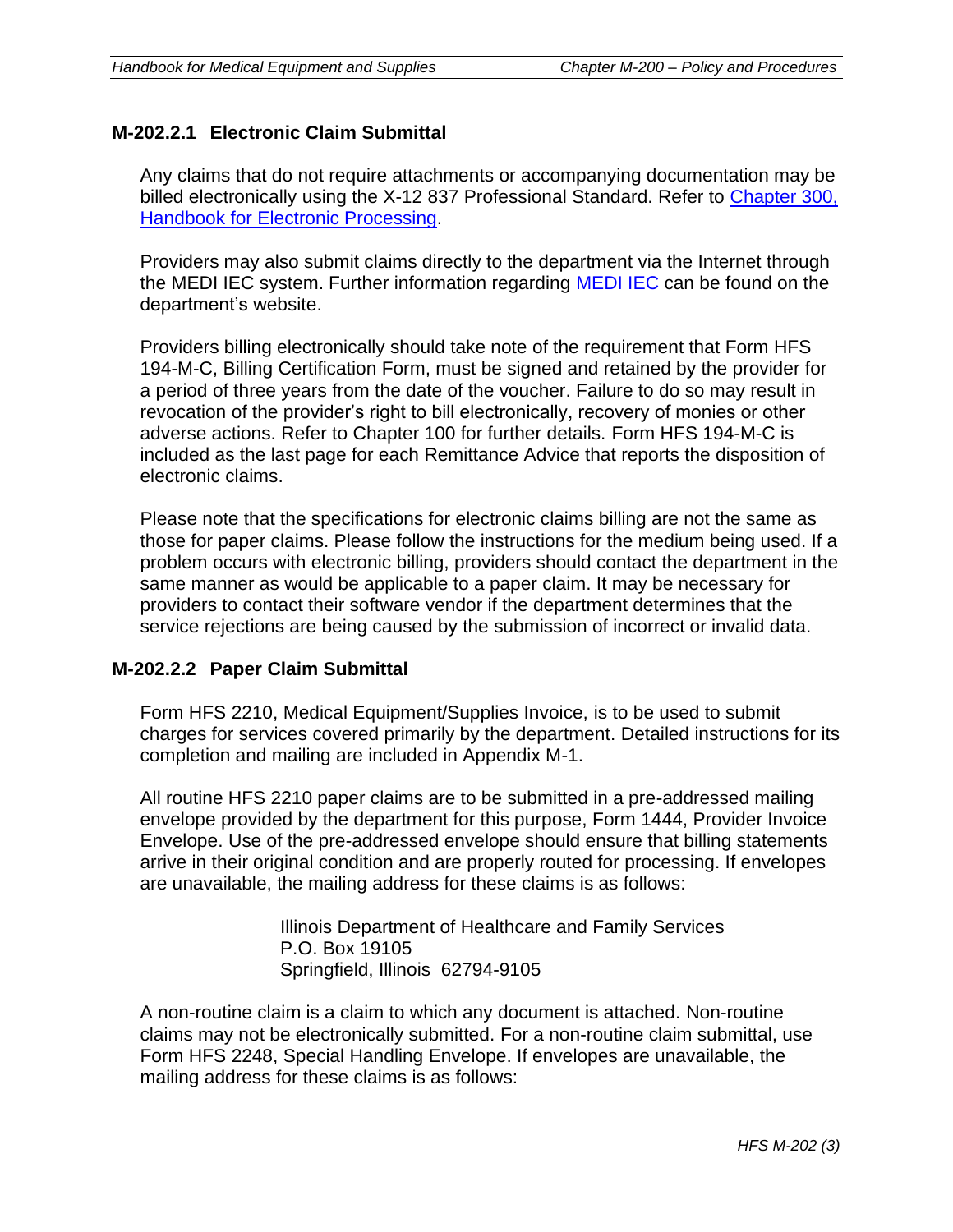Illinois Department of Healthcare and Family Services P.O. Box 19118 Springfield, Illinois 62794-9118

The HFS 3797 Medicare Crossover Invoice is to be used to submit charges for Medicare cost-sharing when services are allowed primarily by Medicare. Detailed instructions for its completion and mailing are included in Appendix M-2.

All routine HFS 3797 paper claims are to be mailed to the department in the preaddressed mailing envelope, Form HFS 824MCR, Medicare Crossover Invoice Envelope, provided by the department. If envelopes are unavailable, the mailing address for these claims is as follows:

> Medicare Crossover Invoice Illinois Department of Healthcare and Family Services Post Office Box 19109 Springfield, Illinois 62794-9109

[Billing forms and envelopes](http://www.illinois.gov/hfs/MedicalProviders/Forms%20Request/Pages/default.aspx) may be requested from the department's website or by submitting an HFS 1517, as explained in Chapter 100.

#### **M-202.3 Payment**

Payment made by the department will be made at the lower of the provider's usual and customary charge or the maximum rate as established by the department. Refer to Chapter 100 for payment procedures utilized by the department and explanations of Remittance Advice detail provided to providers.

#### **M-202.4 Fee Schedule**

Fee schedules related to durable medical equipment and medical supplies are posted to the department's website under the [Provider Medicaid Reimbursement](http://www.illinois.gov/hfs/MedicalProviders/MedicaidReimbursement/Pages/default.aspx)  [page.](http://www.illinois.gov/hfs/MedicalProviders/MedicaidReimbursement/Pages/default.aspx) The listings identify the department's quantity limitations on each item; whether the item is covered for residents of Long Term Care facilities; whether it requires prior approval; and if the item is covered by Medicare.

A separate listing is shown for supplies that must be billed through the pharmacy billing system with a National Drug Code (NDC).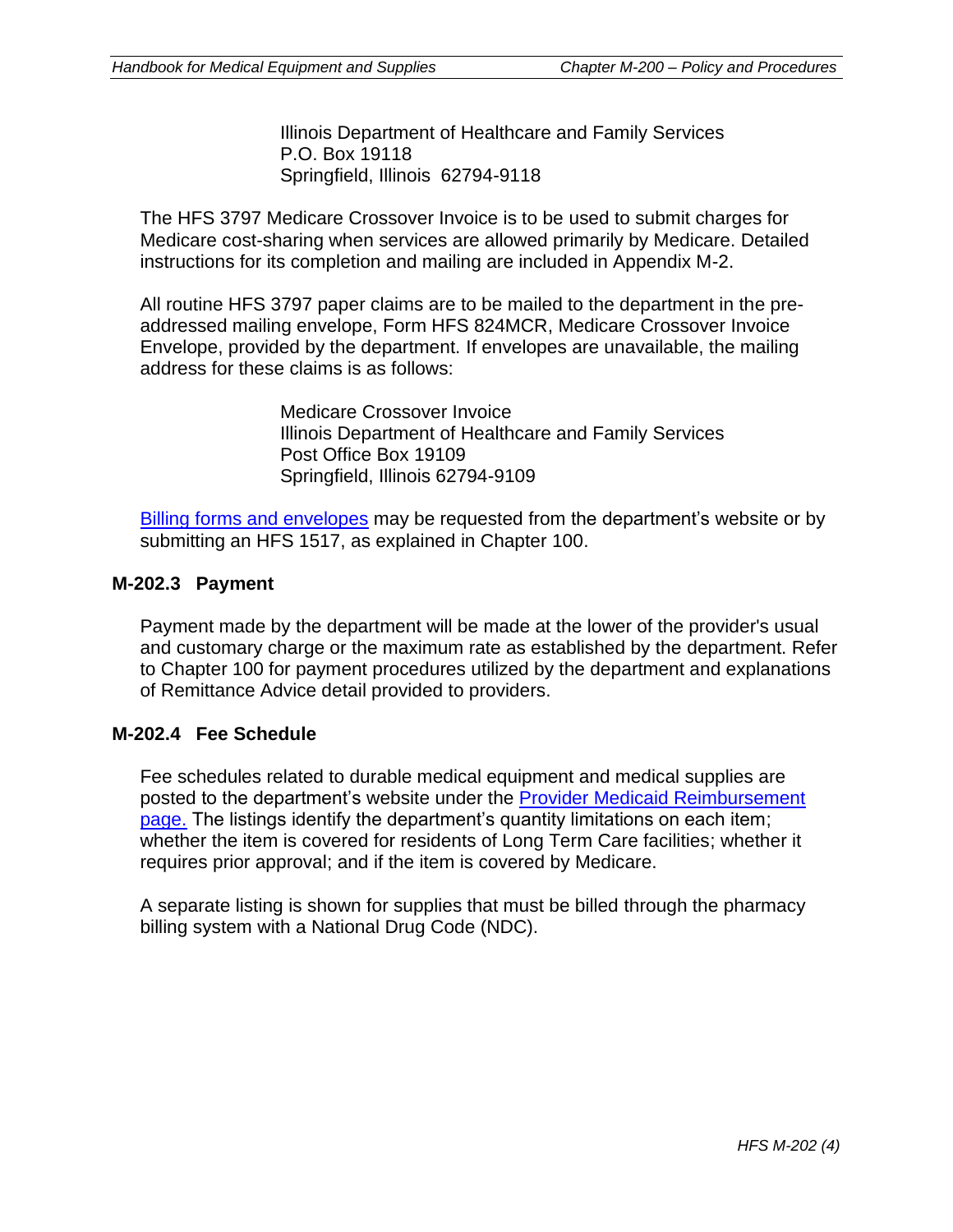## **M-203 Covered Services**

A covered service is a service for which payment can be made by the department. Refer to Chapter 100 for a general list of covered services. The services covered in the program include only those reasonably necessary medical and remedial services that are recognized as standard medical care required for immediate health and well-being because of illness, disability, infirmity or impairment.

Certain services and materials are covered only when provided in accordance with the limitations and requirements described in the individual topics within this handbook.

The following general types of services are covered, subject to the limitations described in this handbook:

**Nondurable Medical Supplies** - Items that have a limited life expectancy, including, but not limited to, surgical dressings, bandages, disposable syringes, etc. These items are used for an individual's care for life maintenance or to expedite hospital discharge and enable the person to be cared for at home.

**Durable Medical Equipment** - Items that can withstand repeated use, are primarily designed for medical purposes, generally not useful in the absence of illness, disability, infirmity or impairment, and appropriate for use in the home.

**Prostheses and Orthoses** - Corrective or supportive devices prescribed to artificially replace a missing portion of the body or to prevent or correct physical deformity or malfunction, or to support a weak or deformed portion of the body.

**Respiratory Equipment and Supplies** - Respiratory items, including oxygen, necessary as a life saving measure, for prevention of a medical emergency or institutionalization, or to facilitate a discharge to home.

**Repair and Modifications** – Repair and modification of necessary durable medical equipment, prostheses, orthoses and hearing aids is limited to patient-owned items.

**Rental of Medical Equipment** - Under certain circumstances, such as when a patient's need is known to be temporary, coverage will be for rental rather than purchase of an item. Certain items will be covered on a rent-to-own basis or a continuous rental basis.

**Loaner Item** –Coverage will be limited to one month rental while repairs are being completed on patient-owned equipment.

Monaural or binaural hearing aids required to improve or correct a hearing deficit are a covered service through the DME Program. Refer to the [Handbook for Providers of](http://www.illinois.gov/hfs/MedicalProviders/Handbooks/Pages/default.aspx)  [Audiology Services](http://www.illinois.gov/hfs/MedicalProviders/Handbooks/Pages/default.aspx) for policies on coverage and prior approval for hearing aids.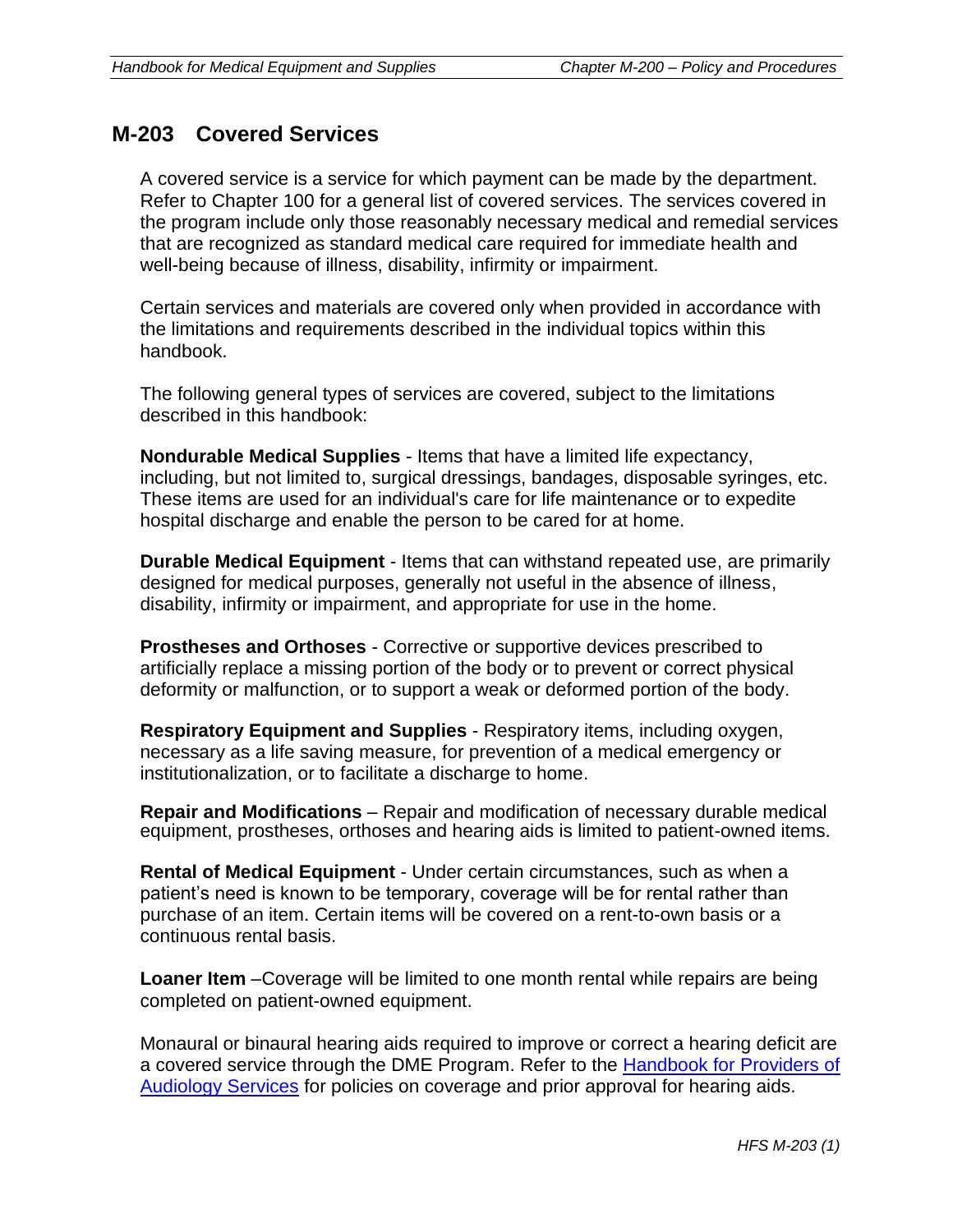Eyeglasses and other devices to correct vision are a covered service through the Optical Program. Refer to the [Handbook for Providers of Optometric Services](http://www.illinois.gov/hfs/MedicalProviders/Handbooks/Pages/default.aspx) for policies on coverage and limitations.

Foot and ankle services by a DPM can be located in the [Handbook for Providers of](http://www.illinois.gov/hfs/MedicalProviders/Handbooks/Pages/default.aspx)  [Podiatric Services.](http://www.illinois.gov/hfs/MedicalProviders/Handbooks/Pages/default.aspx) Orthotics ordered by a podiatrist may require prior approval. Refer to the [Podiatrist Fee Schedule.](http://www.illinois.gov/hfs/MedicalProviders/MedicaidReimbursement/Pages/default.aspx) This handbook will describe covered and noncovered services.

For information on covered services, please refer to the [DME Fee Schedule.](http://www.illinois.gov/hfs/MedicalProviders/MedicaidReimbursement/Pages/default.aspx) Further information regarding coverage may be obtained by calling the Bureau of Professional and Ancillary Services at 877-782-5565.

#### **M-203.1 Practitioner Orders**

A written recommendation (order) or plan of care signed and dated by the patient's practitioner (i.e., M.D., D.O., APN, Physician Assistant) is required for the provision of medical supplies and equipment. Orders from a DPM will only be accepted for prosthetic devices for the foot and ankle.

Either electronic or handwritten dates are acceptable. Orders transmitted by telefax or electronically are acceptable, provided it is clear from the contents that the practitioner personally signed the original order. Multiple page orders must have the patient's name on every page.

The department does not accept a plan of treatment by a home health agency as a valid practitioner order for medical equipment and supplies.

Items ordered by an advanced practice nurse, pursuant to a current written collaborative or practice agreement required by the Nursing and Advanced Practice Nursing Act [225 ILCS 65] and implementing rules (68 Ill. Adm. Code 1300), will be covered to the extent that the item would be covered if it were ordered by a physician.

Items ordered by a physician assistant, pursuant to written guidelines required by the Physician Assistant Practice Act of 1987 [225 ILCS 95] and implementing rules (68 Ill. Adm. Code 1350), will be covered to the extent that the item would be covered if it were ordered by a physician.

A prescription signed by a pharmacist will be accepted for medical equipment and supplies related to the administration of prescribed medications, provided the signing pharmacist received the contents as a verbal order from the practitioner whose name is being used on the prescription. A copy of the prescription must be retained by the pharmacy.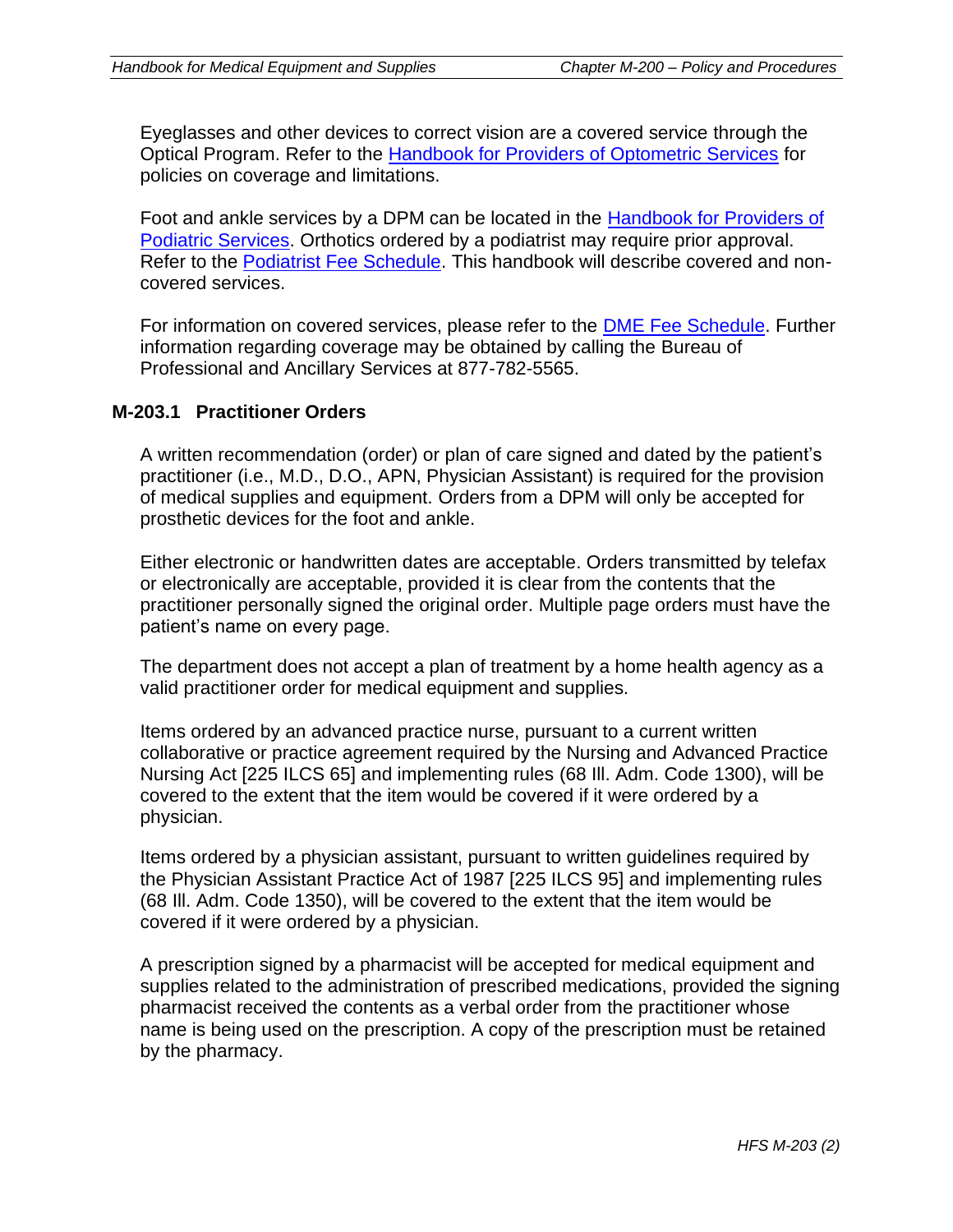Coverage is limited to those items that are specifically included in the practitioner's written order. Items that are added to the order by the supplying provider will not be covered unless the practitioner signs and dates a supplemental order.

Practitioner orders must include:

- Name of patient
- Name of item
- Quantity limitation
- Duration of need
- Directions for use
- Equipment/supply ordered
- Date
- Signature of practitioner with credentials

Once the quantity specified by the ordering practitioner has been provided or the period of time on the order or the proper approval has elapsed, a new written order must be obtained. A new written order must be obtained no less than every 12 months, even for supplies needed for a chronic condition.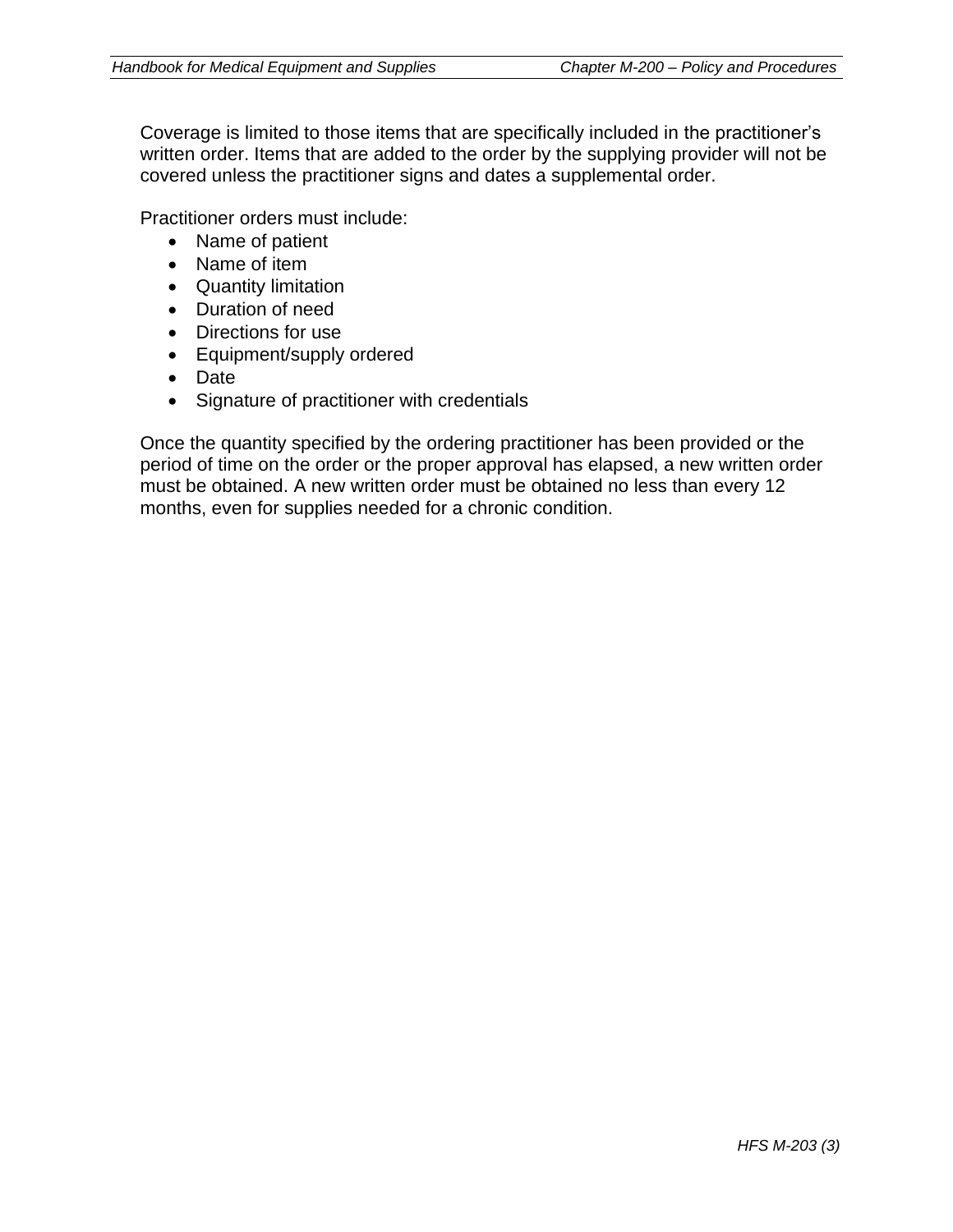## **M-204 Non-Covered Services**

Services for which medical necessity is not clearly established are not covered by the department's Medical Programs. Refer to Chapter 100 for a general list of noncovered services.

The department cannot reimburse providers of medical equipment or supplies, including but not limited to the following:

- Items or services ordered by terminated or barred providers
- Items or services provided for the convenience of patients or their families for which medical necessity is not clearly established
- Items or services inappropriate for the patient's medical condition
- Items or services covered by another agency
- Items or services that require prior approval but for which department approval has not been obtained
- Disposable items, when a permanent equivalent exists
- Prepackaged "kits" when components are available in bulk at lower cost.
- Stock orthopedic shoes, unless used in conjunction with a brace
- Medical equipment and supplies for residents of long term care facilities as provided in Appendix M-6
- Prostheses inserted or implanted which do not increase physical capacity, overcome a handicap, restore a physiological function, or eliminate a functional disability
- Items or services for a patient in a state mental or developmentally disabled facility
- Items or services for inmates in a correctional facility
- Items or services provided as part of a hospital inpatient stay
- Items or services provided as part of a hospital outpatient visit that is billed under the department's Ambulatory Procedures Listing (APL) coverage
- Items or services fabricated, fitted or dispensed without an appropriate license
- Any item or service when a less expensive item or service is available and appropriate to meet the patient's need
- Items or services that duplicate other items or services already approved by the department for the same patient
- Items or services for a patient receiving hospice care, as addressed in Topic M-210.8
- Items or services for a patient enrolled in a Managed Care Organization (MCO) or Managed Care Community Network (MCCN)
- An item supplied prior to the participant's eligibility for assistance.
- Exercise equipment
- External wheelchair lifts and ramps (may be covered by other state agencies)
- Vehicle and vehicle lifts and ramps
- Electronic home response systems (may be covered by other state agencies)
- Equipment used for completion of diagnostic testing, such as oximeters, or heart monitors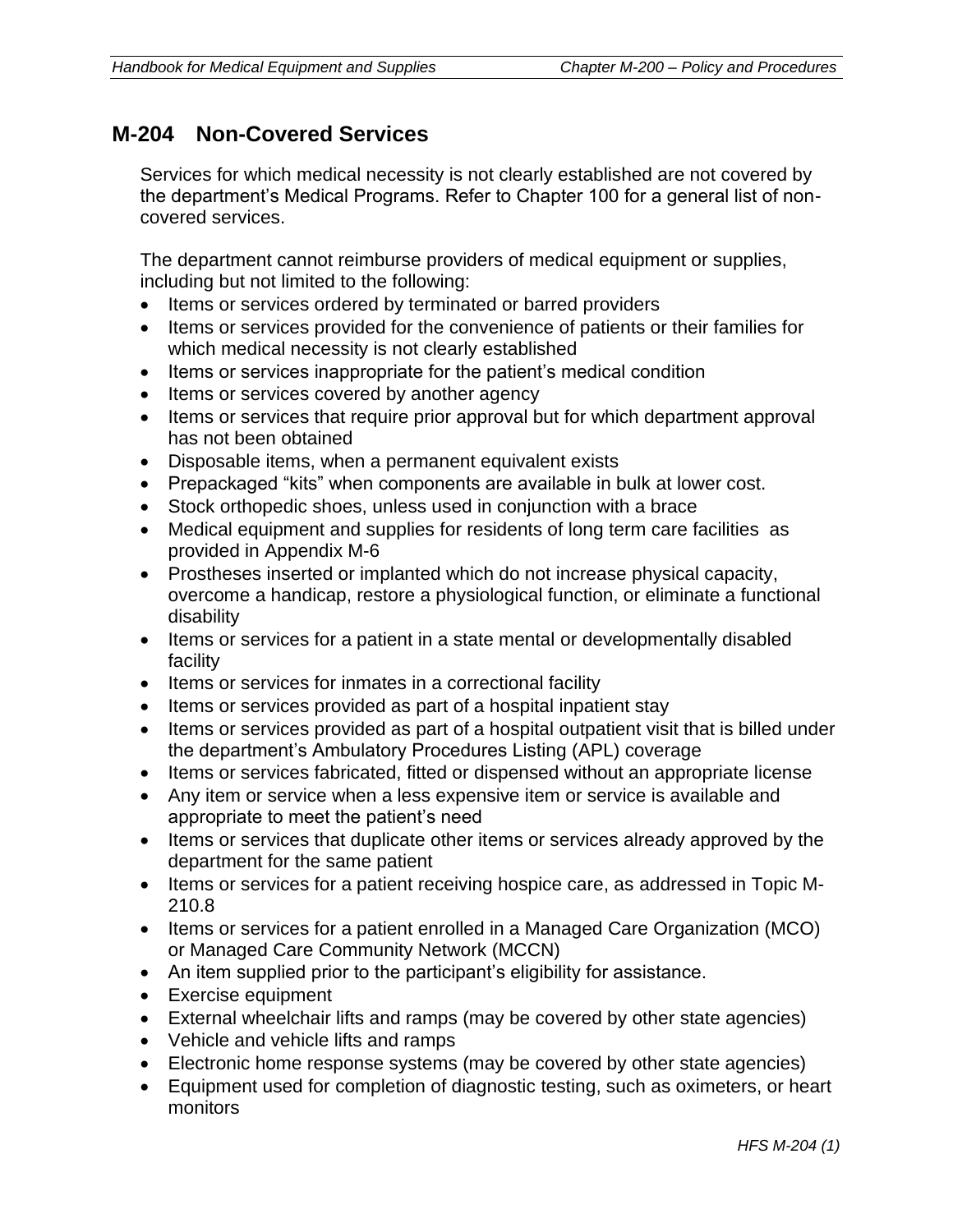Routine medical supplies that are carried by Home Health Agency staff as they travel from home to home and which are available for use with any of their homebound patients are not separately reimbursable by the department. Such supplies are considered included in the rate paid to the Home Health Agency.

Medical items or supplies that are ordered by the practitioner for a Home Health Agency for the continuous care and exclusive use of a single patient are covered items.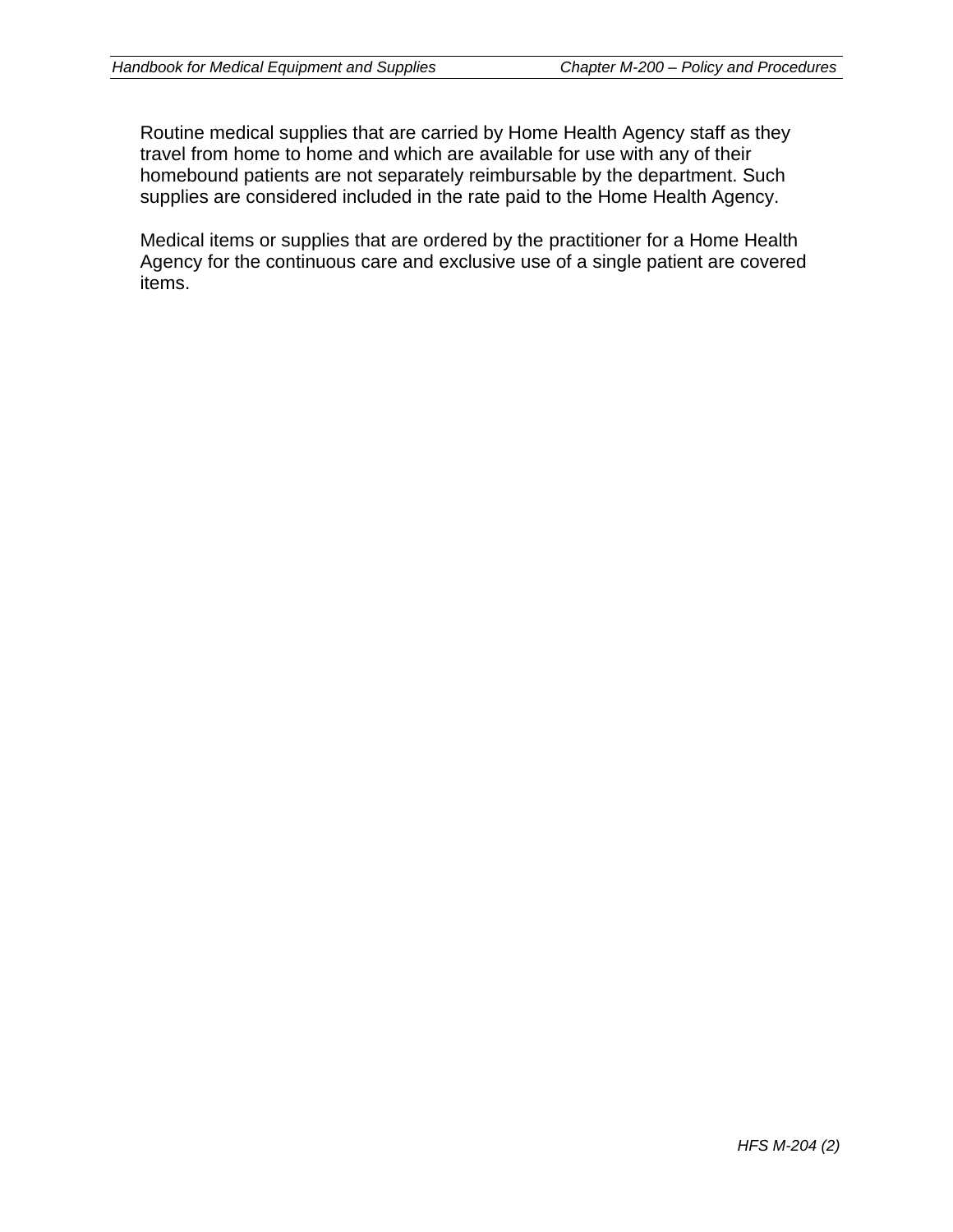### **M-205 Record Requirements**

*Revised Effective January 1, 2016 Revised Effective January 1, 2021*

> The department regards the maintenance of adequate records essential for the delivery of quality medical care. In addition, providers should be aware that medical records are key documents for post-payment audits. Refer to Chapter 100 for record requirements applicable to all providers.

In the absence of proper and complete medical records, no payment will be made and payments previously made will be recouped. Falsification of records may also be cause for a referral to the Office of Inspector General and/or the appropriate law enforcement agency for further action.

For medical equipment and supplies, the basic record must include:

- Current practitioner's order
- An explanation of the medical necessity for the item or service dispensed, if this is not included in the practitioner's order, **or** a clinical diagnosis, if not included in the practitioner's order
- Patient's name, recipient identification number (RIN) and address
- A record of items and quantities dispensed and the date(s) dispensed, and
- Prior approval notification or authorization, if applicable

Refer to Topic M-203.1 for further explanation of what constitutes an acceptable practitioner's order.

Providers who dispense equipment or supplies, such as incontinence supplies, on a monthly basis must confirm orders each month prior to dispensing. The confirmation should document the number of items needed as well as the name of the specific items needed for the subsequent month. Confirmation of the order via a live caller (i.e., patient, family member, or caregiver) is not required. If the provider chooses to use an electronic verification system, it must allow the provider to document in the file the name of the person who confirmed the order, as well as the provider's employee who confirmed the order and the date of the confirmation. Orders not confirmed should not be dispensed. Confirmations must be made no more than 14 calendar days prior to the scheduled shipment day of the equipment or supply items.

Suppliers are required to maintain proof of delivery documentation in their files. Proof of delivery is required in order to verify the participant received the items.

#### **Delivery direct to the participant by the provider must include:**

- Participant name
- Delivery address
- Quantity delivered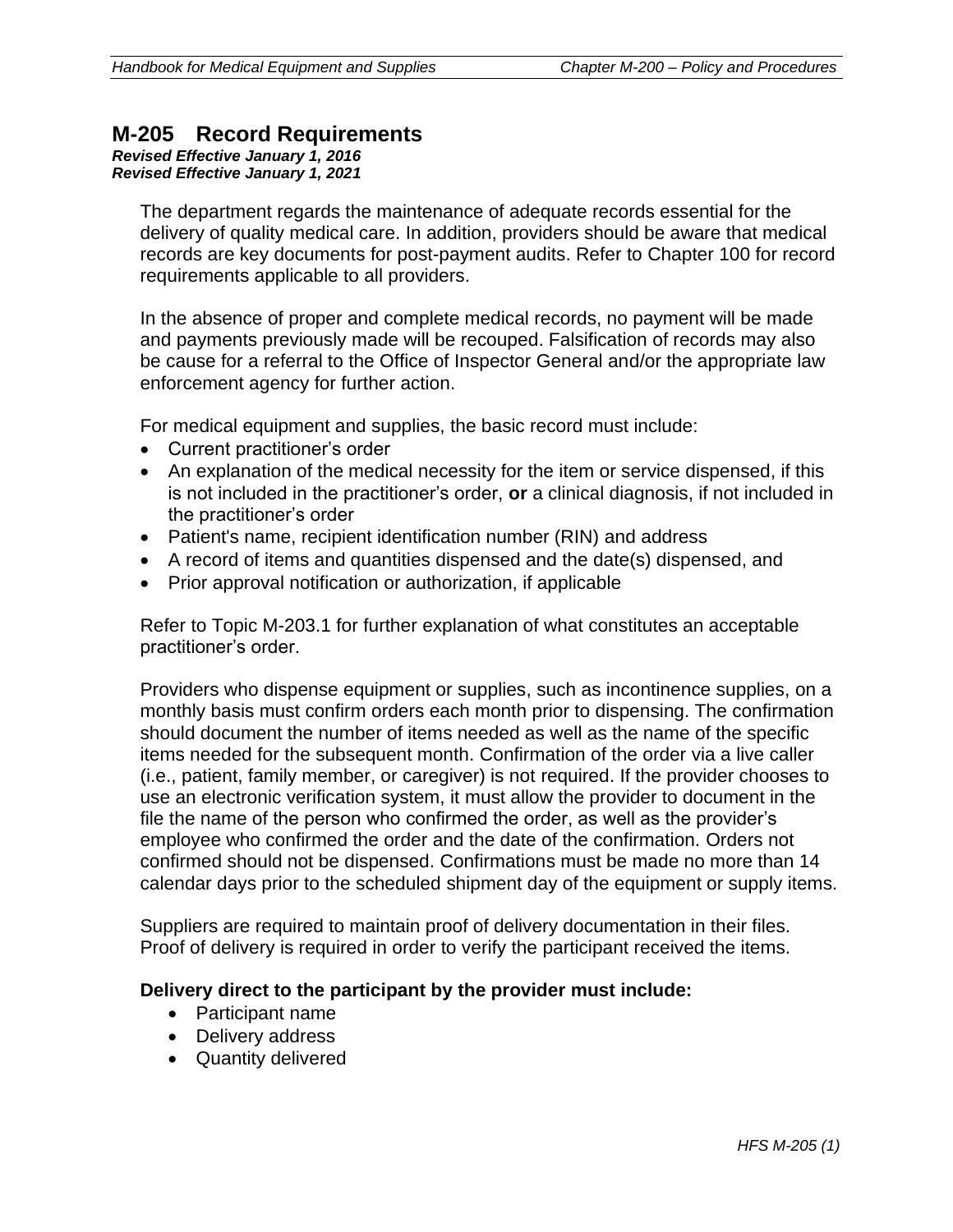- Sufficient detail description of the item being delivered (e.g. brand name, serial number, narrative description)
- Date delivered
- Participant signature or responsible person and date of signature

#### **Delivery via Shipping or Delivery Service**

Proof of delivery is a copy of the complete record tracking the item from the supplier to the participant; for example, a shipping invoice and the delivery services tracking information. The record must link to the delivery service record by a clear method such as the delivery service's package identification number or supplier's invoice number for the package sent to the participant. The proof of delivery must include:

- Participant's name
- Delivery address
- Delivery service's package identification, supplier invoice, or alternative method that links the supplier's delivery documents with the delivery service's records
- Sufficient detailed description to identify the items being delivered (e.g. brand name, serial number, narrative description)
- Quantity delivered
- Date delivered

In addition, in the case of medical supplies, the provider must be able to document purchases of sufficient quantities of the items to support the volumes dispensed and billed. In the case of durable medical equipment or prostheses, the provider must be able to provide a copy of the original wholesale purchase invoice for the item and records of any customization performed by the provider.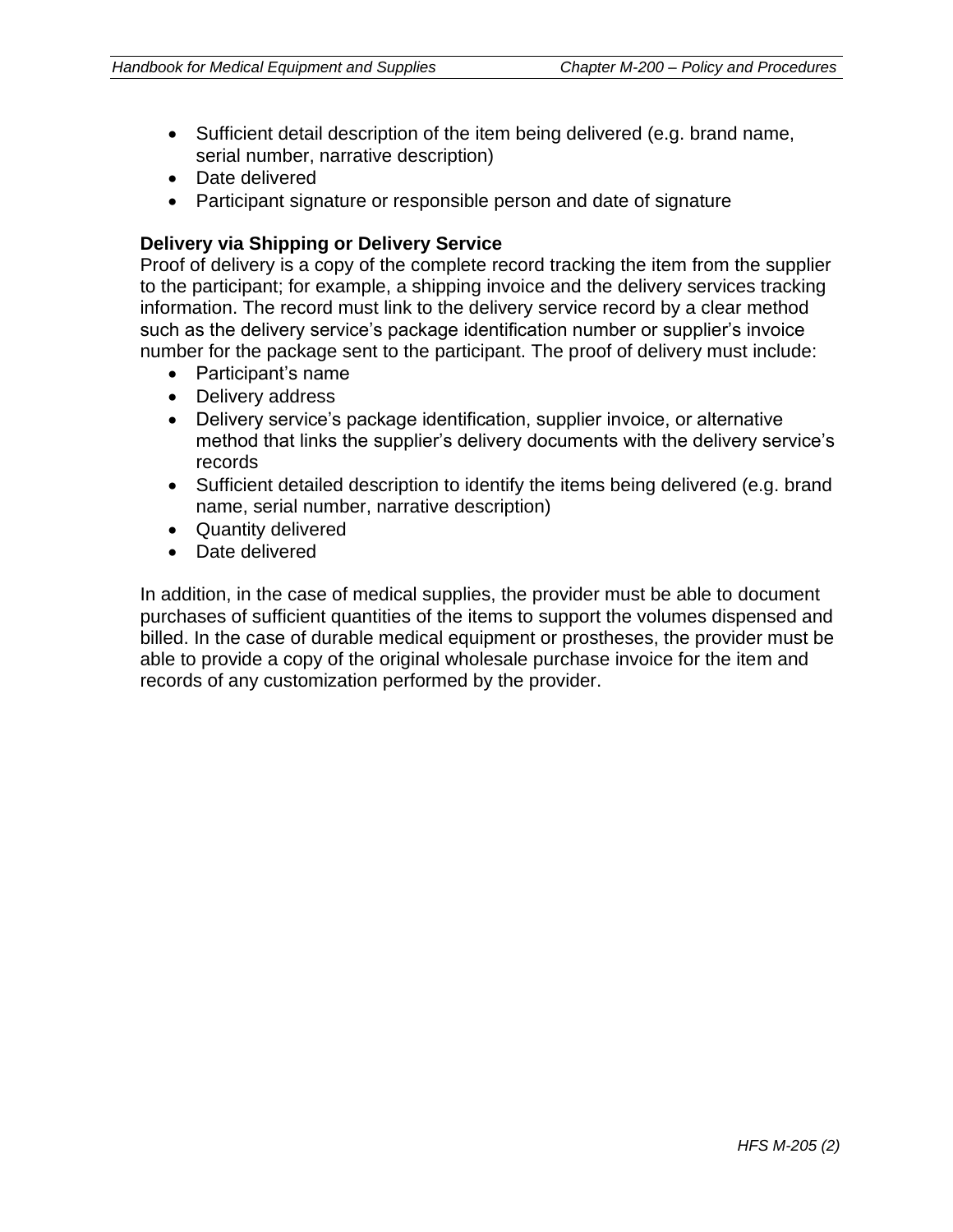## **M-210 General Limitations and Considerations on Covered Services**

Except as outlined in this handbook, all equipment and supplies may be subject to prior approval by the department. In addition, items that do not normally require prior approval but which are dispensed in quantities above the posted quantity limits may also be subject to prior approval. Refer to [DME Fee Schedule](http://www.illinois.gov/hfs/MedicalProviders/MedicaidReimbursement/Pages/default.aspx) that identifies which items require prior approval and the frequency or quantity limitations for those items that do not normally require prior approval.

For general provisions pertaining to prior approval, see Handbook for Providers of Medical Services, [Chapter 100,](http://www.illinois.gov/hfs/MedicalProviders/Handbooks/Pages/Chapter100.aspx) General Policy and Procedures. For specific procedures to follow to obtain prior approval for medical equipment and supplies see Topic M-211of this handbook.

Whether subject to prior approval or not, all items must be ordered by a practitioner. For further information, refer to Topic M-203.1. The only exceptions are repairs, temporary rentals, and loaner items to meet the patient's need while an item is being repaired.

All items must be medically necessary and must not exceed health care services received by the general public for similar conditions. Items ordered by a practitioner should not be dispensed until necessity is established. There must be a reasonable expectation that the patient will be able to adjust to and use the item and derive benefits from it, in light of his or her medical condition. If at the time of delivery, the item does not meet the needs of the client, the item should not be dispensed or billed. In instances where more than one type of device or category of supplies is available, the department will reimburse for the least expensive item that will meet the medical need.

#### **M-210.1 Eligibility Verification**

Verification of patient eligibility for dates of service is the responsibility of the provider. The provider must verify patient eligibility prior to dispensing supplies and equipment.

Prior approval is based upon medical need. Prior approval to provide services does not include any determination of the patient's eligibility. When prior approval is given, it is the provider's responsibility to verify the patient's eligibility on the date of service. The date of service is the date of delivery except in the case of custom prosthetic devices.

It is imperative that providers check the HFS electronic eligibility systems regularly to determine beneficiaries' enrollment in a plan prior to dispensing items. Electronic Data Interchange vendors (formerly the Recipient Eligibility Verification (REV) System), the Automated Voice Response System (AVRS) at 1-800-842-1461, and the Medical Electronic Data Interchange (MEDI) system will identify any care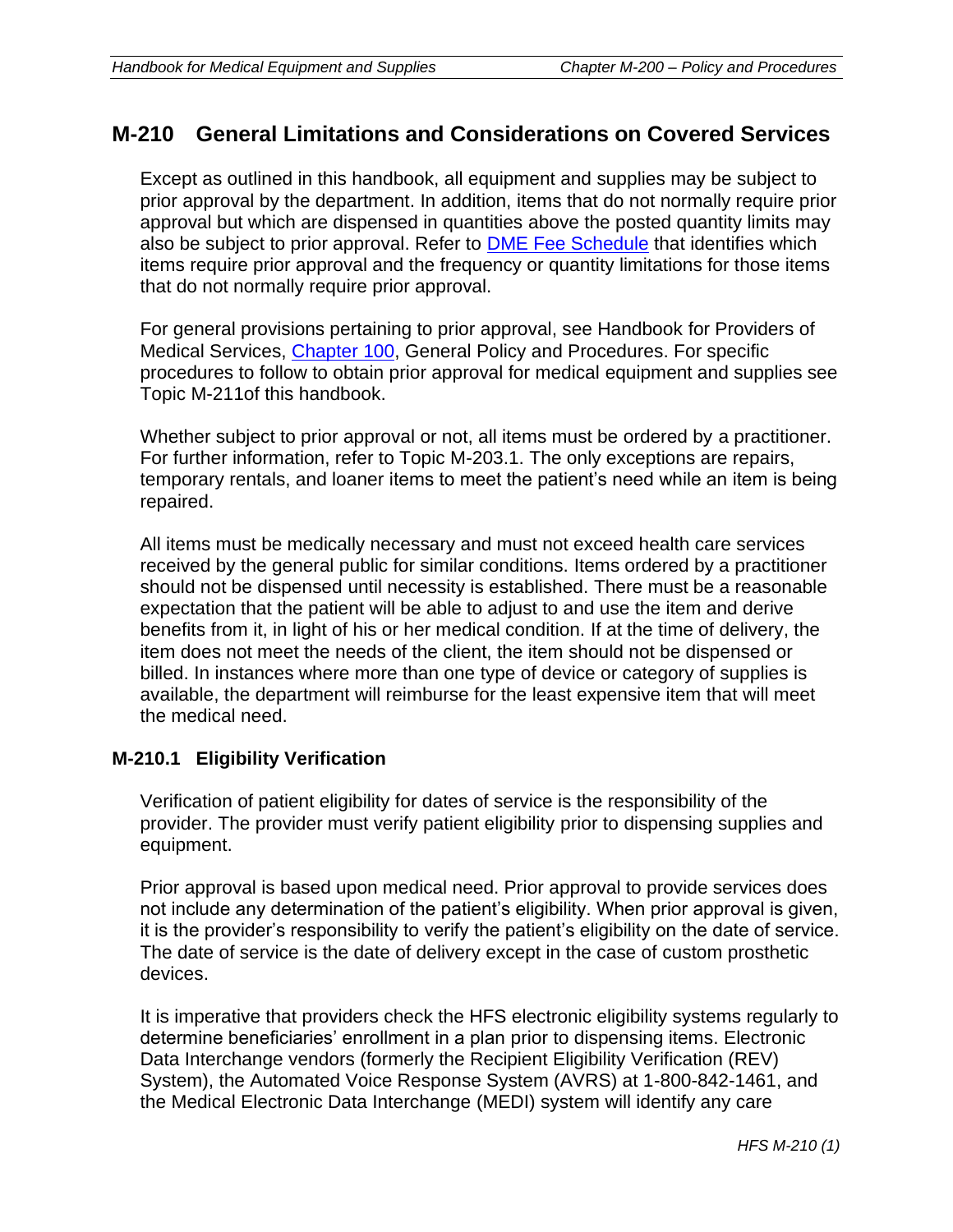coordination plan in which the beneficiary is enrolled. Further information can be found at the [HFS Care Coordination website.](http://www.illinois.gov/hfs/MedicalProviders/cc/Pages/default.aspx)

#### **M-210.2 Medical Supplies**

Whether prior approval is required or not, the quantity of medical supplies will be limited to the amount indicated by the ordering practitioner or to a reasonable quantity for a month, whichever is less. (**Exception**: a two-month supply may be dispensed for batteries for hearing aids). In the case of items dispensed monthly, confirmation of the need and the quantity of need must be made prior to delivery. For many items, the department has established maximum allowable quantity limits that may be dispensed within a given time period. Quantities up to these maximums may be dispensed without prior approval, if all other requirements in this handbook have been met. Quantities over the designated maximums require prior approval.

If the attending practitioner has ordered a quantity that exceeds the designated maximums, the supplying provider must document the medical necessity and must attempt to obtain prior approval for the entire order. It is not permissible for the supplying provider to dispense only the department's maximum allowable quantity, or to dispense the full quantity and bill the patient for the items in excess of the department's maximum allowable quantity, unless:

- The ordering practitioner confirms that the excess quantity is not medically necessary or
- The department denies the request for prior approval because the excess quantity is not medically necessary or
- The item is being dispensed for patient convenience

Only in instances where the supplying provider can clearly document that items are being dispensed solely for patient convenience can the patient be charged. In such instances, the provider must inform the patient of his or her financial liability before dispensing the items.

#### **M-210.3 Requests for Repair**

Charges for repairs of items covered under warranty should be submitted to the manufacturer.

Repairs do not include modifications, technological improvements, or upgrades. A guarantee of at least 180 days on the repair work must be provided.

Repeated requests for repair due to breakage may indicate abuse or neglect and may be reported to or investigated by the department. Verification of abuse or neglect of the equipment could result in denial of coverage for repairs.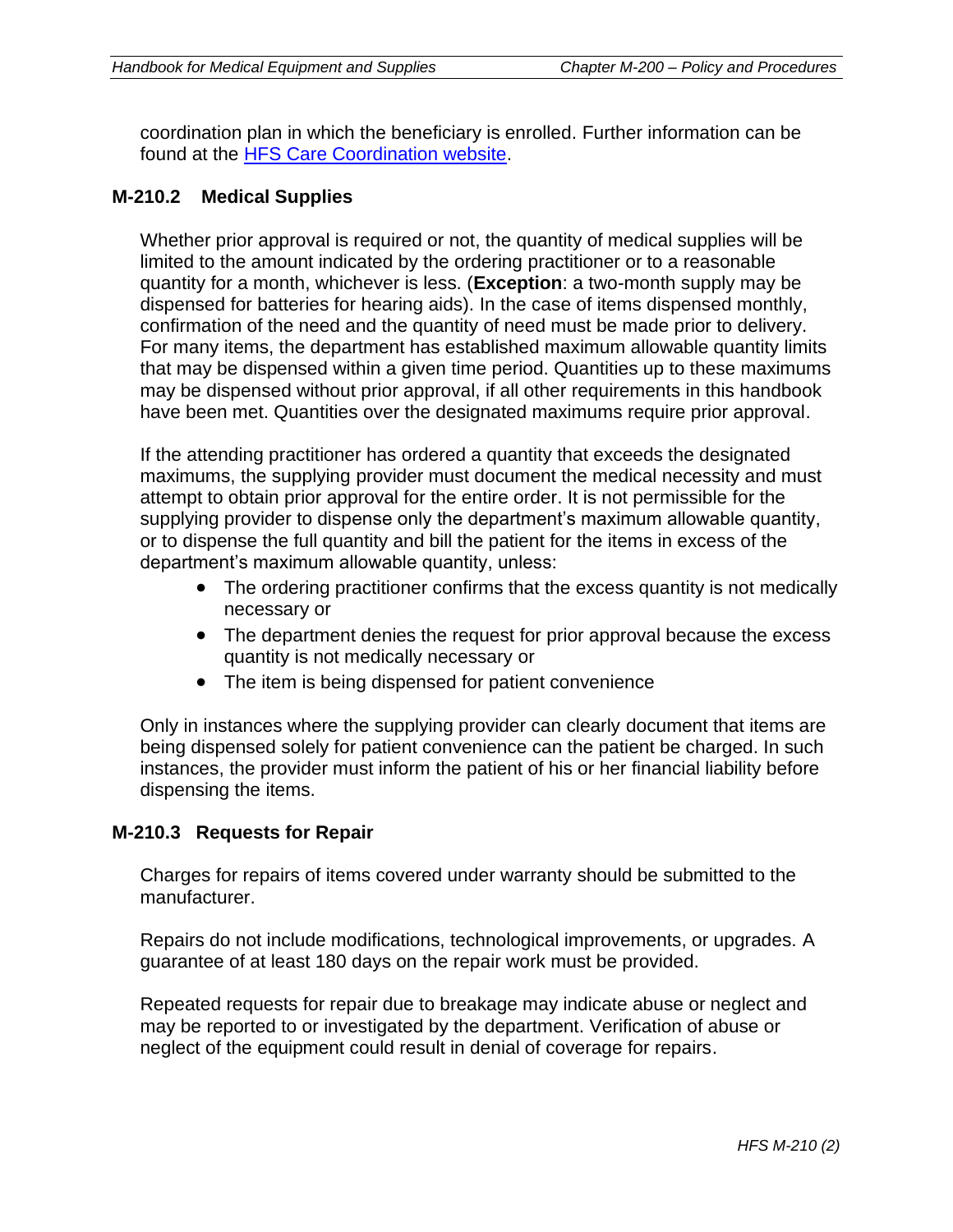#### **M-210.4 Requests for Replacement**

Replacements of covered equipment and prosthetic and orthotic items are subject to all policies that apply to an original purchase of the same item. Items should be ordered only when a participant is in need and should not be routinely replaced. Life expectancy of medical equipment is four to five years. In addition, a replacement covered under warranty will not be reimbursed by the department. Equipment that is in working order should not be replaced although it may have exceeded its life expectancy.

If the equipment being replaced requires prior approval and if the item was purchased by the department for the same patient within the past 12 months, the documentation of medical necessity for the first purchase will be deemed adequate for the replacement purchase. The request for prior approval will, however, need to include an explanation of the need for a replacement, enough clinical documentation to support medical necessity, and have a valid practitioner order and signature.

If replacement of an item is due to theft, vandalism, or fire, a police or fire department report is needed.

#### **M-210.5 Equipment Rental Limitations**

Total cumulative rental costs must not exceed the usual retail price of the medical equipment. When total cumulative rental costs meet the department's maximum allowable purchase price, the department considers the equipment paid for in full and the property of the patient. Rental costs begin accumulating from the date of delivery. Timely prior approval is required to receive cumulative reimbursement equaling purchase allowable.

The department will normally only rent equipment for ten (10) months. Once the patient has had the piece of equipment in the home for ten months, it is considered purchased and patient-owned. Exceptions are indicated on the DME Fee Schedule.

Certain durable medical equipment is covered on a rental basis only. When there is no longer a medical necessity for a rental, the provider should notify the department of the pickup date of the equipment in order for the prior approval to be ended. A copy of the HFS 3076 prior approval notification with the date the item was picked up should be faxed to the review line at 217-558-4359.

Certain rentals are considered to include all accessories and supplies needed to use the equipment, and these items must not be billed. **Refer to Appendix M-8 for a listing of the accessories and supplies to be included with the associated rental item.** Repairs to rented equipment are the responsibility of the provider.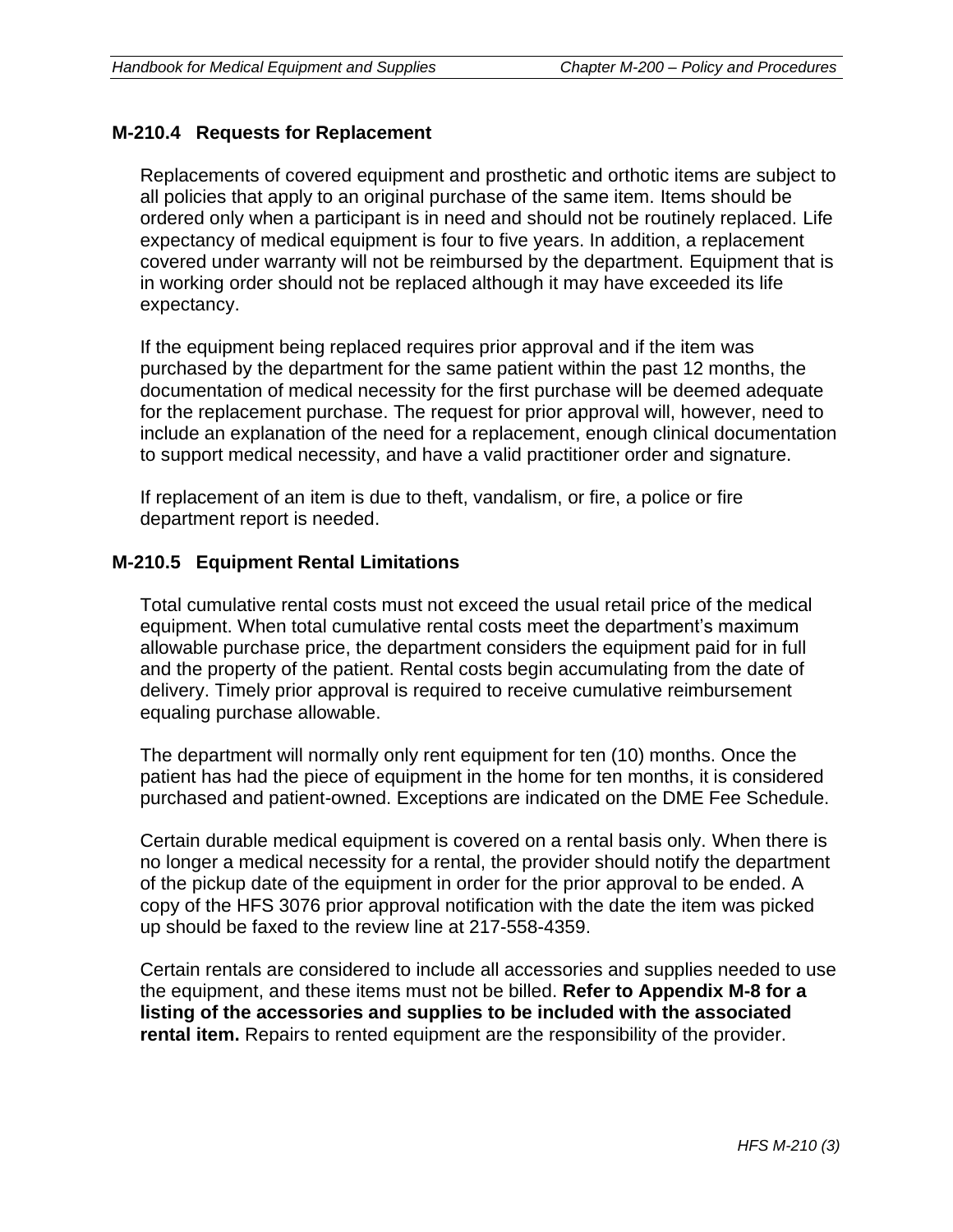#### **M-210.6 Long Term Care Residents Service Limitations**

Long term care (LTC) facilities have an HFS reimbursement process in place to cover routine medical or personal care supplies, and standard medical equipment to assist with transfer and mobility needs. The LTC facilities submit for these charges on their annual expenditure reports. From those cost reports, a facility's per diem rate is established.

Prior approval will be considered for items that are not routine and would not be considered the LTC facility's responsibility. Refer to Appendix M-6 for a listing of supplies and equipment that will not normally be covered outside of the LTC per diem rate for residents of LTC facilities.

The DME Fee Schedule identifies supplies and equipment that are considered to be included in the LTC per diem reimbursement and cannot be billed to the department.

In most cases, using a ROHO or JAY seating and backing cushions allows standard mobility devices to meet the needs of LTC residents. Standard wheelchairs are inclusive in the LTC per diem rate. The most cost-effective item to meet the medical necessity of participants should be considered at all times.

Medical equipment dispensed prior to the date of discharge from the long term care facility is not billable to the department. If an item is dispensed on the day of discharge from a long term care facility, the DME provider must submit a paper claim in Form 2248, NIPS Special Invoice Handling Envelope provided by the department, and attach an HFS 1624 to request a long term care override for the claim.

For individuals with developmental disabilities residing in an Intermediate Care Facility for the Developmentally Disabled (ICF/MR), the Individual Program Plan (IPP) must support any request for non-routine items or supplies.

These LTC limitations do not apply to residents of Supportive Living (SLF) facilities. A SLF resident is considered to be residing in his or her own home for purposes of determining coverage for medical equipment and supplies.

#### **M-210.7 Hospital Inpatient and Outpatient Service Limitations**

Prior approval will not be given or separate payment made for items dispensed during hospital inpatient stays or hospital outpatient visits.

Medical supplies and equipment, braces and prosthetic devices for use by a participant during hospitalization or dispensed in the hospital for continued use after hospital discharge must be included on the hospital inpatient claim and cannot be separately billed fee-for-service by a DME provider.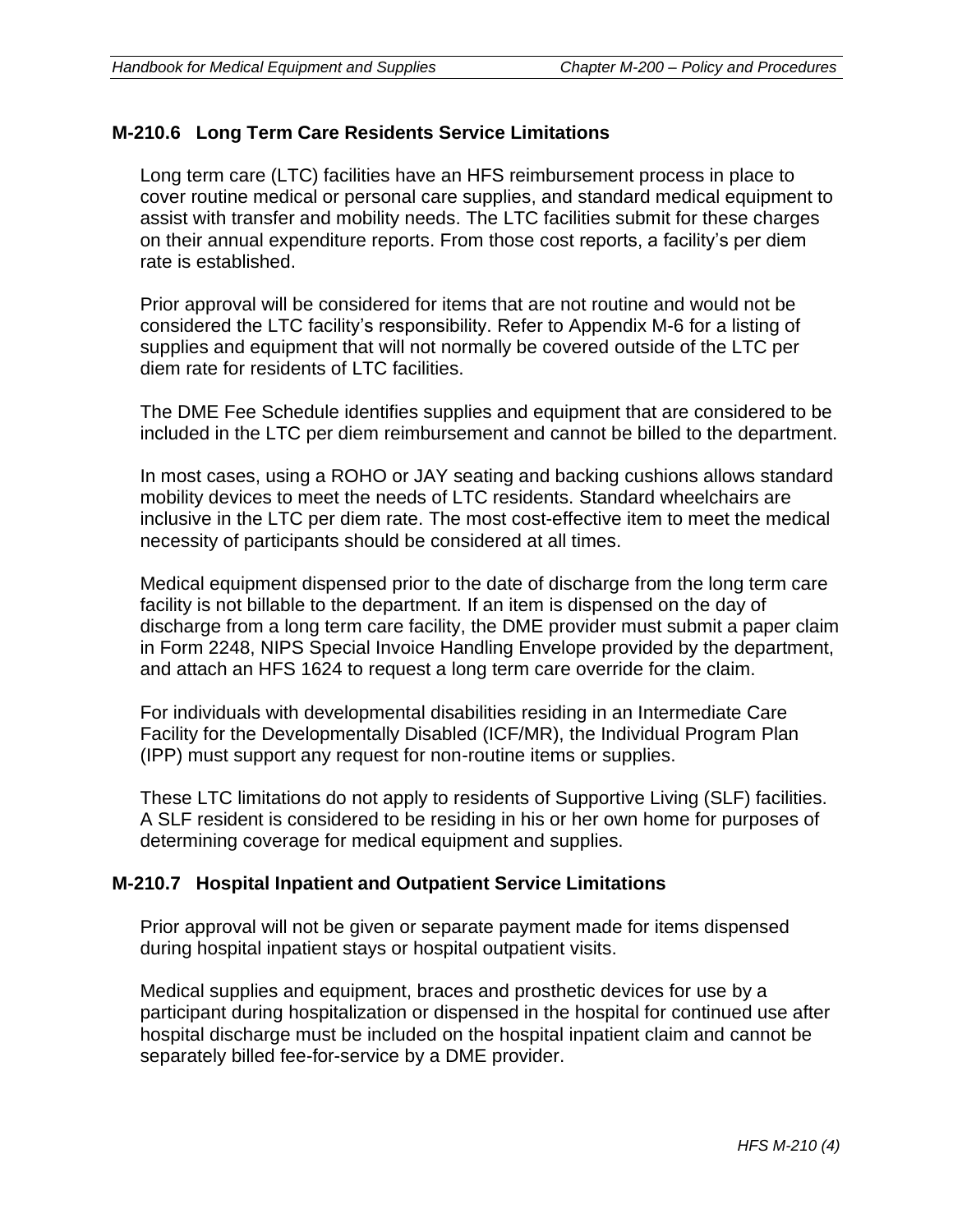Following hospital discharge, when a patient requires a brace or prosthetic device that must be adapted for his specific needs, the brace or prosthetic is subject to prior approval requirements. The provider may choose to use either the date the item is fabricated or the date the item is dispensed as the date of service.

Medical supplies and equipment or braces and prosthetic devices supplied during an APL-billable hospital outpatient visit must also be included on the hospital outpatient claim.

#### **M-210.8 Hospice Service Limitations**

Hospice is an alternative to traditional care for the terminally ill which emphasizes the reduction of pain and other symptoms of mental or physical distress and meeting the special needs of the terminally ill.

Effective with dates of service on and after July 1, 2012, Public Act 097-0689, known as the Save Medicaid Access and Resources Together (SMART) Act, mandated the department to establish utilization controls to prohibit other care services when an individual is in hospice.

Per 89 Ill. Admin Code Section 140.469(h), for adults 21 years of age and over, medical equipment and supplies are no longer covered for **non-hospice providers** serving adult patients enrolled in the department's hospice program.

Section 2302 of the Affordable Care Act, titled "Concurrent Care for Children," amends sections 1905(o)(1) and 2110(a)(23) of the Social Security Act to remove the prohibition of receiving curative treatment upon election of the hospice benefit for a Medicaid or Children's Health Insurance Program (CHIP) eligible child.

Eligible children through age 20 may elect to receive the hospice benefit, but also continue to be eligible to receive covered curative treatment. HFS will reimburse providers for services rendered and items supplied to children through age 20.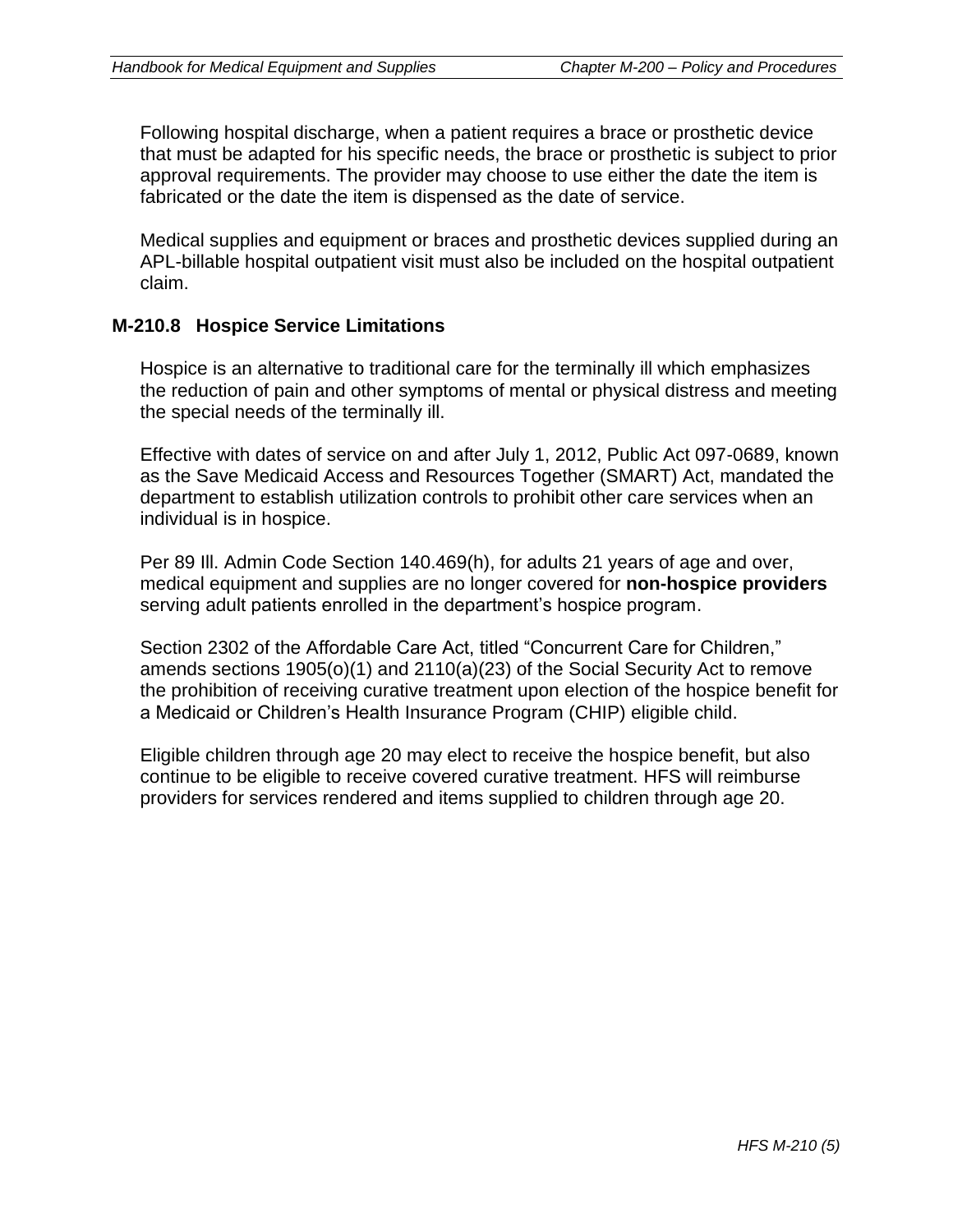## **M-211 Prior Approval Process**

Prior to the provision of certain supplies and equipment, approval must be obtained from the department. Except as noted in this topic, the department's Bureau of Professional and Ancillary Services is designated as the approving authority for medical equipment and supplies requiring prior or post approval consideration.

If charges are submitted for services that require prior approval and approval was not obtained, payment will not be made for services as billed. See Chapter 100 for a general discussion of prior approval provisions.

The department will not give prior approval for an item or service if a less expensive item or service is considered appropriate to meet the patient's need.

Prior approval to provide services does not include any determination of the patient's eligibility. When prior approval is given, it is the provider's responsibility to verify the patient's eligibility on the date of service. See Topic M-210.1 for eligibility verification.

If a participant becomes enrolled in an MCO or MCCN during a period of time for which a prior approval has been previously granted, the prior approval will no longer be applicable effective with the participant's managed care enrollment date. Prior approval requests for participants in an MCO or MCCN should be directed to the individual plan.

Prior approval is used to determine if supplies and equipment are medically necessary and appropriate for the patient's needs and to assure that quantities and charges are within allowable maximums.

Prior approval by the department is required for the provision of all medical equipment or supplies except when the item is:

- Reimbursed by Medicare
- Listed on the department's [DME Fee Schedule](http://www.illinois.gov/hfs/MedicalProviders/MedicaidReimbursement/Pages/default.aspx) with an "N" indicator, denoting that prior approval is not required if the quantity dispensed is within the normal allowable quantity limits established by the department (quantities in excess of the listed maximums do require prior approval).
- Reimbursed by an MCO or MCCN as indicated above in this topic.
- Provided for a resident in a Long Term Care facility, in which case the Long Term Care facility is responsible (see Topic M-210.6 for more details).

Refer to the DME Fee Schedule for a listing of covered items and prior approval requirements.

When the department issues a computer-generated prior approval notification, the HFS 3076, it specifically identifies:

- The patient and Recipient Identification Number (RIN)
- The name of the item or supplies approved, the HCPCS code, and category of service (COS)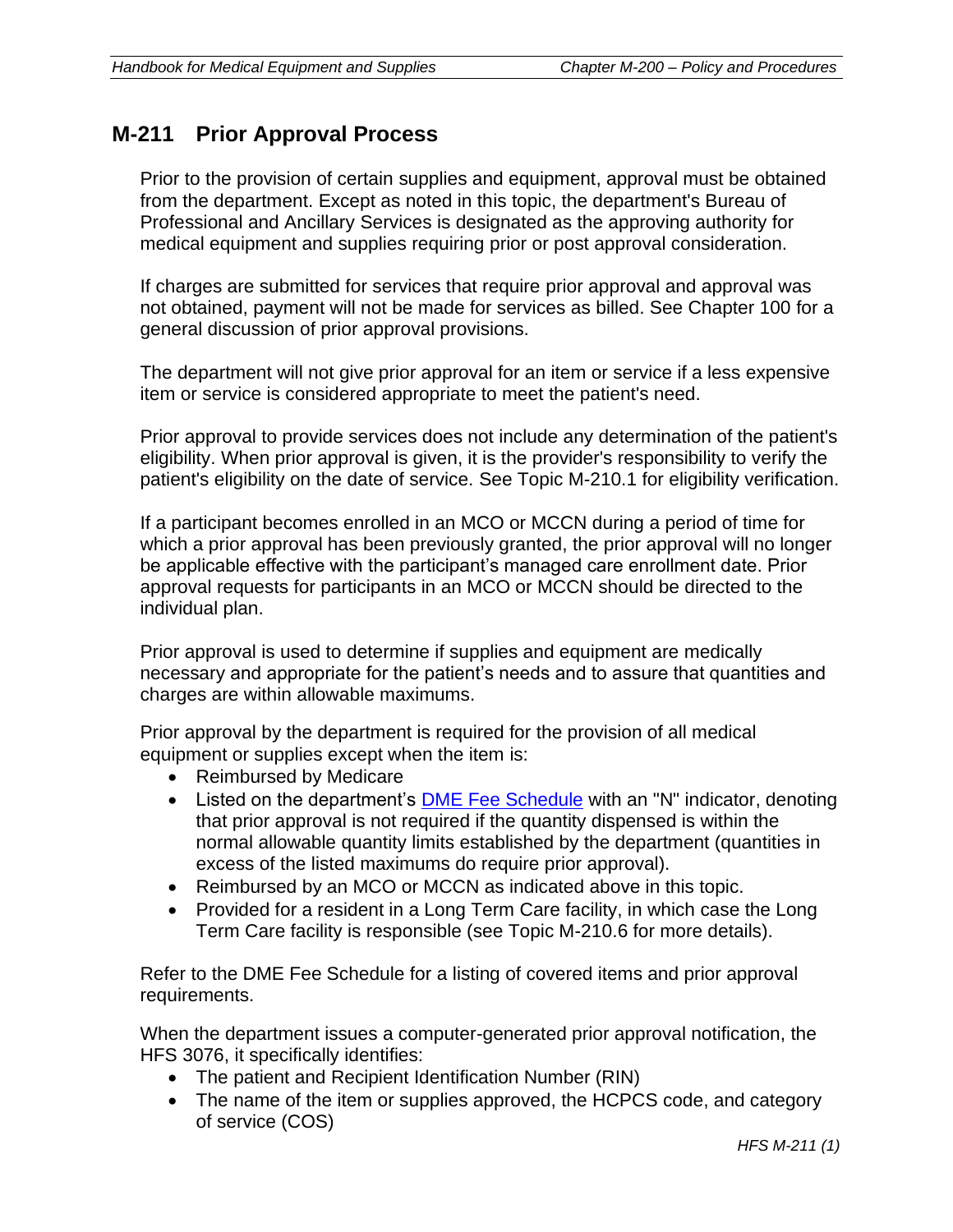- The quantity approved
- The time period for which the items or supplies are approved
- Whether the approval is for purchase, rental, modification, or repair
- The provider name and address
- Prior Approval reference number

Except for quantity dispensed, a claim submitted for payment must match the prior approval exactly or the claim will be rejected. The quantity billed may be either the same as or less than the maximum quantity approved. The date of service must be within the approved prior approval date range. Substitutions may not be made without contacting the department to request a change in the prior approval. Approvals are strictly for that patient for that specific provider.

#### **M-211.1 Prior Approval Requests**

Prior approval requests must contain documentation for department staff to make a decision on medical necessity, appropriateness, and the anticipated patient benefits of the supply or equipment requested.

The exact information needed will vary depending on the item requested and the medical condition of the patient, but the process described below is designed to cover the general information that is needed for all requests. Additional topics provide further details on information needed for many commonly requested items. The department's prior approval staff can assist providers in determining the specific information needed to support requests for unusual items or for items not listed. Prior approval requests may be submitted to the department by mail, fax, or in an emergency, by telephone. However, initial requests for wheelchairs requiring HFS 3701H and 3701K forms must be **mailed** to the department.

#### **By Mail:**

HFS Prior Approval Unit P.O. Box 19124 Springfield, Illinois 62794-9124

The supplying provider is to complete [Form HFS 1409, Prior Approval Request,](http://www.illinois.gov/hfs/info/Brochures%20and%20Forms/Pages/medicalformsnumeric.aspx) when requesting covered items. Instructions for its completion are found in Appendix M-3.

All prior approval request forms must be signed in ink by the supplying provider or his or her designee. Form HFS 1409 must be accompanied by a current signed and dated practitioner order for the items requested. Submitting the practitioner order and any other necessary information to document medical necessity when the initial request is made will prevent delays in processing the request.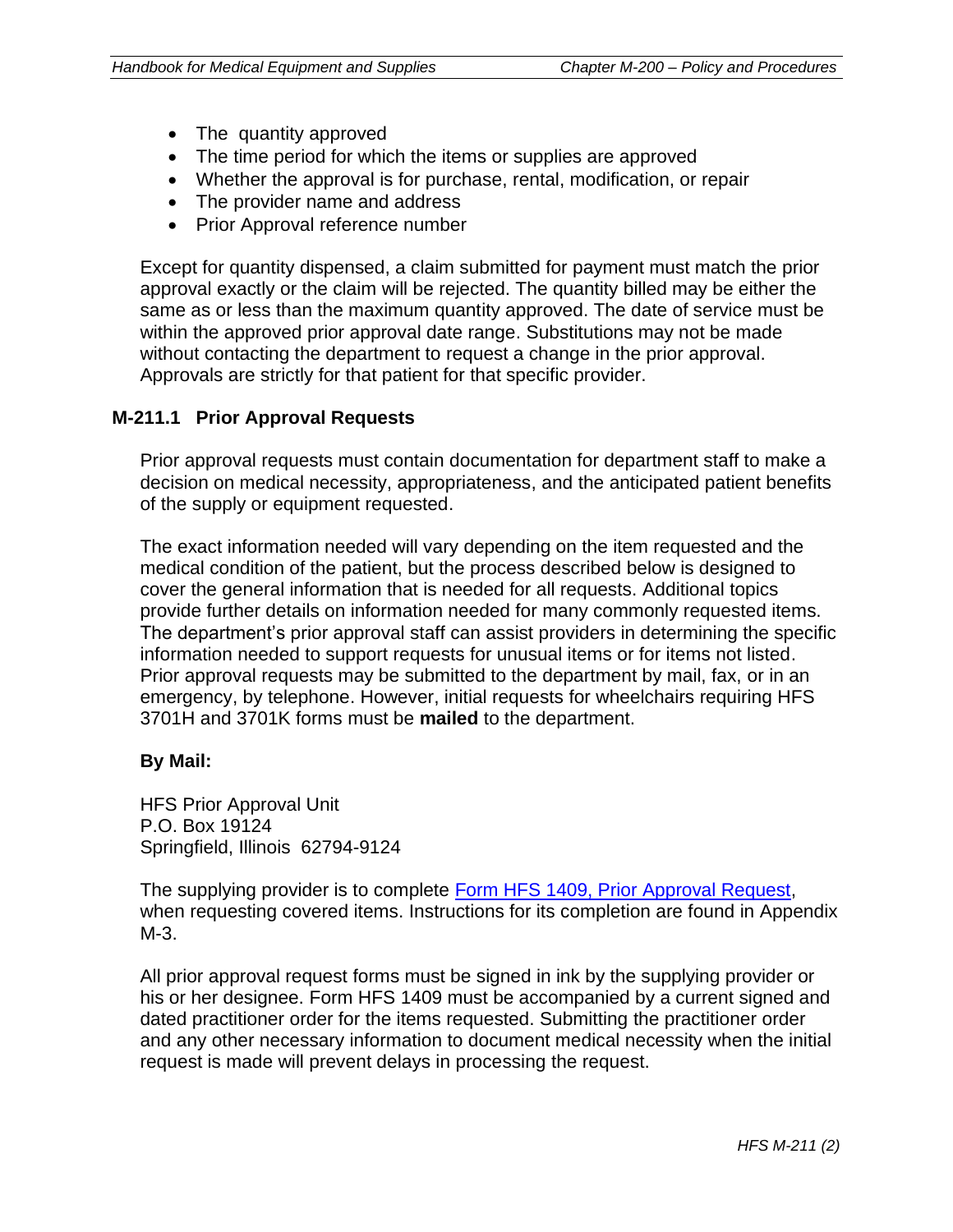#### **By Fax**:

Prior approval may be requested by fax. Complete form HFS 1409, following the procedures described above for mailed requests. The completed form, the practitioner order and other documents that substantiate medical necessity can be faxed to 217-524-0099. **Providers should review the documents before faxing to ensure that they will be legible upon receipt.** Colored documents do not fax clearly. The department recommends that such documents be photocopied and the copy be faxed.

The fax number for **initial and renewal prior approval requests** is 217-524-0099.

The fax number for **additional information and change requests** of an existing prior approval is 217-558-4359.

The fax lines are available Monday through Friday, 8:30 AM to 5:00 PM, except holidays.

The department is not responsible for any documentation sent to the incorrect fax line and will not process documentation that is sent to the incorrect fax line.

#### **Emergency Approval Requests**:

Emergency telephone approval may be obtained for items or supplies that must be delivered immediately (within 24 hours of request). There are two types of emergency approvals:

- Approvals associated with a hospital or nursing home discharge
- Approvals that are considered "emergency" in nature

For items needed in the home pending the patient's discharge from a hospital or nursing home, prior approval should be requested by calling the Prior Approval Unit with the request prior to delivering the equipment or supplies.

"Emergency" is defined as a condition or situation that threatens the participant's life or may cause permanent damage or is needed to relieve immediate pain and suffering. These circumstances are rare, but the item may be provided when there is not enough time to seek approval by telephone. When prior approval is requested for emergency items, providers must also fax proof of this documentation before approval is granted. Providers may request emergency approval by calling 1-877- 782-5565, option 5. This number is available Monday through Friday, 8:30 A.M. to 5:00 P.M., except holidays. A caller must be prepared to provide all the information requested on the HFS 1409. The provider is responsible for having a valid practitioner order and statement of medical necessity at the time of the request. When medical supplies or rental of equipment are approved on an emergency basis, coverage will be for a maximum of one month. If the item or supplies are needed for longer than one month, continuing approval must be requested via fax or mail, and must be documented as described in Topic M-211.2.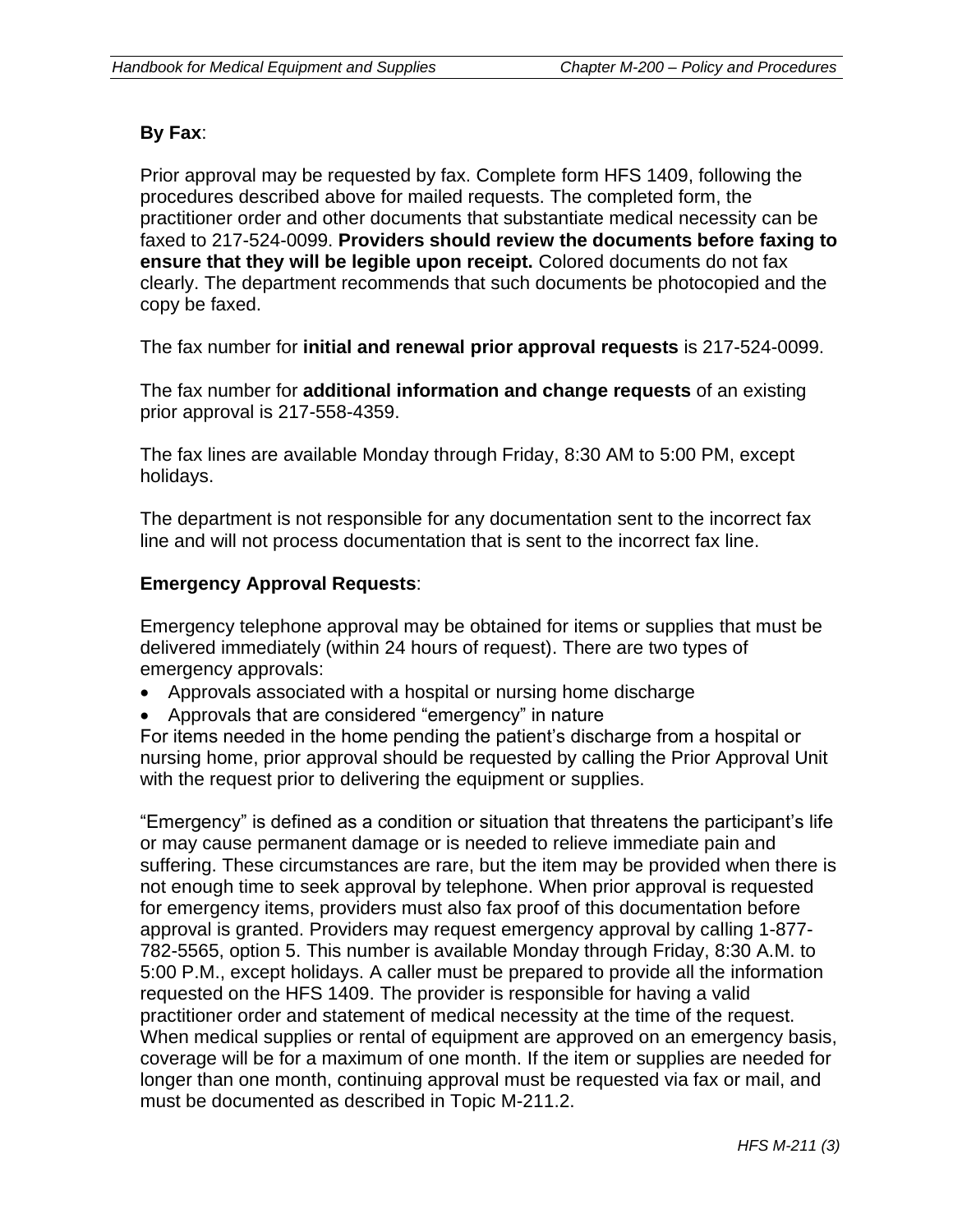#### **M-211.2 Documentation Required**

The practitioner order must indicate the specifications for the piece of equipment and supplies. **The order must be unique to the patient.** A generic or template version of an order will not be accepted. Refer to Topic M-203.1 for more information on practitioner orders. It is the responsibility of the vendor to have practitioner orders on file for items dispensed.

Certain items require additional specific documentation of medical need, appropriateness, and ability of the patient to benefit from the item. This information must be provided at the time the request is made. Department reviewers may also request additional clarification, either from the supplying provider or from the ordering practitioner. For specific documentation for an item, please reference the appropriate subtopic in this handbook.

#### **M-211.3 Approval of Item or Service**

If the item or service requested is approved, the supplying provider and the patient will receive a computer-generated letter, form HFS 3076, Prior Approval Notification, listing the approved items or services. Upon receipt of the Prior Approval Notification and delivery of the equipment/supplies, the provider may bill.

Prior approvals for a medical equipment item or prosthesis are valid for a designated timeframe that is listed on the notification letter. If the item is not deliverable within that period, the supplying provider can request an extension, provided there is documentation to justify ongoing medical necessity. Additional updated or current documentation may be needed in order to justify the continued need of an item that was reviewed. Depending on the time frame of the initial prior approval date span and the date of anticipated delivery, a new request may be required.

#### **M-211.4 Denial of Item or Service**

If the item requested is denied, a computer-generated Form HFS 3076C, Notice of Decision on Request for Medical Service/Equipment, citing the denial reason, will be sent to the patient and the supplying provider. **The provider cannot file an appeal of the denial; only the patient may file an appeal.** If the provider obtains additional information that could result in a reversal of the denial, the provider may submit a new prior approval request with the supporting medical information attached.

#### **M-211.5 Change in Prior Approval Status**

DME approvals are not transferable. They are specific to a recipient identification number and to a specific provider number/National Provider Identifier (NPI).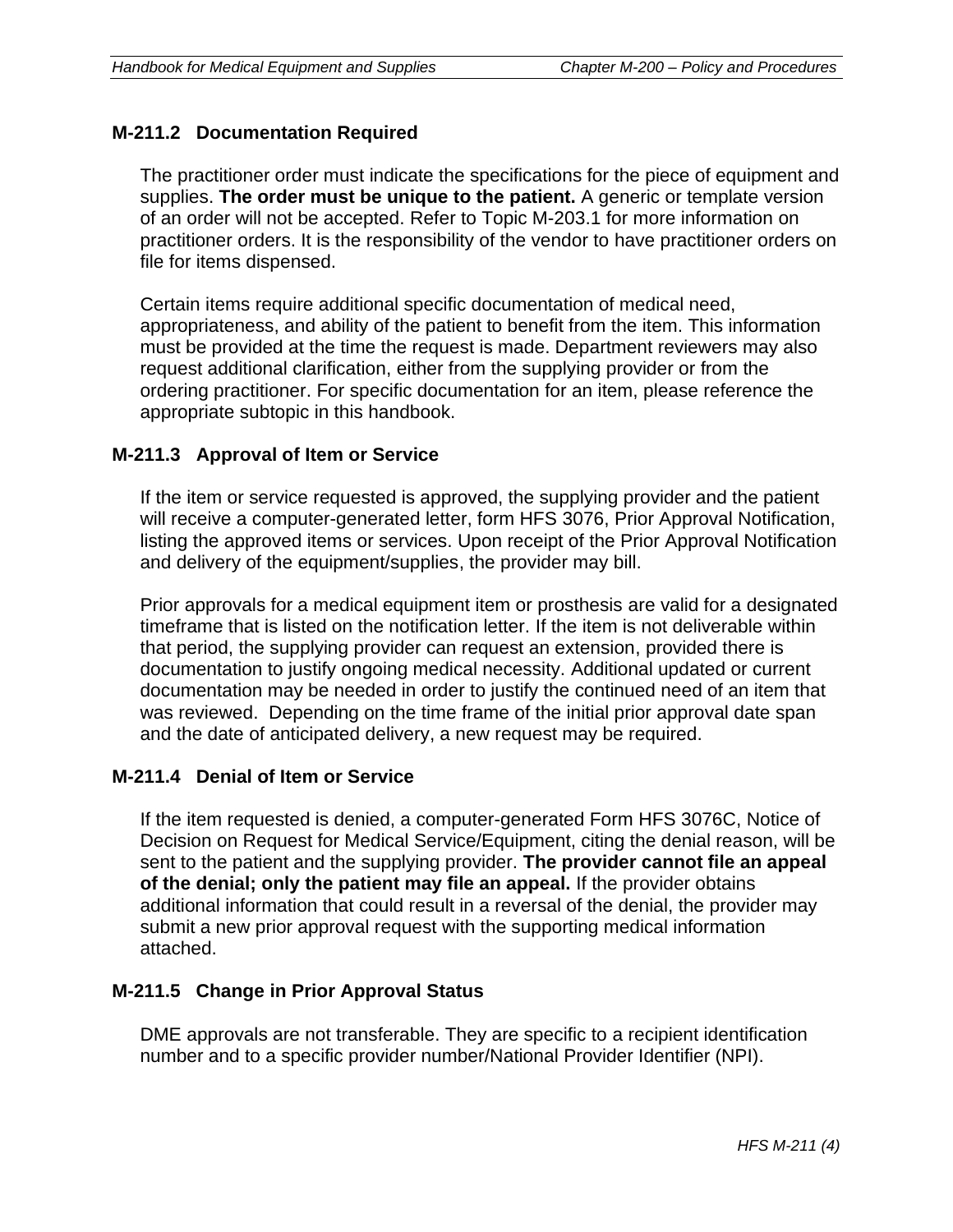The provider is responsible for ensuring that the HFS 3076 reflects the appropriate information. If approval has been obtained, but corrections are needed on the approval dates, approved quantity, or purchase/rent codes, the provider must submit a review request within 180 days of the approval notification. Prior approvals will not be changed after 180 days. This review can be faxed to the prior approval unit at 217-558-4359. The provider may note the corrections on the approval notice (HFS 3076). The department will send a revised approval notification when the update has been completed. The provider's timely filing date will be from the date of the update to the client's prior approval. If a provider needs to cancel a prior approval request, these can also be directed to the review fax line at 217-558-4359.

#### **M-211.5.1 Transfer From One Supplier to Another**

Patients are entitled to a choice of providers and may choose to change providers for rental items or ongoing supply needs. The department may request verification that the patient chose to make the change. If an item is a rent to purchase item and the device has been dispensed, the prior approval will not be changed unless the device is not repairable, is destroyed or stolen, or no longer meets the individual's medical needs.

HFS requires a cancellation statement from the former provider. HFS will end the prior approval and the new provider can then submit a prior approval request under its name and provider number/NPI with the medical justification. Each provider must have their delivery and pick up slips on file.

Example – patient receives services from ABC Company but is now transferring to DEF Company. ABC Company needs to submit a cancellation statement to the department.

#### **M-211.5.2 Recipient Identification Number Change**

If a patient's recipient identification number changes, then the provider must cancel the approval under the former identification number. The provider must then submit a corrected [HFS 1409,](http://www.illinois.gov/hfs/info/Brochures%20and%20Forms/Pages/medicalformsnumeric.aspx) with the new recipient number and medical documentation.

#### **M-211.5.3 Buy-Out/Change in Ownership Procedures**

When a company buys out another company's interest in equipment and supplies that require prior approval, HFS considers it a buy-out. Effective with the date of the company's purchase, the new provider will need to bill all equipment and supplies with its 10-digit NPI.

The company that was sold cannot bill or be reimbursed for any dates of service after the end date of enrollment. The new company cannot bill for equipment or supplies with the purchased company's NPI; therefore, all the prior approvals with the purchased company's NPI and Provider Number that extend beyond the company's end date must be changed.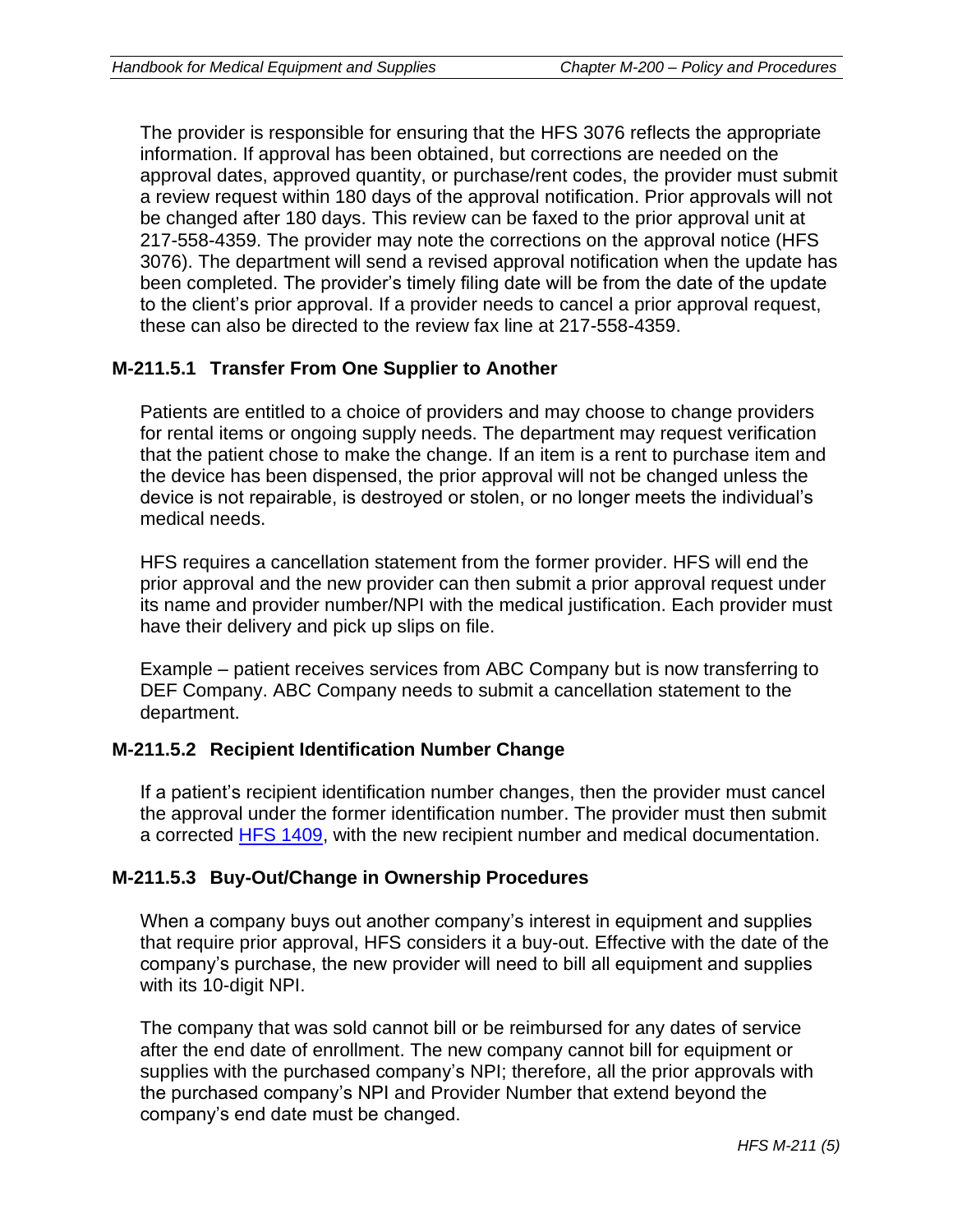New companies must request new prior approvals for all newly acquired accounts that would require prior approval based on the HFS Fee Schedule within 30 days of the buy-out, by mailing HFS a packet that contains all information below in order for HFS to change the prior approvals from the purchased company to the new company:

- 1. A letter from the new company to HFS should be sent with the following information:
	- Detailed information describing when the buy-out occurred and the name of the company that was bought.
	- The old provider name, NPI, and provider number and the effective end date;
	- The new provider name, NPI, and provider number and the effective enrollment date.
- 2. Copies of the purchased company's original Prior Approval Notification Letter, HFS 3076:
	- The quantity amount should be changed to the actual amount used through the effective end date of enrollment.
- 3. A new [Prior Approval Request Form, HFS 1409,](http://www.illinois.gov/hfs/info/Brochures%20and%20Forms/Pages/medicalformsnumeric.aspx) for each prior approval with the new company's information and the balance of the quantity not dispensed. The begin date should be from the effective date of enrollment and the end date should be the same as the original prior approval end date.
	- HFS will not approve any equipment or supplies past the original approval date.
	- All prior approval changes must be submitted at one time in one buy-out packet.
	- The changes must be submitted within 30 days of notifying the department.
	- Any changes that are not submitted in the initial packet will not be processed.
	- Practitioner orders and medical justification do not need to be included for review for the same approved timeframe.

The packet can be mailed to the following address:

Illinois Department of Healthcare and Family Services Bureau of Professional and Ancillary Services Buy-Out P.O. Box 19115 Springfield, IL 62794-9115

Questions should be directed to the Prior Approval Supervisor at 217-524-0009.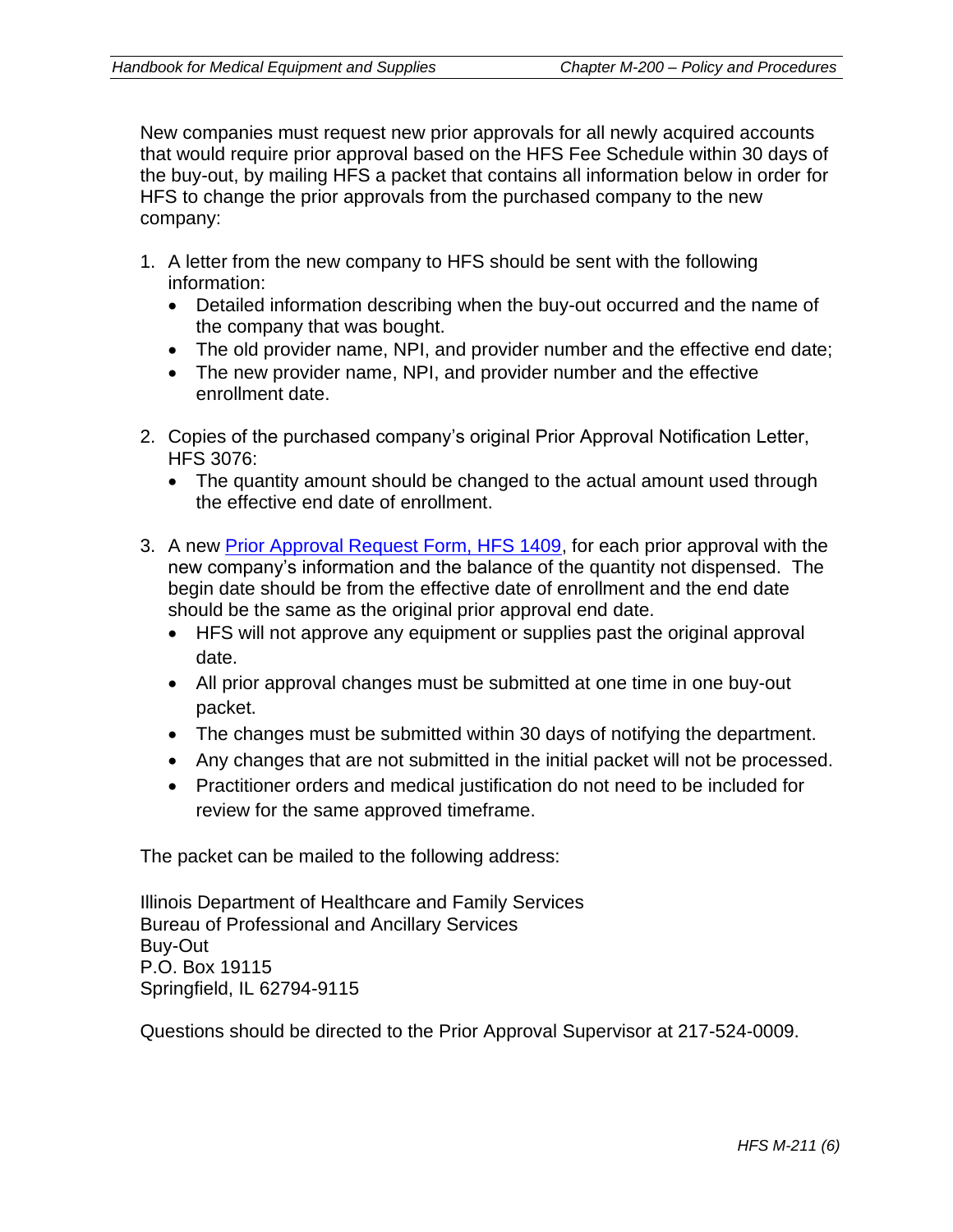#### **M-211.6 Timelines**

The department is obligated to make a decision on prior approval requests within specified time frames, as identified in 89 Illinois Administrative Code Section 140 Table E. If the department fails to make a decision within the specified time frame, the item is automatically approved, but for a minimum time period. Reimbursement will be made at the provider's charge or the department's maximum rate, whichever is less.

During the department's review of a prior approval request, if the request is incomplete or requires further information to be properly considered, the department may request additional information from either the supplying provider or the practitioner who ordered the service. If additional information is requested, the applicable time period stops. When the required information is received, a new time period begins.

#### **M-211.7 Post Approvals**

Post approval may be requested. Post approval may be granted upon consideration of individual circumstances, such as:

- Determination of the patient's eligibility for the department's Medical Programs was delayed or approval of the application had not been issued as of the date of service. In such a case, the post approval request must be received no later than 90 days following the department's Notice of Decision approving the patient's application.
- Urgently needed equipment or supplies were provided due to a medical need that arose unexpectedly outside the department's normal business hours, so prior approval could not be requested from the department. In such a case, to receive an expedited decision, the post approval request must be received on the first business day after delivery of the items.
- There was a reasonable expectation that other third party resources would cover the item and those third parties denied payment after the item was supplied. To be considered under this exception, documentation that the provider billed a third party payor within six months following the date of service, as well as a copy of the denial from that third party must be supplied with the request for approval. The request for post approval must be received no later than 90 days from the date of final adjudication by the third party.
- The patient did not inform the provider of his or her eligibility for medical assistance. In such a case, the post approval request must be received no later than six months following the date of service to be considered for payment. To be considered under this exception, documentation of the provider's dated, private-pay bills or collection correspondence, that were addressed and mailed to the patient each month following the date of service, must be supplied with the request for approval.
- The department may request previous Explanations of Benefits when it is noted that the participant has been enrolled in a TPL, MCO, or MCCN and is transitioning into the Medical Assistance Program.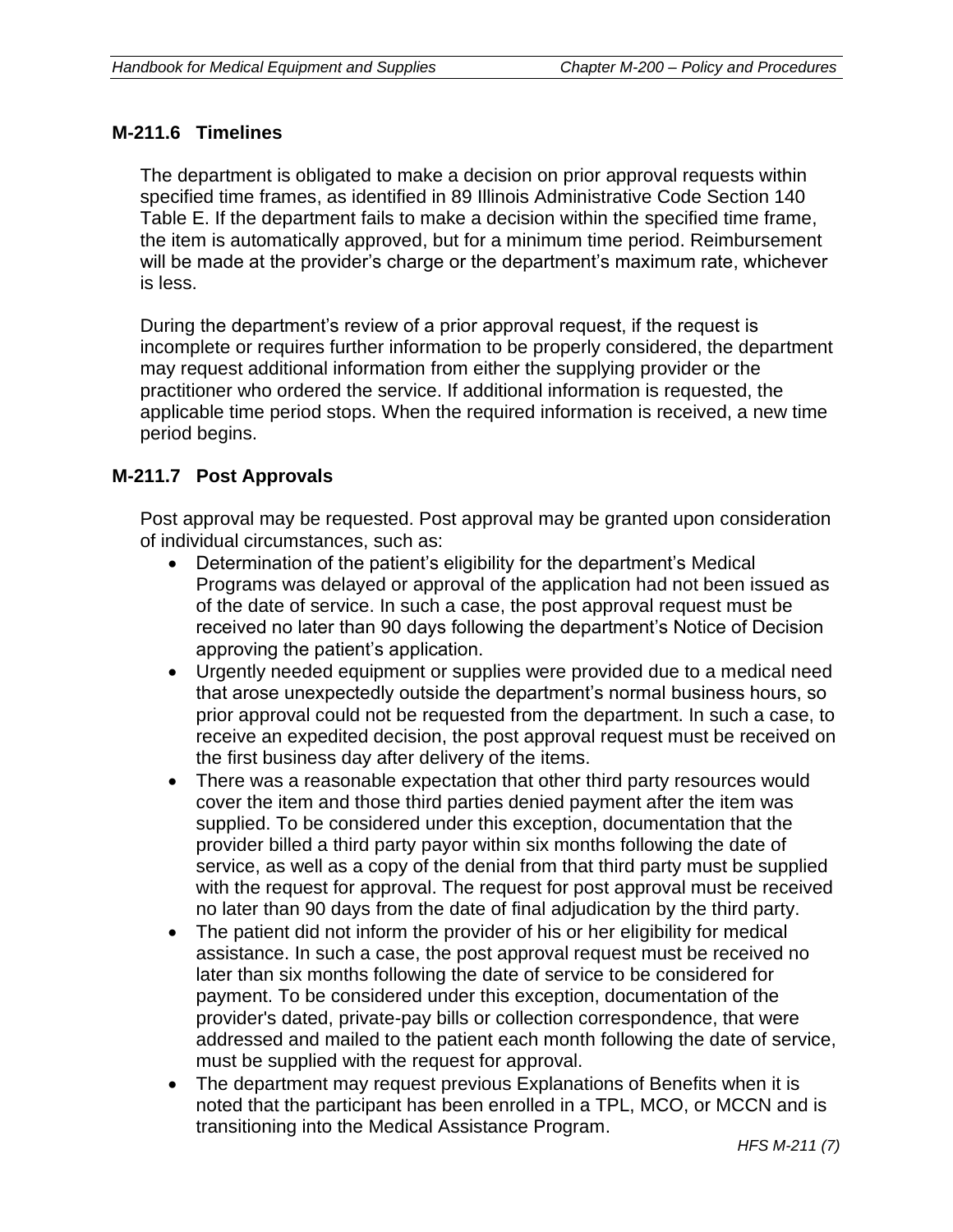To be eligible for post approval consideration, all the normal requirements for prior approval of the item must be met and the department must receive the post approval requests no later than 90 days from the date services or items are provided or within the time frames identified above.

This post approval does not include "emergency" prior approval that must be sought in that life-threatening circumstance.

Providers have 180 days from the date of the post approval to bill the department. If necessary, the department will override the timely filing limit.

#### **M-211.8 Bogard Class Members**

Pursuant to a court-ordered consent decree entered in 1993 in the class action case *Bogard v DPA, et al*, 88 C 2414, all eligible participants who are members of the court-approved class are assigned Individual Service Coordinators (ISCs). These ISCs are responsible for planning and coordinating all care for the Bogard class members, including obtaining necessary medical equipment and supplies. Bogard class members are persons over age 18 with developmental disabilities who resided in an ICF or SNF as a Medicaid client for a period of more than 120 days, in the aggregate, between March 23, 1986 through April 1, 1994.

When a Bogard class member has a medical need for equipment or supplies, the ISC contacts a DME provider to arrange delivery of the needed items. If the items require prior approval, the ISC will work with the DME provider to complete a Form [HFS 1409.](http://www.illinois.gov/hfs/info/Brochures%20and%20Forms/Pages/medicalformsnumeric.aspx) The ISC is responsible for submitting the prior approval request to the department. If the department receives a request for medical equipment/supplies from the DME supplier and not the ISC, the request will be returned.

All other policies and procedures contained in this handbook are applicable for services or items provided to Bogard class members.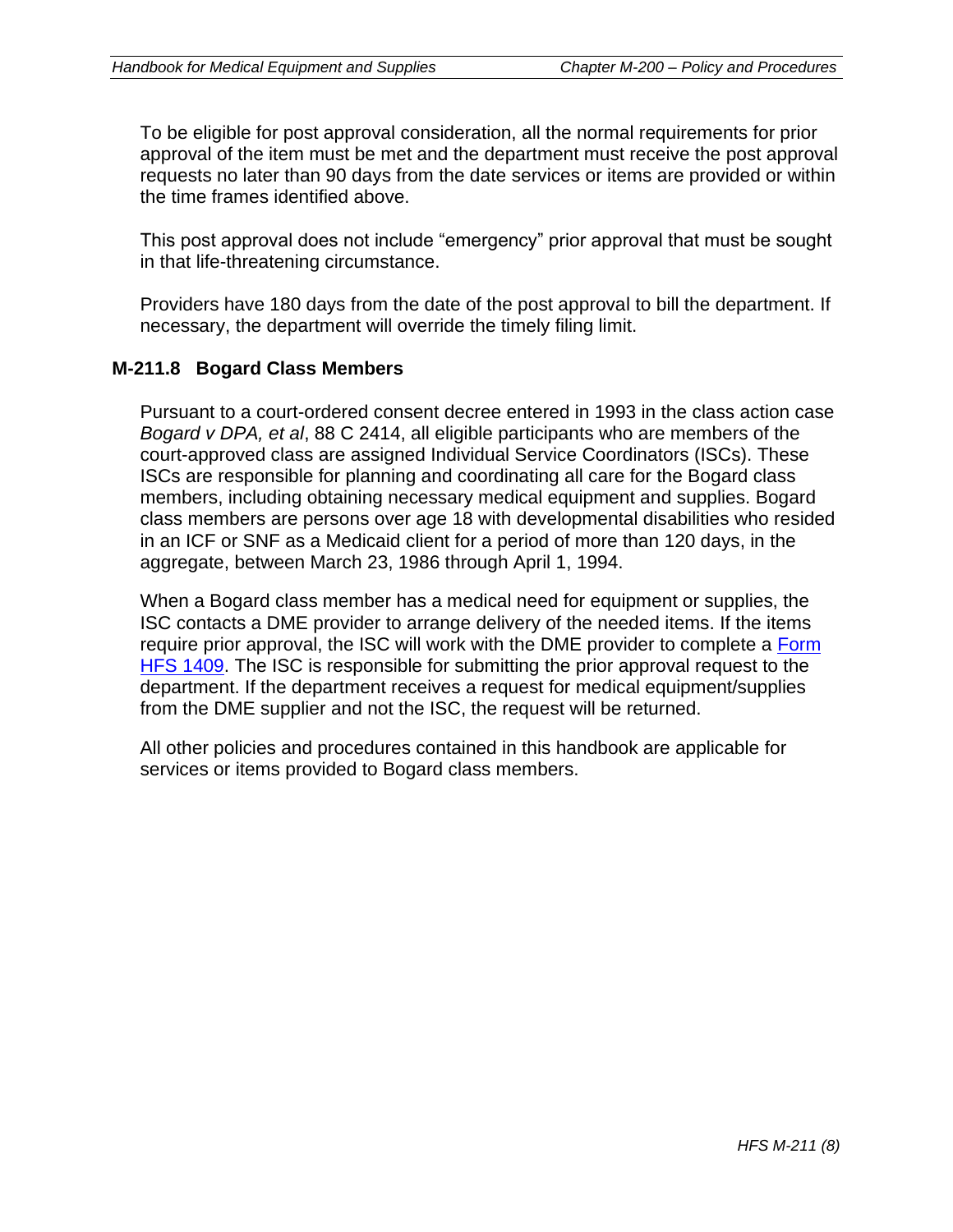## **M-212 Limitations and Considerations on Specific Items**

Certain commonly requested or highly specialized items require specific medical information for approval, as described in the following topics. The department has developed numerous questionnaires that will assist providers in determining what information needs to be forwarded to the department. This information is in addition to the basic information included on [Form HFS 1409,](http://www.illinois.gov/hfs/info/Brochures%20and%20Forms/Pages/medicalformsnumeric.aspx) Prior Approval Request and must clearly document the clinical information that supports medical necessity. Limitations on the department's coverage and related items that are considered included in the purchase or rental price of certain items are also described below.

In some instances, the department has developed a form to guide providers to supply the needed information. In other instances, the narrative below simply describes the factors to be considered and the provider may determine the format for supplying the needed information to justify the request. In all cases, providers should refer to Topic M-211 for general guidance on requesting prior approval.

If an unusual situation exists where the medical circumstances do not fit the general models described below, but the prescribing practitioner thinks that the item is medically necessary, a letter detailing the justification should be submitted with the prior approval request.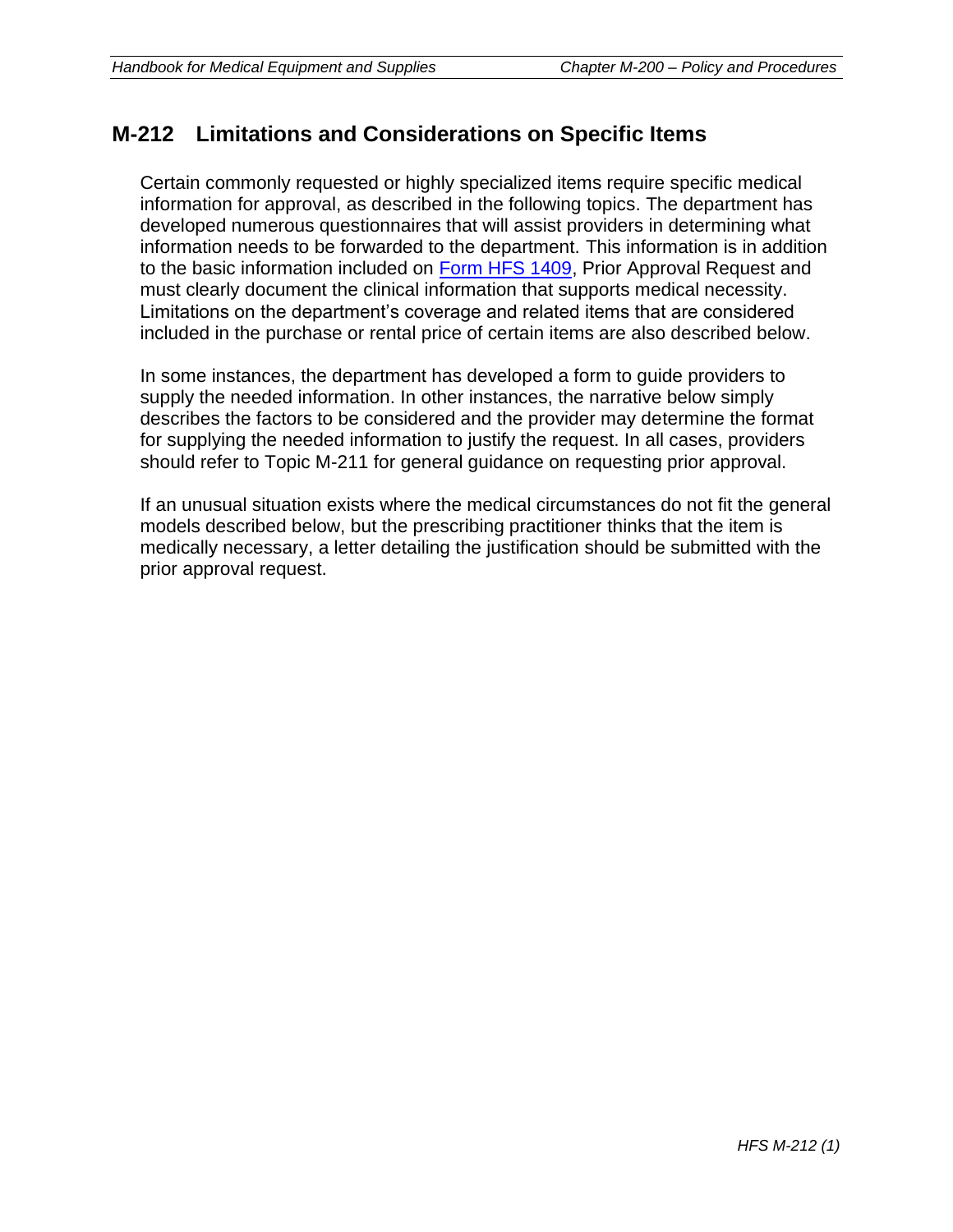## **M-213 Limitations and Considerations for Medical Supply Items**

HFS has quantity limits established on a majority of the supply procedure codes. If a patient requires supplies that exceed the quantity limit in the allotted timeframes, prior approval is required. In addition to the **HFS 1409**, a letter of medical necessity from the practitioner must be submitted documenting the need for these additional supplies and the estimated duration of need.

If the assigned HCPCS procedure code includes several items, providers can only request/bill for the all-inclusive kit code. Providers cannot bill for each component in the kit separately. When using an NEC code, manufacturer product and pricing information must be submitted with the request for prior approval.

#### **M-213.1 Enteral Nutrition**

Providers must complete [Form HFS 3701N, Questionnaire for Enteral Nutrition,](http://www.illinois.gov/hfs/info/Brochures%20and%20Forms/Pages/medicalformsnumeric.aspx) along with the [HFS 1409 Prior Approval Request form,](http://www.illinois.gov/hfs/info/Brochures%20and%20Forms/Pages/medicalformsnumeric.aspx) for all requests for enteral nutrition products. Enteral therapy quantities should be requested in units.

All requests for oral supplements must contain the practitioner's clinical documentation that supports the patient's physiological inability to benefit from traditional dietary modifications. Without documentation of medical necessity for oral supplements, these are considered an item of convenience and cannot be covered. Enteral supplies can be billed separately.

If the participant is WIC eligible, in order for HFS to consider an enteral product, the HFS 1409 Prior Approval Request must be accompanied by a WIC denial letter.

#### **M-213.2 Oral Electrolyte Solutions**

Oral electrolyte solutions are covered through the Pharmacy Program.

#### **M-213.3 Food Thickeners**

Providers must complete [Form HFS 3701M, Questionnaire for Food Thickeners,](http://www.illinois.gov/hfs/info/Brochures%20and%20Forms/Pages/medicalformsnumeric.aspx) along with the [HFS 1409 Prior Approval Request form,](http://www.illinois.gov/hfs/info/Brochures%20and%20Forms/Pages/medicalformsnumeric.aspx) for all requests for food thickener products.

Approval is based on the most cost effective means of delivery and the amount that the patient can reasonably consume.

#### **M-213.4 Medical Foods** *New Section Added April 2021 Effective November 25, 2020*

A request for medical foods for participants through age 20 diagnosed with phenylketonuria, maple syrup urine disease, or homocystinuria requires submission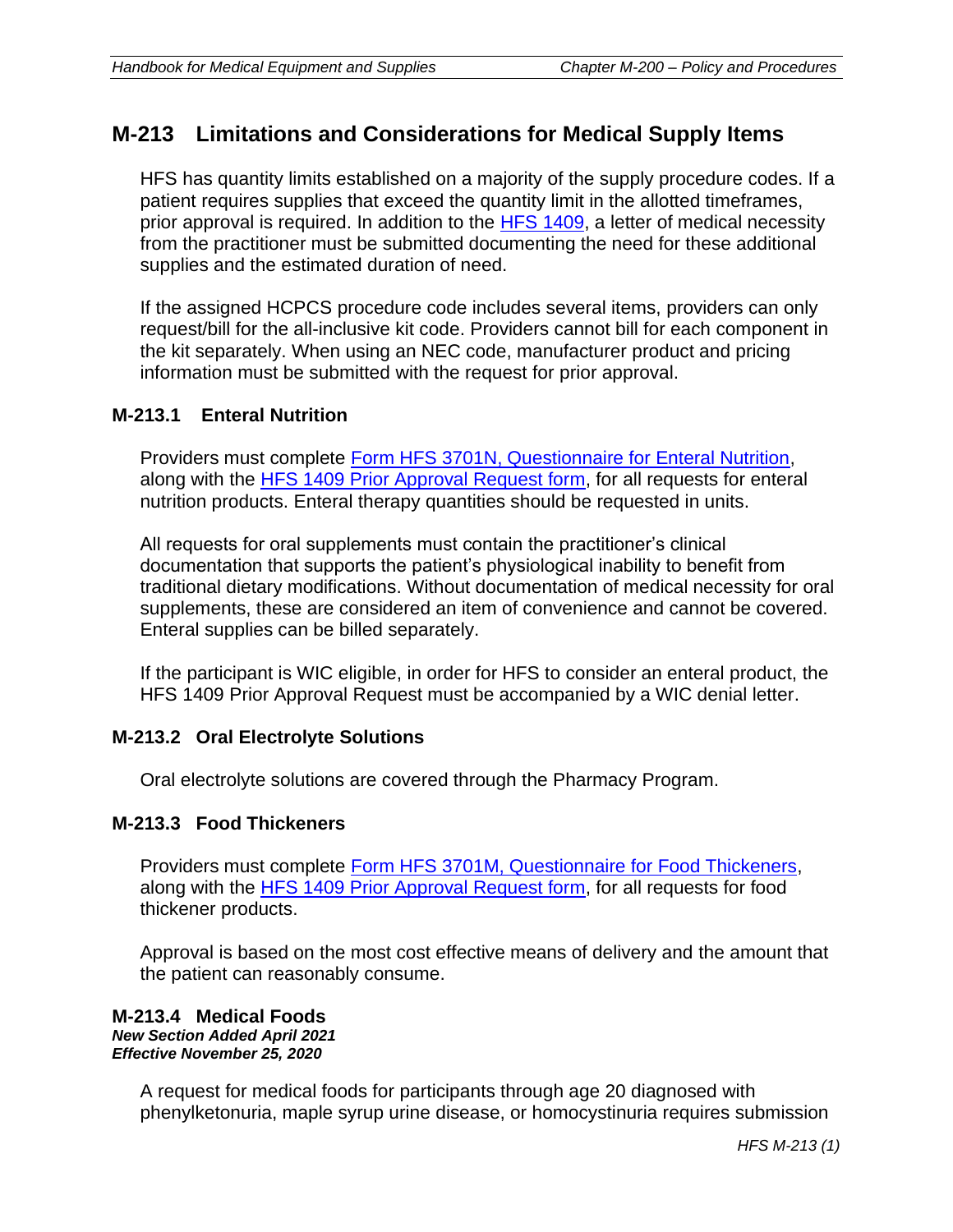of the [HFS 1313,](https://www.illinois.gov/hfs/info/Brochures%20and%20Forms/Pages/medicalformsnumeric.aspx) Medical Food Nutrition Review Questionnaire, along with the [HFS](https://www.illinois.gov/hfs/info/Brochures%20and%20Forms/Pages/medicalformsnumeric.aspx)  [1409](https://www.illinois.gov/hfs/info/Brochures%20and%20Forms/Pages/medicalformsnumeric.aspx) Prior Approval Request form. With the initial request for medical foods, laboratory test results must be submitted confirming the diagnosis, thereby substantiating the need to restrict one or more dietary amino acids. Documentation must be provided that the participant is unable to achieve target levels of the relevant amino acid(s) with other treatments including dietary manipulation and restriction resulting in inadequate nutritional intake and the need for medical foods. Other supporting clinical documentation besides the lab test results must be submitted as applicable and identified on the HFS 1313, including detailed dietary plans, growth charts for the pediatric population, and height and weight for adults age 18 through 20. Ongoing approval requests must include supporting clinical documentation and longitudinal laboratory test reports of appropriately monitored amino acid levels.

The Department will not cover food with minimal nutritional value including but not limited to cakes, cake mixes, candy, candy covered items, chips, chocolate, chocolate covered items, cookies, cookie dough or mix, dessert items, gum, onion rings, pies, foods fortified with caffeine, alcohol (unless preservative in nature), foods containing cannabis, or CBD.

If approval is given, the Department will assign a monthly dollar amount based on the needs of the child to order foods from a supplier. The provider must bill "1" (unit) on the claim to the Department, representing one invoice for the total invoice amount. The provider must submit an invoice to the Department to ensure the items they are providing are compliant with the patient's nutrition log and the allowable items. Medical foods invoices must be submitted to:

> Illinois Department of Healthcare and Family Services P.O. Box 19105 Springfield, Illinois 62794-9105

Invoices may also be submitted via fax at 217-524-0099.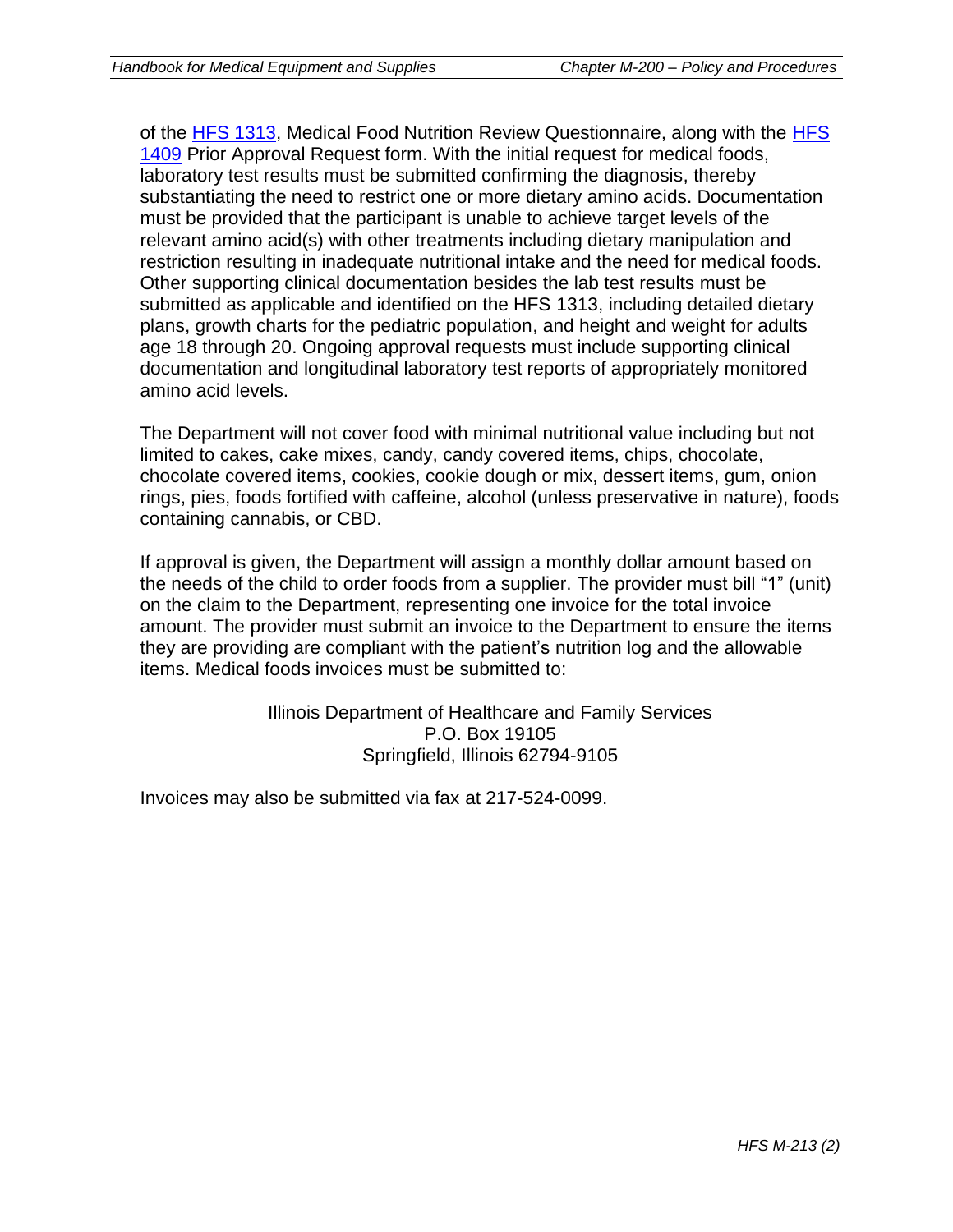## **M-214 Limitations and Considerations for Medical Equipment**

#### **M-214.1 Infusion Pumps and Supplies**

HFS covers ambulatory infusion, stationary infusion, and enteral nutrition infusion pumps. These pumps will be reviewed for daily rental based on the practitioner's IV infusion order. Infusion pumps used for long term continuous infusion will be considered purchased and client-owned after 10 months of rental.

The DME program covers the infusion supplies and the pharmacy program covers the drugs being infused. The HFS pharmacy program covers TPN (total parenteral nutrition) solutions.

HFS covers the following line maintenance types:

- peripheral line maintenance billed every 3 days without prior approval,
- peripheral inserted central catheter (PICC, Landmark) billed every week (7 days) without prior approval,
- central line maintenance billed every week (7 days) without prior approval.

HFS covers the following administration supplies:

- metered delivery system ( for example, Dial-a-Flow) approved daily requires prior approval,
- gravity delivery billed daily does not need prior approval
- TPN delivery via volume metric pump billed daily does not require prior approval
- CADD type pump (any ambulatory pump that requires medication cassette change) billed per cassette daily does not require prior approval.

See the fee schedule for quantity and time limitations as well as prior approval indicators.

All supplies needed to maintain IV access are included in these codes such as: alcohol pads, betadine swabs, sharp containers, sterile gloves, dressing change kits, flushing syringes, vial adapters, extension sets, IV start kit, tape, IV cannulas (peripheral line), needleless system supplies, needles, cassette with tubing, TPN bag, administration set with filter, metered delivery tubing, etc. and cannot be billed separately. The maximum allowable rate for each code is a flat rate regardless of number of medications or amount of supplies needed. HFS allows the following supplies to be billed separately:

- a thermometer:
- one box of 100 non-sterile gloves per month;
- non-coring Huber-like needles.

Prior approval requests [\(HFS 1409\)](http://www.illinois.gov/hfs/info/Brochures%20and%20Forms/Pages/medicalformsnumeric.aspx) for intravenous therapy supplies and equipment must be complete and specific including the following information:

• All medications to be given, listed by name and not category.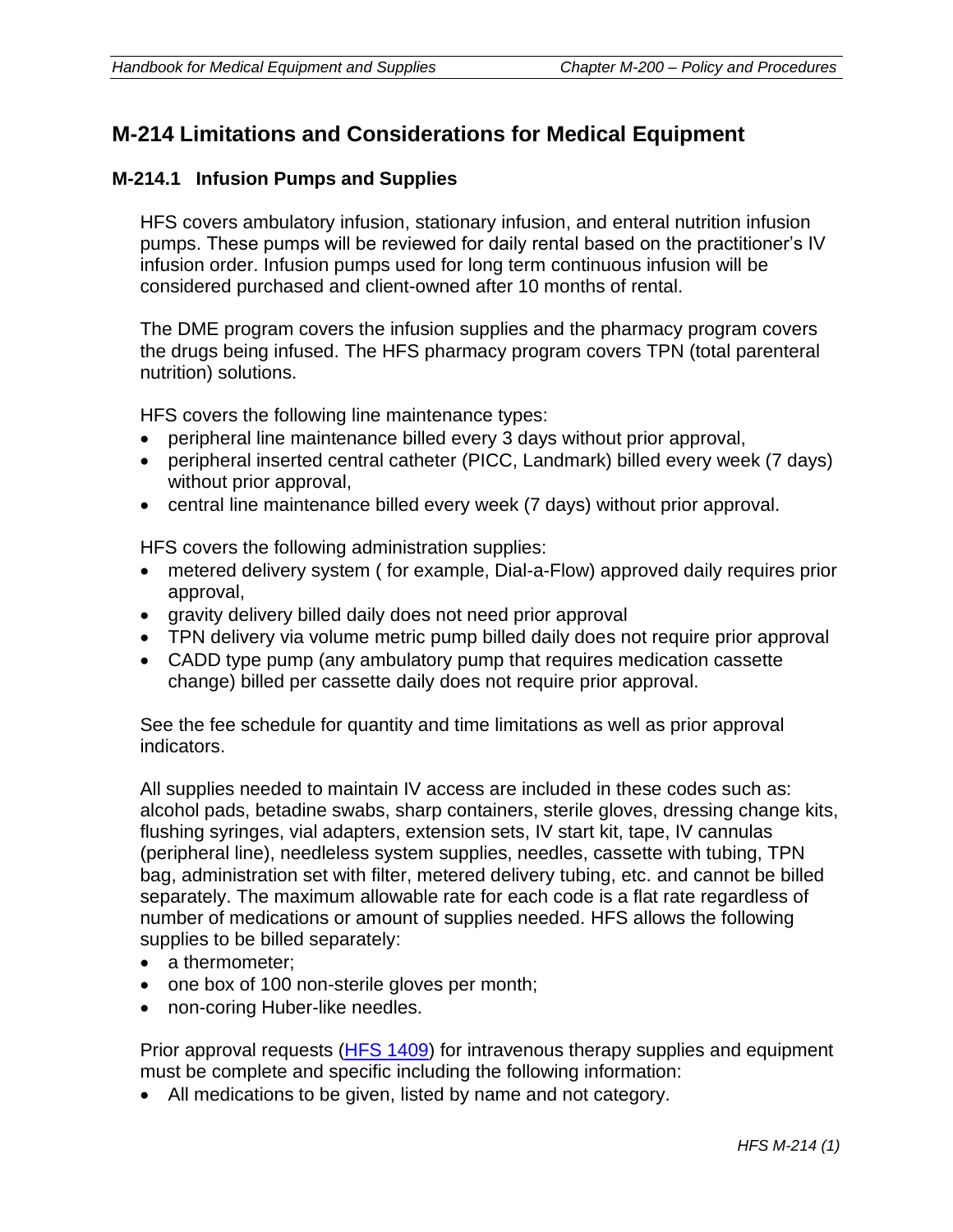- Practitioner order must include medication, dose, frequency of administration, route of administration and duration of therapy, including a start and stop date. "Indefinite" will not be accepted. Type of IV access should be documented.
- If supplies are requested for line maintenance only, it is important to document what drugs were infused previously and when or why they may be resumed. For example, the line may be kept open as a precautionary measure, for periodic chemotherapy treatments, blood draws, etc.

Equipment and supplies used/requested should correlate with the route and the medications/TPN to be infused. For example, sterile gloves are not routinely needed for IV administration; CVP dressing kits contain one pair of sterile gloves.

Two infusion pumps are rarely medically necessary. One pump can be used for multiple medications by adequate flushing of the IV tubing, staggering medication times or changing tubing.

#### **M-214.1.1 External Insulin Infusion Pumps and Supplies**

A prior approval request for an initial external insulin infusion pump must include completion and submission of [Form HFS 1409 Prior Approval Request](http://www.illinois.gov/hfs/info/Brochures%20and%20Forms/Pages/medicalformsnumeric.aspx) and [Form](http://www.illinois.gov/hfs/info/Brochures%20and%20Forms/Pages/medicalformsnumeric.aspx)  [HFS 2305F, Certificate of Medical Necessity for External Insulin Infusion Pump.](http://www.illinois.gov/hfs/info/Brochures%20and%20Forms/Pages/medicalformsnumeric.aspx) Following the initial rental period of three months, prior approval requests for continued rental must include a completed Form HFS 2305D, Certificate of Medical [Necessity for Continuation of External Insulin Infusion Pump.](http://www.illinois.gov/hfs/info/Brochures%20and%20Forms/Pages/medicalformsnumeric.aspx) 

Requests for lancets and blood glucose test strips are covered under the department's Pharmacy Program. Supplies for use with external insulin infusion pumps including infusion sets, 3cc sterile syringe with needle, and sterile syringe type cartridge do not require prior approval as delineated in the Durable Medical Equipment fee schedule, provided quantity limits over time are not exceeded. If those limits are exceeded, a prior approval request HFS 1409 must be submitted along with an explanation to justify the medical necessity for the amount requested.

#### **M-214.2 Speech Generating Devices**

Speech generating devices (SGDs) supplement existing speech or replace speech that is not functional for those participants with severe communication disorders. SGDs may also require peripherals necessary for physical and/or sensory access such as special input/output devices and/or mounting equipment. All SGDs and supplies require prior approval.

The determination of medical necessity for an SGD will be based on the participant's ability to communicate with multiple individuals in multiple settings while conveying varying message types in a manner sufficient to determine the participant's care and treatment needs.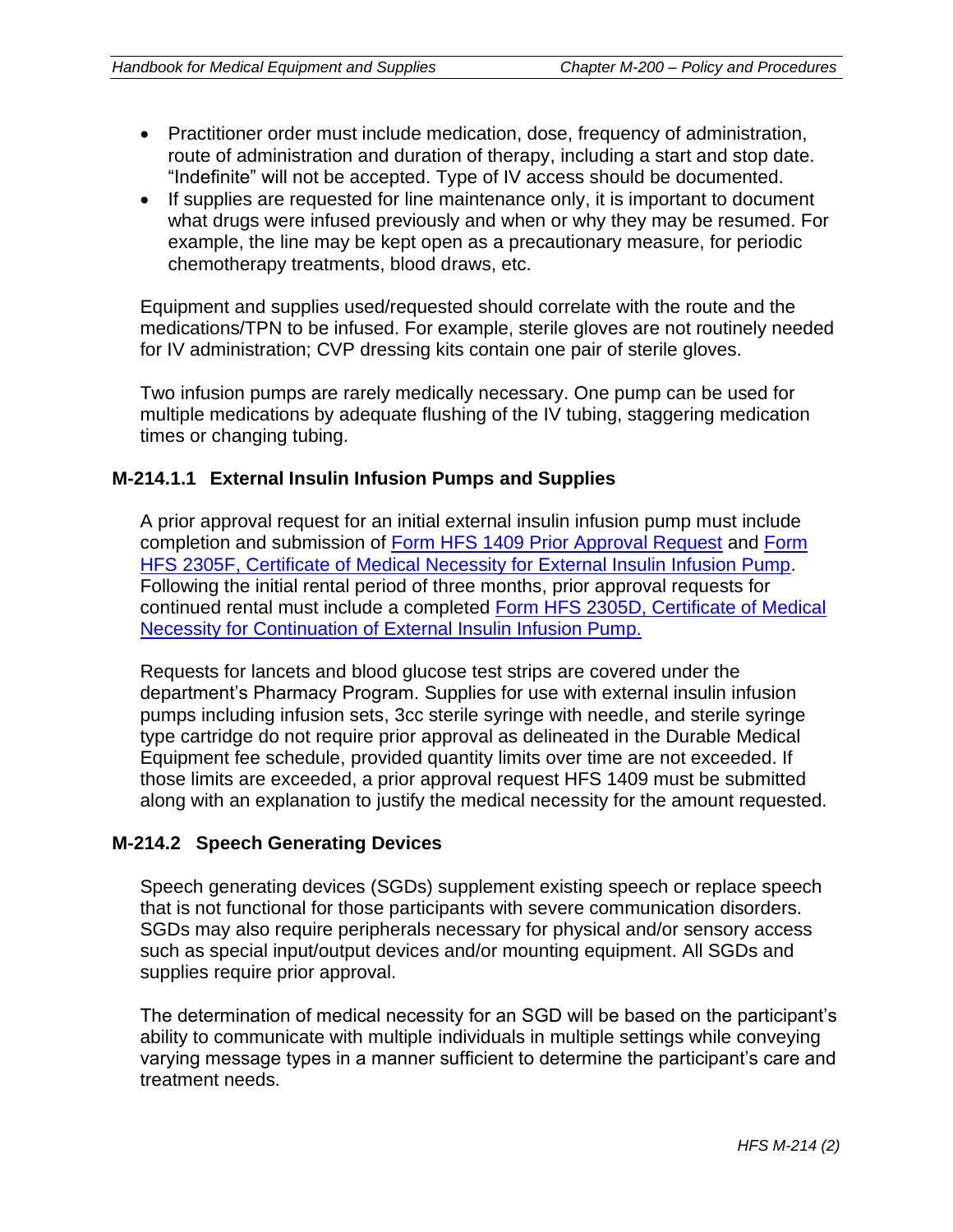A prior approval request for an SGD must include the [HFS 1409 Prior Approval](http://www.illinois.gov/hfs/info/Brochures%20and%20Forms/Pages/medicalformsnumeric.aspx)  [Request form](http://www.illinois.gov/hfs/info/Brochures%20and%20Forms/Pages/medicalformsnumeric.aspx) and, at a minimum, the following four elements:

• A prescription and certification of medical necessity from the participant's practitioner;

• A formal, written evaluation completed by a speech-language pathologist that is completed within six months preceding the date of submission of the prior approval request.

• A descriptive, narrative report of successful trial use of the requested SGD and any necessary components needed for utilization;

• An individual treatment and implementation plan

Appendix M-5, Prior Approval Request Guidelines for Speech Generating Devices , provides a detailed guide for the documentation required for a prior approval request of an SGD. Individual medical circumstances may require additional and/or different documentation. This department reserves the right to request a second opinion and/or additional evaluation(s) to assist with clarifying the medical necessity of the requested/prescribed equipment.

#### **M-214.3 Respiratory Management Items**

#### **M-214.3.1 C-PAP or BiPAP Equipment**

A prior approval request for an initial one to three-month rental period of C-PAP equipment must support the medical need for the device and the anticipated benefits to be derived from the device. In addition to the HFS 1409 Prior [Approval Request](http://www.illinois.gov/hfs/info/Brochures%20and%20Forms/Pages/medicalformsnumeric.aspx) form, the supplying provider should obtain and submit the following documentation from the ordering practitioner:

- A sleep study that indicates a life threatening event(s),
- Evidence from a C-PAP titration study documenting alleviation of lifethreatening respiratory events, and
- A signed and dated practitioner order for the device, which includes a certification by the practitioner that the patient has shown the desire and ability to fully utilize the C-PAP device.

A prior approval request for initial rental of BiPAP equipment must support the medical need and anticipated benefits of the device, and in addition, must document that these benefits cannot be achieved using C-PAP equipment. In addition to the [HFS 1409 Prior Approval Request](http://www.illinois.gov/hfs/info/Brochures%20and%20Forms/Pages/medicalformsnumeric.aspx) form, the supplying provider should obtain and submit the following documentation from the ordering practitioner:

- Evidence that the use of the C-PAP equipment by the patient did not alleviate the threat to life as documented by a sleep study while the patient was using C-PAP, or evidence that the patient could not tolerate C-PAP,
- A sleep study that indicates a life threatening event(s),
- Evidence from a titration study documenting alleviation of life-threatening respiratory events, and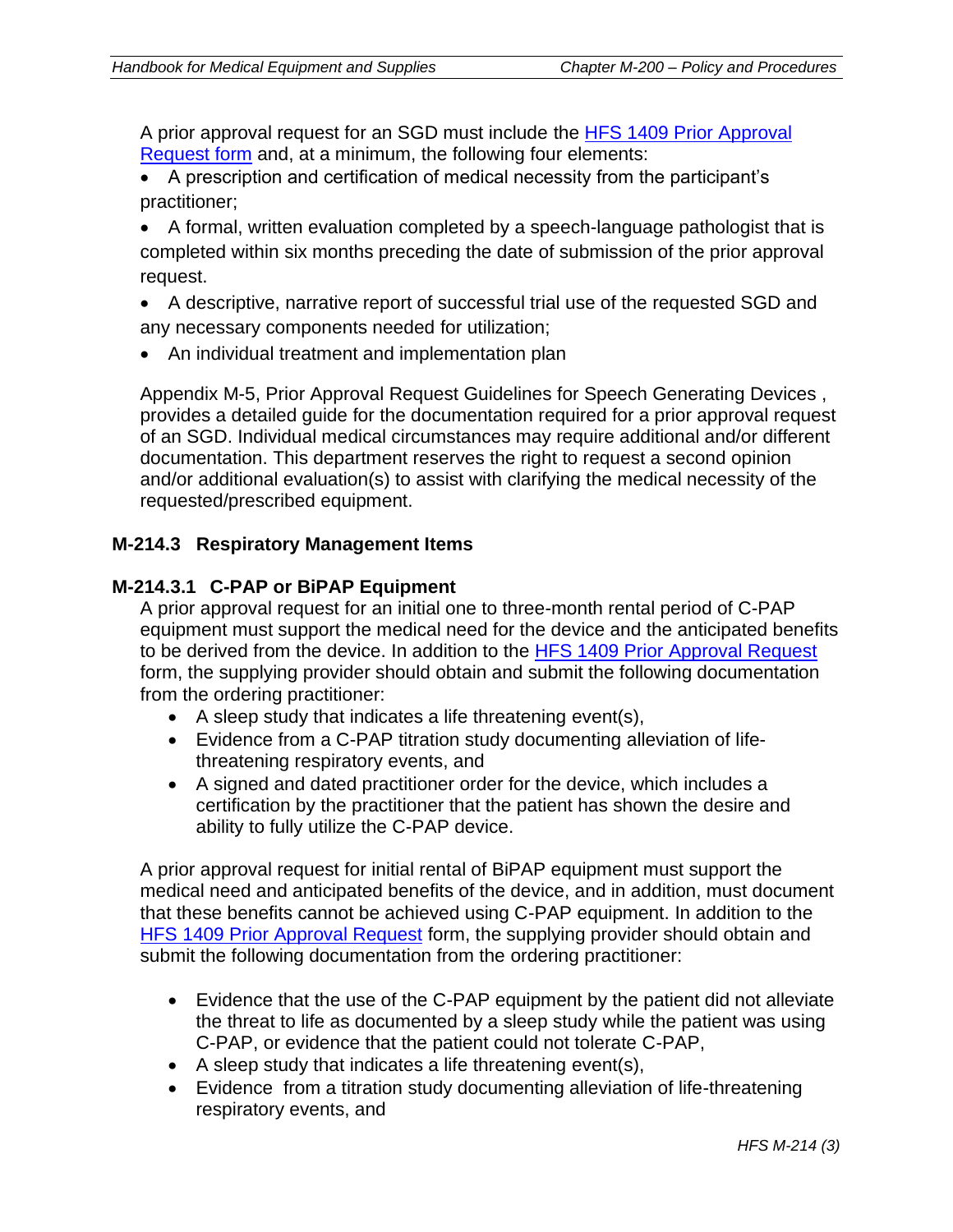• A signed and dated practitioner's order for the device, which includes a certification by the practitioner that the patient has shown the desire and ability to fully utilize the BiPAP device.

Renewals after the trial period will require a new prior approval request including the [HFS 1409 Prior Approval Request](http://www.illinois.gov/hfs/info/Brochures%20and%20Forms/Pages/medicalformsnumeric.aspx) form and the practitioner-completed [HFS 3701F](http://www.illinois.gov/hfs/info/Brochures%20and%20Forms/Pages/medicalformsnumeric.aspx)  [C-PAP/BiPAP Renewal Questionnaire](http://www.illinois.gov/hfs/info/Brochures%20and%20Forms/Pages/medicalformsnumeric.aspx) and compliance download for 30 days.

If it is documented that a patient did not tolerate the C-PAP/BIPAP during the sleep study, a one-month rental period will be approved. All renewals will require a new [HFS 1409 Prior Approval Request](http://www.illinois.gov/hfs/SiteCollectionDocuments/hfs1409.pdf) and the practitioner-completed [HFS 3701F C-](http://www.illinois.gov/hfs/info/Brochures%20and%20Forms/Pages/medicalformsnumeric.aspx)[PAP/BiPAP Renewal Questionnaire](http://www.illinois.gov/hfs/info/Brochures%20and%20Forms/Pages/medicalformsnumeric.aspx) and compliance download for 30 days.

C-PAP/BIPAP equipment is considered purchased and patient-owned after ten months of rental. All related supplies and accessories, not limited to the following, are included in the rental period and cannot be billed separately:

- Disconnect alarm and connectors
- Circuits, adapters, connectors and tubing
- Hydroguard filters
- Bacteria filters
- Swivel adapters
- Water traps
- Temperature probes
- Tubing with integrated heating element
- Mask and headgear

#### **M-214.3.2 Oxygen Supplies and Equipment**

Oxygen and related supplies and equipment require an [HFS 1409 Prior Approval](http://www.illinois.gov/hfs/info/Brochures%20and%20Forms/Pages/medicalformsnumeric.aspx)  [Request form.](http://www.illinois.gov/hfs/info/Brochures%20and%20Forms/Pages/medicalformsnumeric.aspx) The patient must be seen and evaluated by the treating practitioner within 30 days prior to the initial certification. The patient must be re-evaluated within 90 days of re-certification. Requirements for documentation for oxygen content and equipment include, but may not be limited to the following:

- Practitioner order that contains the liter flow, frequency, and duration of need
- Measurements of arterial  $PO<sub>2</sub>$  or oximeter oxygen saturation that is dated and certified by a practitioner and includes the condition under which the oxygen level was obtained i.e., at rest, room air, during exercise, at rest nocturnal.
- Overnight oximeter when oxygen orders are limited to nocturnal use only.
- If the patient arterial PO<sub>2</sub> is above 55mmHg or O<sub>2</sub> oximeter saturation is above 88% at rest on room air, a statement from the prescribing practitioner providing the clinical documentation for medical necessity will be required.

For patients requiring oxygen at a liter flow rate less than 0.5 liter minute and/or an  $o$ xygen frequency ordered as needed, an  $O<sub>2</sub>$  concentrator will not be considered. In such cases, a tank delivery system along with oxygen content will be considered.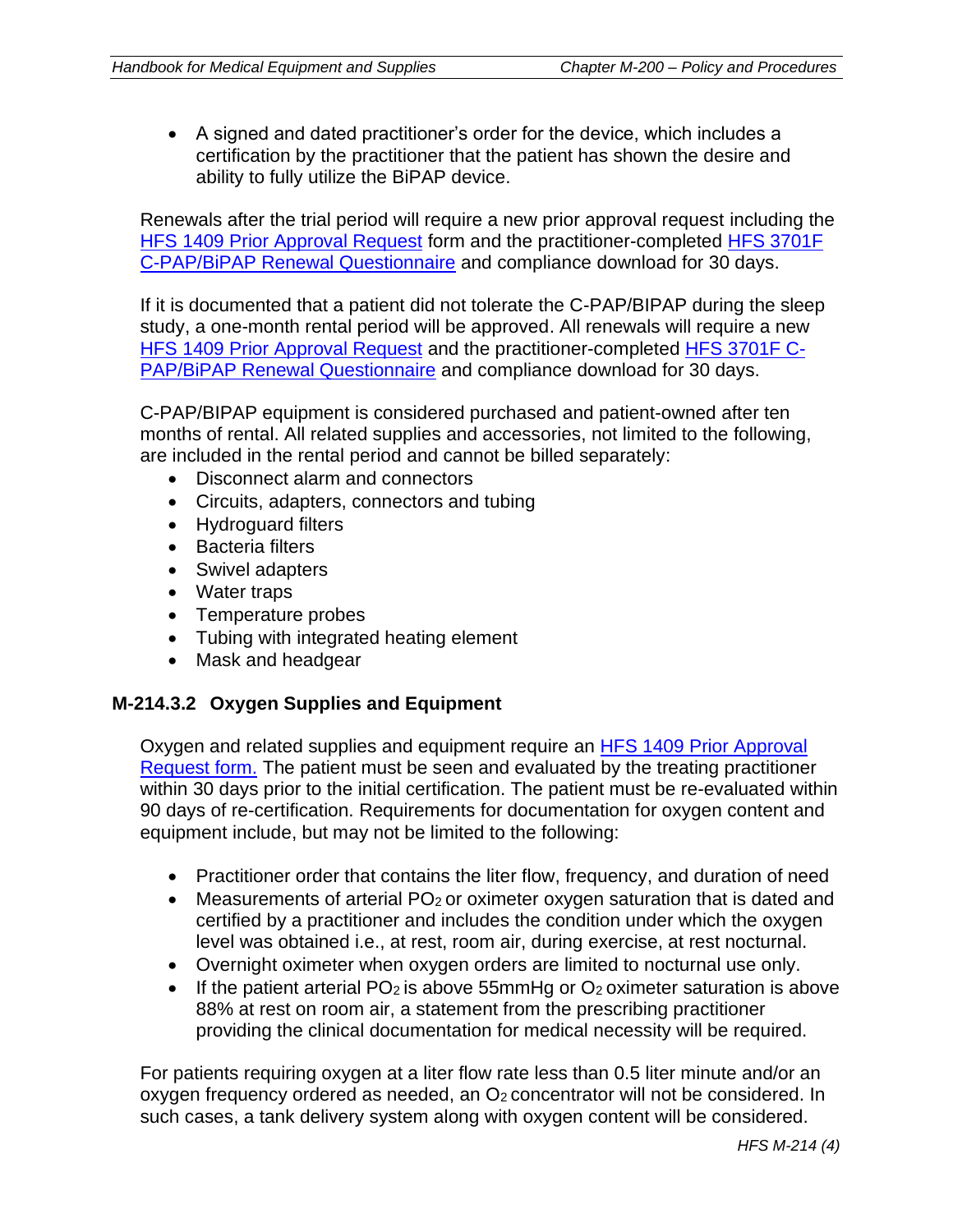#### **Oxygen for Long Term Care Residents**

Long Term Care (LTC) facilities have the option of 1) billing the department directly for oxygen for their residents or 2) obtaining oxygen from an enrolled DME provider. If an LTC facility elects to bill the department directly for oxygen they must enroll as a DME provider and will be assigned a provider number ending in an "800" series. The facility, enrolled as a DME provider, is not required to obtain prior approval to supply oxygen to its residents. DME providers that supply oxygen to LTC residents must request prior approval.

Concentrators are not to be used unless the resident has an ongoing need for oxygen that requires a minimum of one liter of oxygen per minute continuously or a minimum of eight hours nocturnally. The resident must have no more than an 88 percent oxygen saturation level on room air. No other method of oxygen delivery is reimbursable for a resident during a month in which an oxygen concentrator is reimbursed by the department for that same resident.

When an LTC facility obtains oxygen equipment and supplies from a DME provider, **both** providers must exercise care to ensure that the department is not billed twice for the same service. The LTC facility is responsible for the cost of the first tank of oxygen used by a resident each month. The first tank is defined as:

- One "H" tank (6900 liters) or
- Two "E" tanks (623 liters) or
- 20 pounds of liquid oxygen.

The DME provider may not bill the cost of this first oxygen tank fill for each resident each month to the department. Oxygen fills beyond the initial first fill may be billed to the department by either the DME provider or the LTC facility, but not by both.

#### **M-214.3.3 Apnea Monitors**

Prior approval requests for infant home apnea monitors must be accompanied by submission of a completed [HFS 1409 Prior Approval Request form](http://www.illinois.gov/hfs/info/Brochures%20and%20Forms/Pages/medicalformsnumeric.aspx) and HFS 2305G, [Questionnaire for Home Apnea Monitor.](http://www.illinois.gov/hfs/info/Brochures%20and%20Forms/Pages/medicalformsnumeric.aspx) The apnea monitor must be equipped with an event recorder. The ordering practitioner should establish a specific plan for periodic review and length of need before initiating use of the monitor. The information should be on the practitioner order and plan of care.

An apnea monitor is considered purchased and patient-owned after 12 months of rental. **All related supplies and accessories, not limited to the following, are included in the rental period and cannot be billed separately:** belts, Ambu bag, electrodes, leads, and cables. The rental allowance also includes training sessions for caregivers on infant CPR and on use of the monitor, retrieval and interpretation of data from the event recorder, and submission of compliance downloads. Supply items for the apnea monitor may be approved separately, if the apnea monitor is already owned.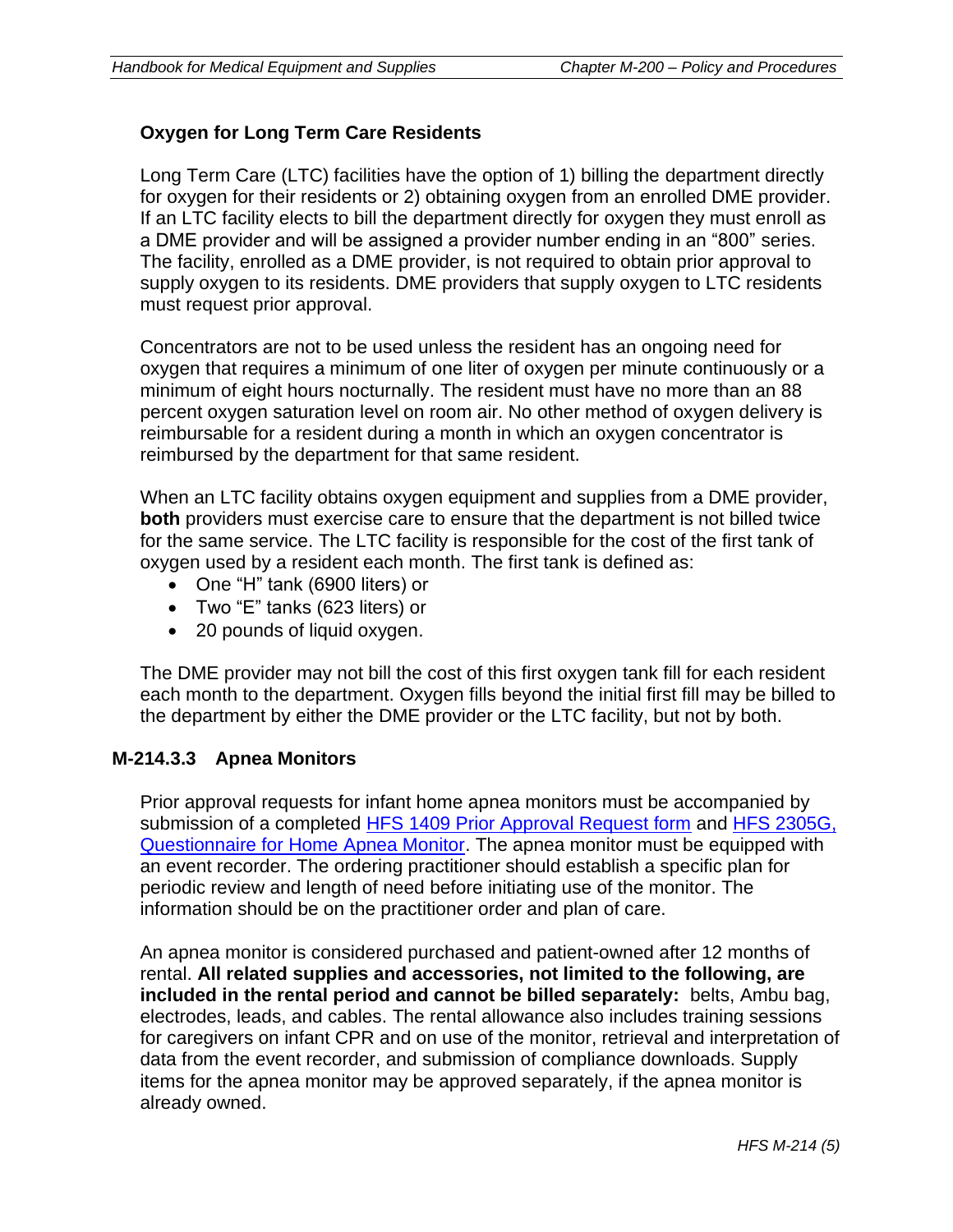A back-up electrical system or alterations to the living quarters to implement use of the apnea monitor is not covered.

A request for additional months of rental following previously approved rental requires submission of compliance downloads, event recordings, pneumograms or other documentation substantiating ongoing medical necessity.

#### **M-214.3.4 Ventilators**

Volume/pressure ventilators are approved via the [HFS 1409 Prior Approval Request](http://www.illinois.gov/hfs/info/Brochures%20and%20Forms/Pages/medicalformsnumeric.aspx)  [form](http://www.illinois.gov/hfs/info/Brochures%20and%20Forms/Pages/medicalformsnumeric.aspx) for continuous rental only, and include all maintenance and supplies including but not limited to:

- Humidifier and heater
- In-line thermometers and temperature probes
- Battery power cables
- Spirometer valve or stick
- Fuel cells
- Disconnect/low pressure alarm
- Circuits
- Bacteria filters
- Peep valve
- Exhalation valve
- Exhalation diaphragm
- Test lung
- Batteries (internal and external)
- Battery cables
- Trach swivel adapter
- All other filters, including PALL, hydrophobic and hydroguard filters
- Drainage bags/water traps
- $\bullet$  CO<sub>2</sub> monitor
- $\bullet$   $O_2$  analyzer
- Respirometer
- Cleaning Supplies (i.e., Cidex, Control III, vinegar).

Supplies included in the rental are not separately billable.

Related items that may be provided and billed separately with proper medical documentation and prior approval are:

- Pulse oximeter
- Suction machine
- Compressor
- Apnea monitor
- Oxygen
- Tracheostomy tube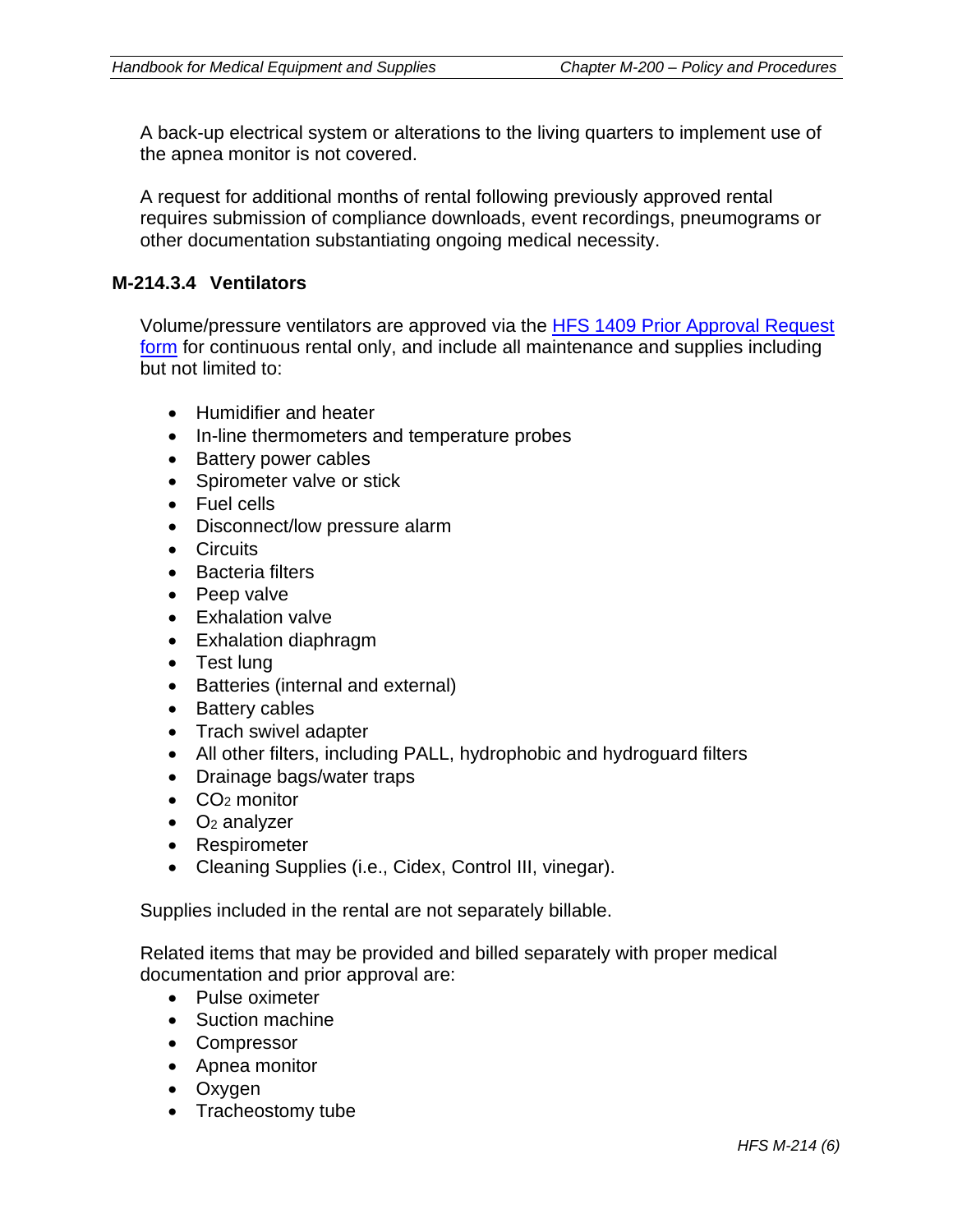- Tracheostomy care/clean kits
- Suction catheters
- Ambu bag

A portable volume ventilator as a backup in case of power failure may be approved with medical documentation that the patient requires mechanical ventilation for more than 22 hours per day. Additional supplies or related equipment are not separately billable as these may be transferred from the primary ventilator to the portable ventilator if it is needed.

#### **M-214.3.5 Respiratory Assist Device (RAD)**

Rental of a Respiratory Assist Device (RAD) may be approved for patients who are able to breathe on their own but are unable to produce respirations that are strong enough and deep enough to maintain relatively normal  $PO<sub>2</sub>$  and  $PCO<sub>2</sub>$  levels.

For patients needing ventilator support for 12 hours per day or less (usually during sleep), a RAD may be approved with submission of an [HFS 1409](http://www.illinois.gov/hfs/info/Brochures%20and%20Forms/Pages/medicalformsnumeric.aspx) and the following medical documentation of need:

- A history of hospitalizations related to the need for ventilator support,
- An explanation of circumstances or diagnoses leading to the need for a ventilator,
- Arterial blood gas (ABG) levels for two successive nights, each time before putting the ventilator on the patient, and
- ABG for the associated mornings when the ventilator is removed.

All related supplies and accessories, not limited to the following, are included in the rental period and are not separately billable:

- Disconnect alarm and connectors
- Circuits, adapters, connectors and tubing
- Hydroguard filters
- Bacteria filters
- Swivel adapters
- Water traps
- Temperature probes
- Tubing with integrated heating element
- Mask and headgear

Information on BiPAP and CPAP can be found in Topic M-214.3.1.

#### **M-214.3.6 Airway Clearance Devices**

Requests for airway clearance devices including percussor – electric or manual, intrapulmonary percussive ventilator (IPV), cough stimulating device – alternate positive/negative pressure (mechanical insufflation-exsufflation device), therapy vest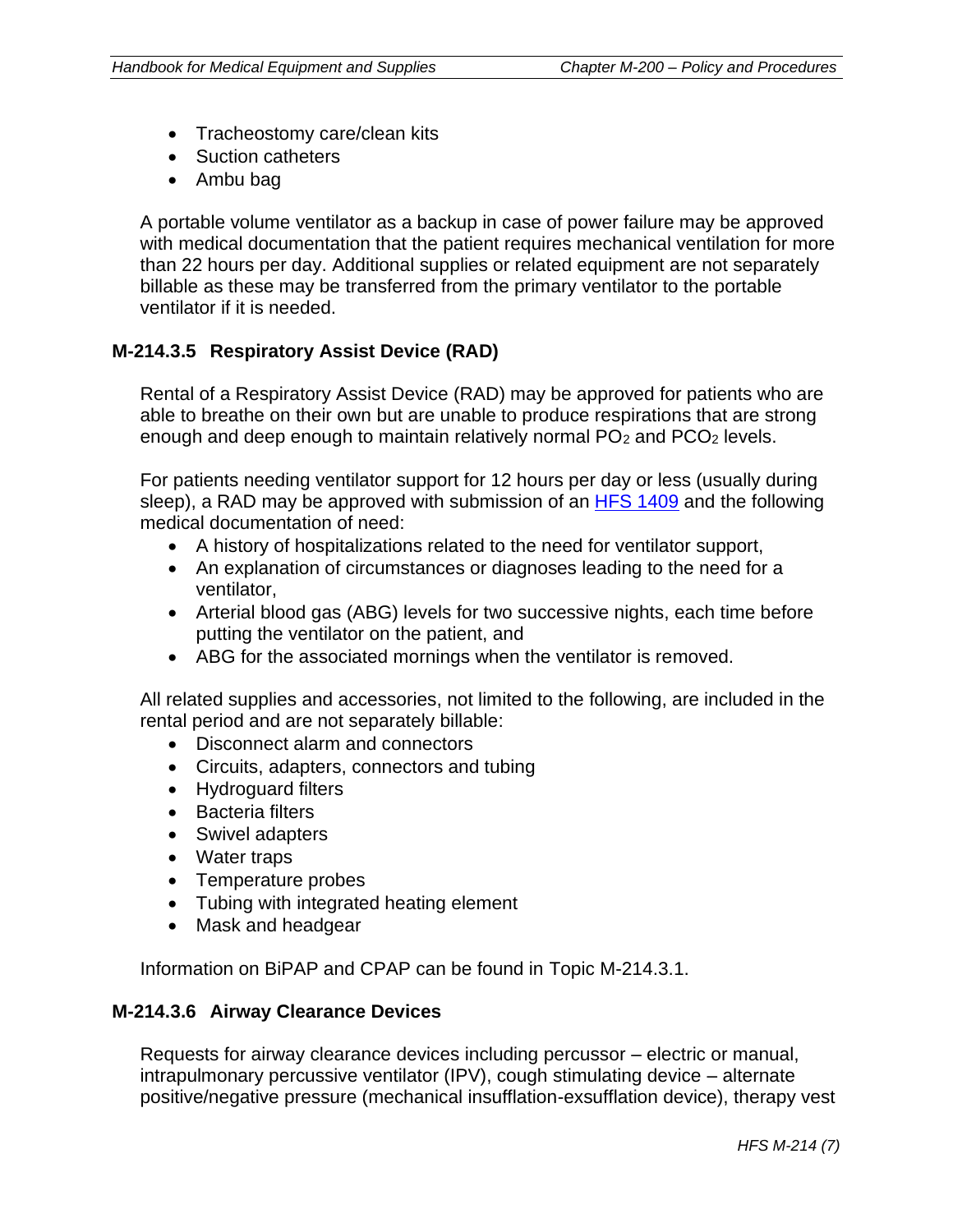and hoses (high frequency chest wall oscillation device - HFCWO device) require prior approval and completion of the [HFS 1409 Prior Approval Request](http://www.illinois.gov/hfs/info/Brochures%20and%20Forms/Pages/medicalformsnumeric.aspx) form and [Form HFS 2305B, Questionnaire for Airway Clearance Device](http://www.illinois.gov/hfs/info/Brochures%20and%20Forms/Pages/medicalformsnumeric.aspx) and submission of the relevant clinical records. Oscillatory positive expiratory pressure device non-electric does not require prior approval if dispensed within the allowable quantities listed on the DME Fee Schedule.

All of the above devices are considered on a 10 month rent to purchase basis (three months for the initial rental) except an HFCWO device is 15 months of rent to purchase with the initial rental period of six months. An oscillatory positive expiratory pressure device non-electric is a purchase item. At the completion of the appropriate rent to purchase period, the equipment is considered purchased and patient owned. During the rent to purchase interval the allowable for the rental is inclusive of patient education on proper use and care of the equipment, routine servicing including repairs and replacement of components to keep the equipment operational, and the equipment itself.

A prior approval request for continued rental of an airway clearance device following the initial rental period requires an [HFS 1409 Prior Approval Request](http://www.illinois.gov/hfs/info/Brochures%20and%20Forms/Pages/medicalformsnumeric.aspx) form and updated clinical information to allow assessment of the effectiveness of the equipment, and completion of the [Form HFS 2305C, Questionnaire for Continued](http://www.illinois.gov/hfs/info/Brochures%20and%20Forms/Pages/medicalformsnumeric.aspx)  [Rental of Airway Clearance Device.](http://www.illinois.gov/hfs/info/Brochures%20and%20Forms/Pages/medicalformsnumeric.aspx) Continued rental of a HFCWO device also requires submission of compliance reports/downloads.

#### **M-214.4 External Defibrillators**

Examples of documentation used to evaluate a prior approval request for an external defibrillator can include any of the following:

- Hospital admission history and physical
- Discharge summary for hospital admission
- Cardiology consultations including those from electrophysiologist and cardiovascular surgeon
- Cardiac diagnostic testing:
	- o Echocardiogram (transthoracic and/or transesophageal)
	- o Cardiac magnetic resonance imaging (MRI)
	- $\circ$  Cardiac computed tomography (CT)
	- o Radionuclide angiography
	- o Gated myocardial perfusion single-photon emission computed tomography (SPECT)
	- o Gated myocardial perfusion positron emission tomography (PET)
	- $\circ$  Cardiac catheterization report diagnostic and interventional for angioplasty and stent insertion
- Operative reports for coronary artery bypass grafting (CABG) and explanation of automatic implantable cardioverter defibrillator (AICD)
- ECG and Holter monitor reports where a conduction disturbance is alleged
- Outpatient longitudinal cardiology progress notes especially the most recent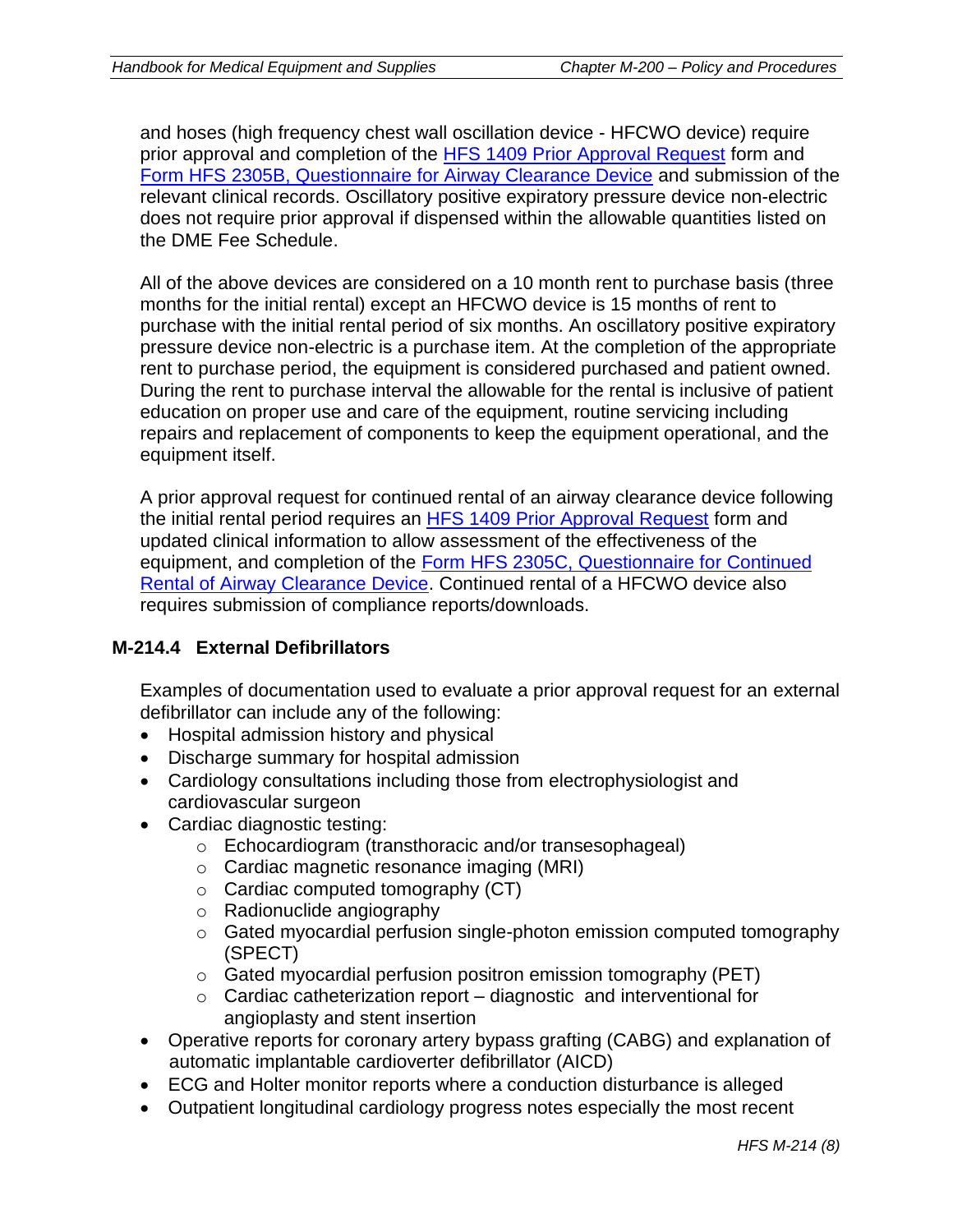All of these will not be present in every case, but those reports that are relevant must be submitted, along with the [HFS 1409 Prior Approval Request](http://www.illinois.gov/hfs/info/Brochures%20and%20Forms/Pages/medicalformsnumeric.aspx) form.

[Form HFS 2305L, Informed Consent for Future LifeVest Rental Related to](http://www.illinois.gov/hfs/info/Brochures%20and%20Forms/Pages/medicalformsnumeric.aspx)  [Compliance with Cumulative Wear Time,](http://www.illinois.gov/hfs/info/Brochures%20and%20Forms/Pages/medicalformsnumeric.aspx) must be read, signed, and dated by the patient at the time an automatic external defibrillator with integrated ECG analysis garment type is dispensed to the patient. This form must be submitted with the original prior approval request for the initial rental. Each prior approval request for ongoing rental of an external automatic defibrillator with integrated ECG analysis garment type following the previously approved rental period must include downloads reflecting compliance over the entire most recently approved rental period. If those graphics are not provided, an explanation must be submitted. Any time period for which a download is not submitted will be counted as zero wear time calculating the cumulative wear time over the entire rental period being considered. A cumulative wear time of 90% or more over the entire most recently approved rental period is a contingency to consider any request for ongoing rental of an automatic external defibrillator with integrated ECG analysis garment type. If the compliance is less than 90%, the request will not be further considered.

Updated clinical information must be submitted with prior approval requests for continued rental to substantiate ongoing medical necessity.

#### **M-214.5 Items with Compliance Download Capability**

If the equipment has the capability to download usage information, the provider must submit it with each prior approval request to monitor compliance. These types of equipment include but are not limited to C-PAP, BiPAP, apnea monitor, and external defibrillator vest garment type and high frequency chest wall oscillation devices (therapy vest).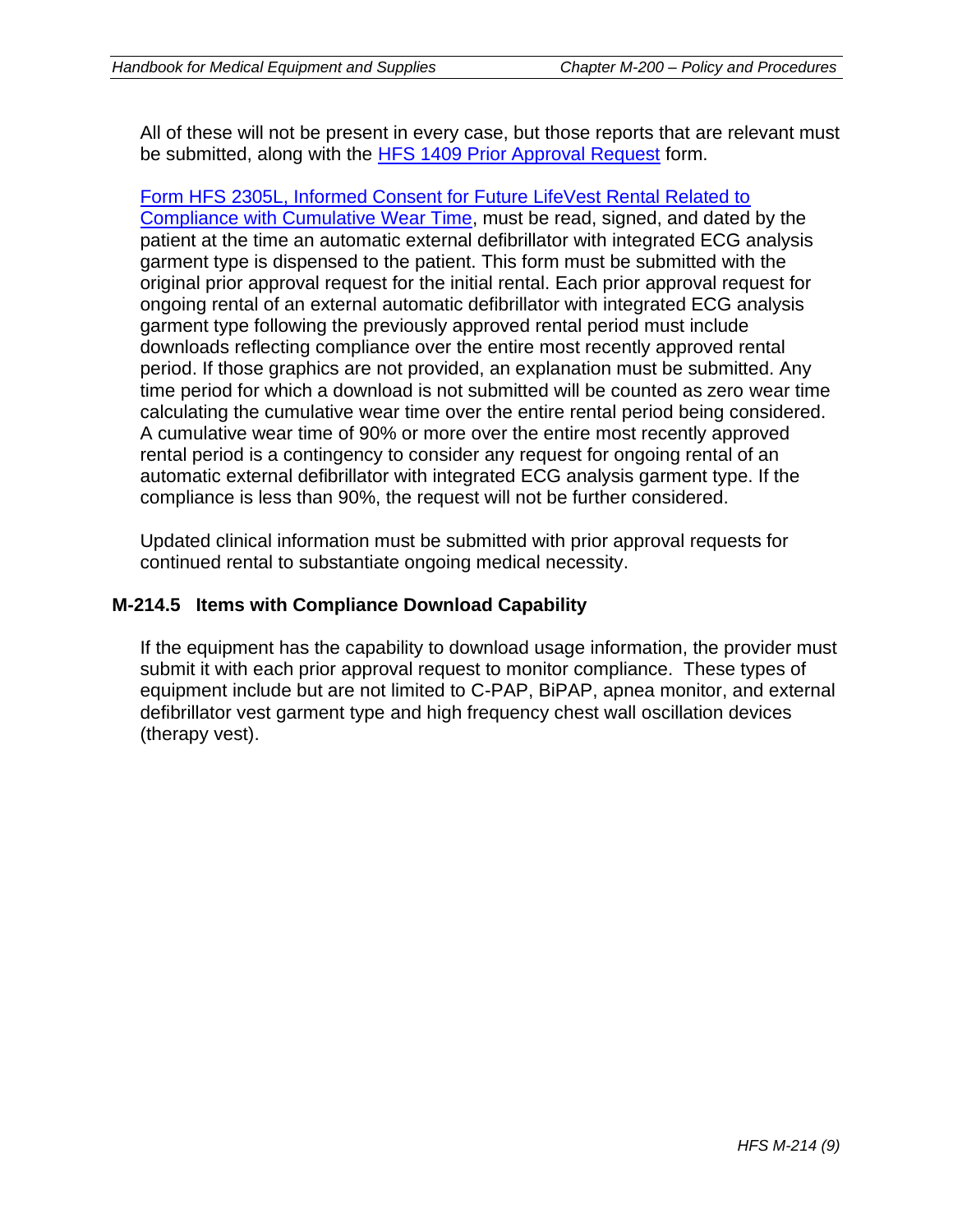## **M-215 Limitations and Considerations for Mobility Devices - Manual and Power Wheelchairs/Scooters**

A mobility device will only be considered for coverage if the patient's condition is such that without it, he or she would be confined to a bed or chair and unable to accomplish mobility related activities of daily living. Approval decisions are based on the equipment that is the least costly alternative that adequately meets the patient's mobility needs. Approval will not be granted for equipment with the sole purpose of allowing the patient to engage in leisure, recreational, or social activities, or if meeting the demands of these activities results in a proposal that is more costly than a mobility device that sufficiently meets the patient's mobility needs. The department will maintain only one chair.

Prior approval requests for a new mobility device, or modifications and customization of an existing one must include a completed [HFS 1409 Prior Approval Request](http://www.illinois.gov/hfs/info/Brochures%20and%20Forms/Pages/medicalformsnumeric.aspx) form, and a signed and dated practitioner order that includes the diagnoses and documentation substantiating medical necessity. Prior approval for a mobility device repair is required when charges exceed \$400.00, and no practitioner order is needed. For prior approval requests for new mobility devices, the practitioner should also complete the [Power Mobility Devices and Custom Manual Wheelchairs](http://www.illinois.gov/hfs/info/Brochures%20and%20Forms/Pages/medicalformsnumeric.aspx)  [Physician's Form HFS 3701K.](http://www.illinois.gov/hfs/info/Brochures%20and%20Forms/Pages/medicalformsnumeric.aspx) When a new mobility device is being proposed, the mobility device therapist and primary therapist must submit, sign, and date the [Seating/Mobility Evaluation HFS 3701H,](http://www.illinois.gov/hfs/info/Brochures%20and%20Forms/Pages/medicalformsnumeric.aspx) noting their area of expertise such as certified rehabilitation technician specialist (CRTS), registered rehab technical specialist (RRTS), or assistive technology practitioner (ATP). The patient or caregiver, in the event the patient cannot perform the task, must sign and date this form as well. It is imperative that all sections of these forms are completely filled out including rationalization and medical justification for all components in the proposal. All evaluations must be completed no later than 120 days prior to submission of the request. Additional instructions on how to complete and submit the above documents are in the [Required Documentation for Power Mobility Devices and](http://www.illinois.gov/hfs/info/Brochures%20and%20Forms/Pages/medicalformsnumeric.aspx)  [Custom Manual Wheelchair Requests](http://www.illinois.gov/hfs/info/Brochures%20and%20Forms/Pages/medicalformsnumeric.aspx) on the department's website.

A detailed itemization of components and HCPCS for a new mobility device, repairs, modifications, or customization of an existing one must be provided along with catalog pricing reflecting manufacturer's suggested retail pricing and dealer actual acquisition cost that includes all discounts.

Labor will be considered for repairs/modifications on an existing mobility device. A separate labor charge for fabrication of a new mobility device will not be allowed. Payment for a new device includes all fitting or measuring of the patient, assembly, delivery, set-up, and patient or caregiver education on care and operation of the wheelchair. Shipping fees and taxes are not billable. Repairs of medical equipment owned by the participant and is out of warranty will only be considered for payment if the repair parts and labor do not exceed 75 percent of the cost of a new unit.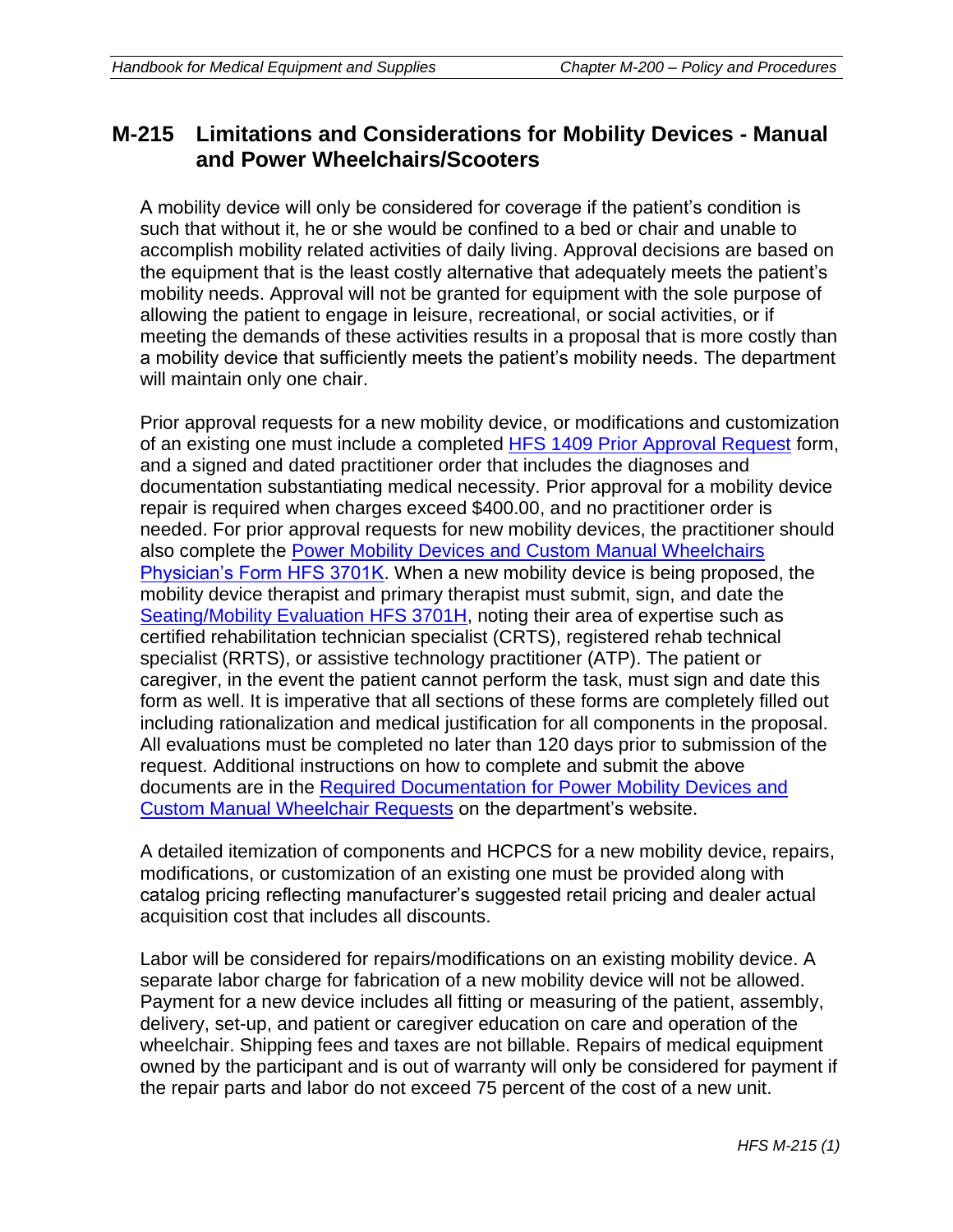Billing may be submitted only after the mobility device is delivered to the patient. The mobility device is expected to meet the patient's mobility needs at the time of delivery. If the needs of the patient are not met, the item should not be delivered or billed. The provider must maintain in their records a copy of the delivery slip for a period not less than three years from the date of delivery as confirmation of the delivery. The delivery slip must include the brand name, model, and serial number of the mobility device that has been signed and dated by the patient or legal guardian acting on behalf of the patient who has received the equipment.

Mobility devices are expected to have a life expectancy of five years. Equipment that is in working order should not be replaced although it may have exceeded its life expectancy. Replacements should be ordered when a participant is in need of an item and should not be routinely replaced. Repeated requests for repair due to breakage may indicate abuse or neglect. Equipment abuse may be reported to and investigated by the department. Verification of abuse or neglect of the equipment could result in denial of coverage for repairs.

Circumstances that may justify an earlier replacement include but are not limited to the following:

- The wheelchair has been stolen. An official police report must be submitted with the replacement request. The request for replacement must also include a statement that the theft is not covered by auto or homeowner's insurance.
- The wheelchair has been damaged or destroyed in a motor vehicle accident, by an act of nature, or by vandalism. An official police report must be submitted with the replacement request. The request for replacement must also include a statement that the damage is not covered by auto or homeowner's insurance and the mobility device is out of warranty.
- The wheelchair has been damaged beyond repair in some other manner that is not covered by auto or homeowner's insurance and the mobility device is out of warranty. The equipment must not be thrown away prior to the department's decision on replacement.
- The patient's condition has changed in a way that makes the existing mobility device inadequate to meet the patient's current medical needs. Examples might include dramatic changes in the patient's weight, a growth spurt of a child, or deterioration of the patient's medical condition. Documentation of these changes and medical justification must accompany the request for replacement.

All policies and prior approval requirements that applied to the purchase of the original mobility device also apply to a replacement mobility device.

The following must be submitted with a prior approval request for a new wheelchair or power-operated vehicle (POV):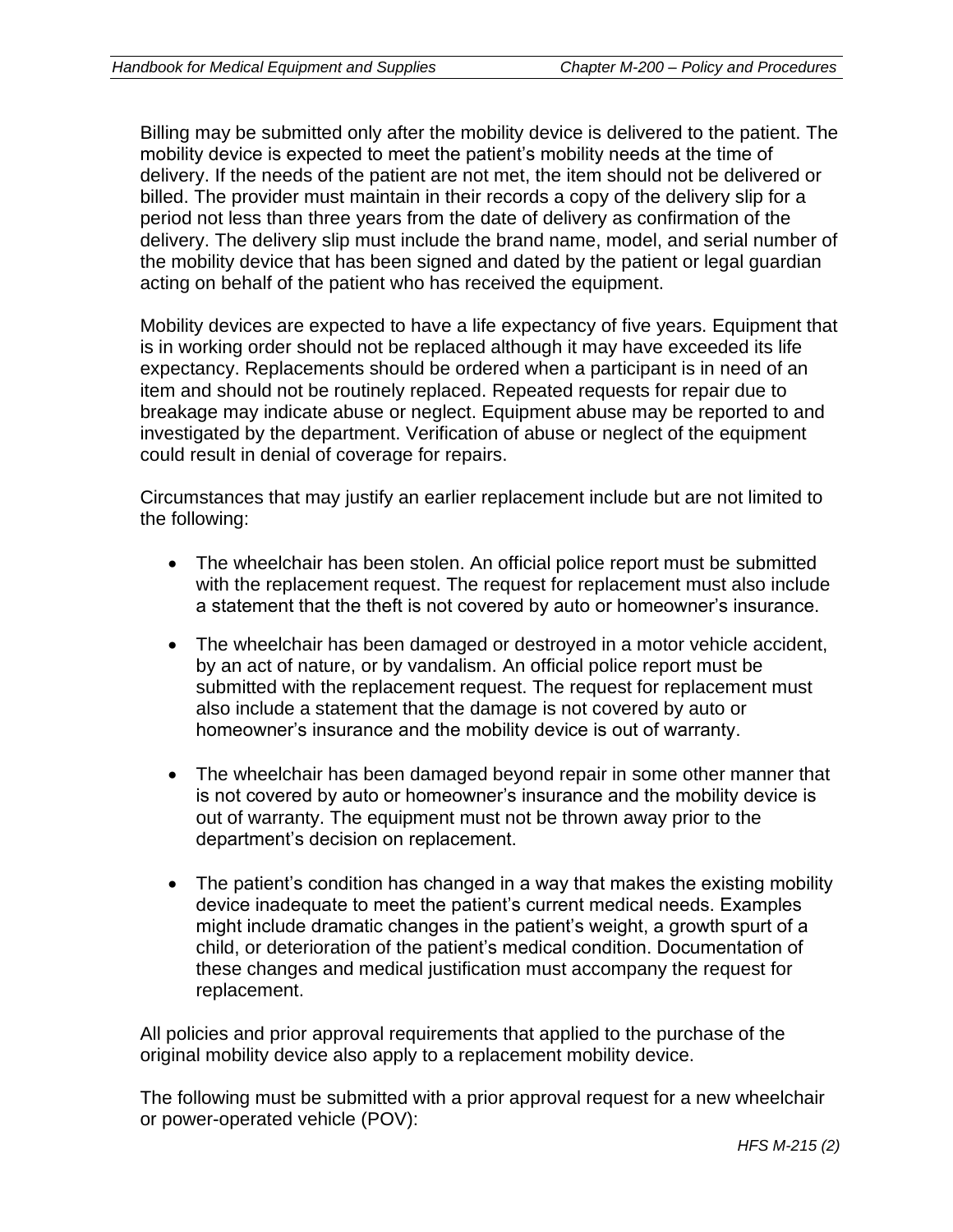- [HFS 1409](http://www.illinois.gov/hfs/info/Brochures%20and%20Forms/Pages/medicalformsnumeric.aspx) (Prior Approval Request Form)
- [HFS 3701K](http://www.illinois.gov/hfs/info/Brochures%20and%20Forms/Pages/medicalformsnumeric.aspx) (Power Mobility Devices and Custom Manual Wheelchairs Physician's Form)
- [HFS 3701H](http://www.illinois.gov/hfs/info/Brochures%20and%20Forms/Pages/medicalformsnumeric.aspx) (Seating/Mobility Evaluation Form)
- Itemized price breakdown of all needed components, accessories, and modifications and HCPCS codes
- Itemized price list on the DME supplier letterhead that includes the dimensions of the proposed seating, quantity for each item, HCPCS code, item description, manufacturer's suggested retail pricing (MSRP, verified by submitted catalog pricing), and dealer acquisition cost including all discounts. Dealer's acquisition cost must be verified by submitting manufacturer's cost statement. Quotes are not acceptable substitutes for MSRP.
- A signed intent to deliver statement from the DME provider.

If a request for a custom manual wheelchair and power mobility device is received without these completed forms, the request will be returned as invalid and must be resubmitted in its entirety with a new prior approval request form. These requests will be accepted via mail only.

If a client residing in a long term care facility (LTCF) requires a wheelchair, it is the responsibility of the LTCF to provide any non-custom manual or power mobility devices. HFS will consider/review custom manual or power mobility devices unless it is determined that Medicare or a private insurer is responsible.

#### **M-215.1 Standard Manual Wheelchairs (MWC)**

Requests for a standard MWC must adhere to general guidance in section M-210, M-211, and M-215. These wheelchairs can either be purchased or rented. A completed [HFS 1409 Prior Approval Request](http://www.illinois.gov/hfs/info/Brochures%20and%20Forms/Pages/medicalformsnumeric.aspx) form and a practitioner-completed [HFS 3701L Standard Manual Wheelchair Questionnaire](http://www.illinois.gov/hfs/info/Brochures%20and%20Forms/Pages/medicalformsnumeric.aspx) must be submitted.

#### **M-215.2 Power Mobility Devices and Custom Manual Wheelchairs**

Power mobility devices and custom manual wheelchairs are priced by each HCPCS code listed on the itemized pricing sheet. Providers will be notified via the Prior Approval Notification Letter (HFS 3076) and will also receive a copy of the pricing breakdown, if approved. The maximum allowable rate established for each item or service shall be the rate on the department's fee schedule. If there is no rate established on the department's fee schedule, the maximum allowable rate established for each item in a mobility device proposal will be the least amount obtained using three different methods:

- 1. Medicare rate minus 6%, as identified in the [DME Fee Schedule.](http://www.illinois.gov/hfs/MedicalProviders/MedicaidReimbursement/Pages/default.aspx) This is Medicare pricing minus 6% by HCPCS code.
- 2. MSRP (manufacturer's suggested retail pricing). This is verified by submitted catalog pricing. Quotes are not acceptable substitutes for MSRP.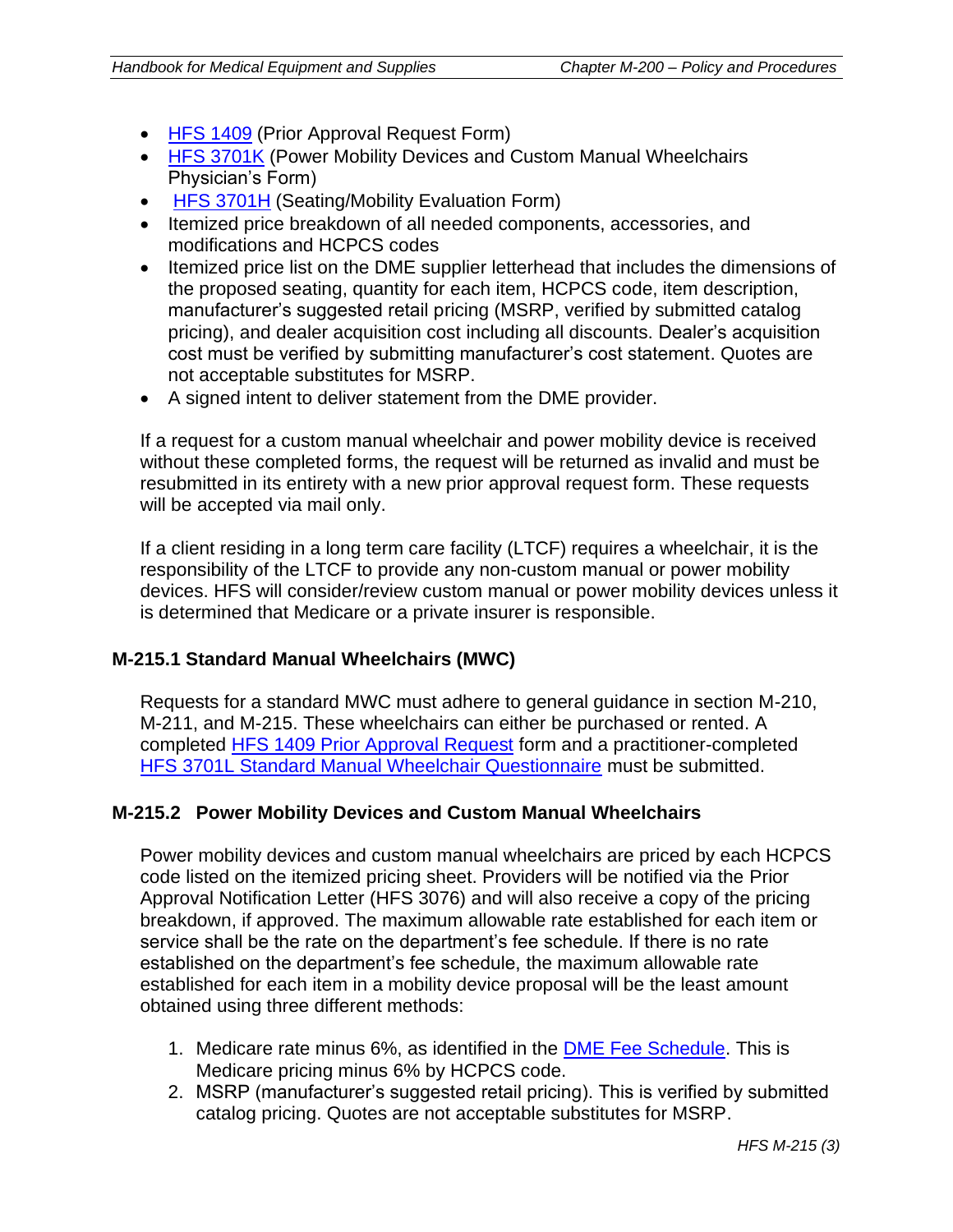3. Dealer acquisition cost multiplied by 1.5. Dealer acquisition cost is the cost of the item minus all manufacturers' discounts to the dealer. This is verified by the submitted manufacturer's cost statement.

#### **M-215.3 Rental**

All MWC rentals require prior approval. Wheelchair rentals are normally approved if the patient's need is temporary and recuperative. An [HFS 1409 Prior Approval](http://www.illinois.gov/hfs/info/Brochures%20and%20Forms/Pages/medicalformsnumeric.aspx)  [Request form](http://www.illinois.gov/hfs/info/Brochures%20and%20Forms/Pages/medicalformsnumeric.aspx) and a practitioner-completed [HFS 3701L](http://www.illinois.gov/hfs/info/Brochures%20and%20Forms/Pages/medicalformsnumeric.aspx) is required for review for a MWC rental. If the patient's need is temporary and recuperative, the HFS 3701L questionnaire should document the medical need by supplying the same basic information as described for a purchase. In addition, the questionnaire should specify the length of time the wheelchair is expected to be needed. Generally, these rentals are for one month, for use during the recuperation of an acute need and can be extended depending on the medical need. If continuous rental is for a 10-month duration, the wheelchair will be considered purchased and patient-owned..

During the rental period, any component, cushion, and accessory is included in the monthly rental reimbursement except a semi-reclining or full-reclining back. Rental coverage of a semi-reclining or full reclining back requires specific documentation of medical need, including the practitioner's order.

Approval for medically essential components provided at the time of the initial rental will not be considered for reimbursement until the wheelchair reaches purchase price. Once purchased, the provider may submit a prior approval request for any medically essential components that were provided with the initial rental wheelchair. The request must contain the practitioner's order along with specific medical documentation for the components provided. This request must be received by the department within 30 days of the date that the rental wheelchair is converted to purchase.

Billing for the retroactively approved components will require a time override by the billing department.

If a rental wheelchair is converted to purchase, the inclusion of any non-standard accessories in the purchase price is subject to specific documentation of medical need including a practitioner order. Basic cushions are considered included in the rental. MSRP supported by catalog pricing and dealer cost must be submitted for consideration of payment for any non-standard accessories.

#### **M-215.4 Repairs**

A repair is replacing a like part with a like part to restore equipment to its original condition. (i.e., replacing a worn-out tire with a new tire). Prior approval is required for repairs when charges exceed \$400.00. Providers may not break wheelchair repairs into separate claims for purposes of staying un the \$400.00 threshold.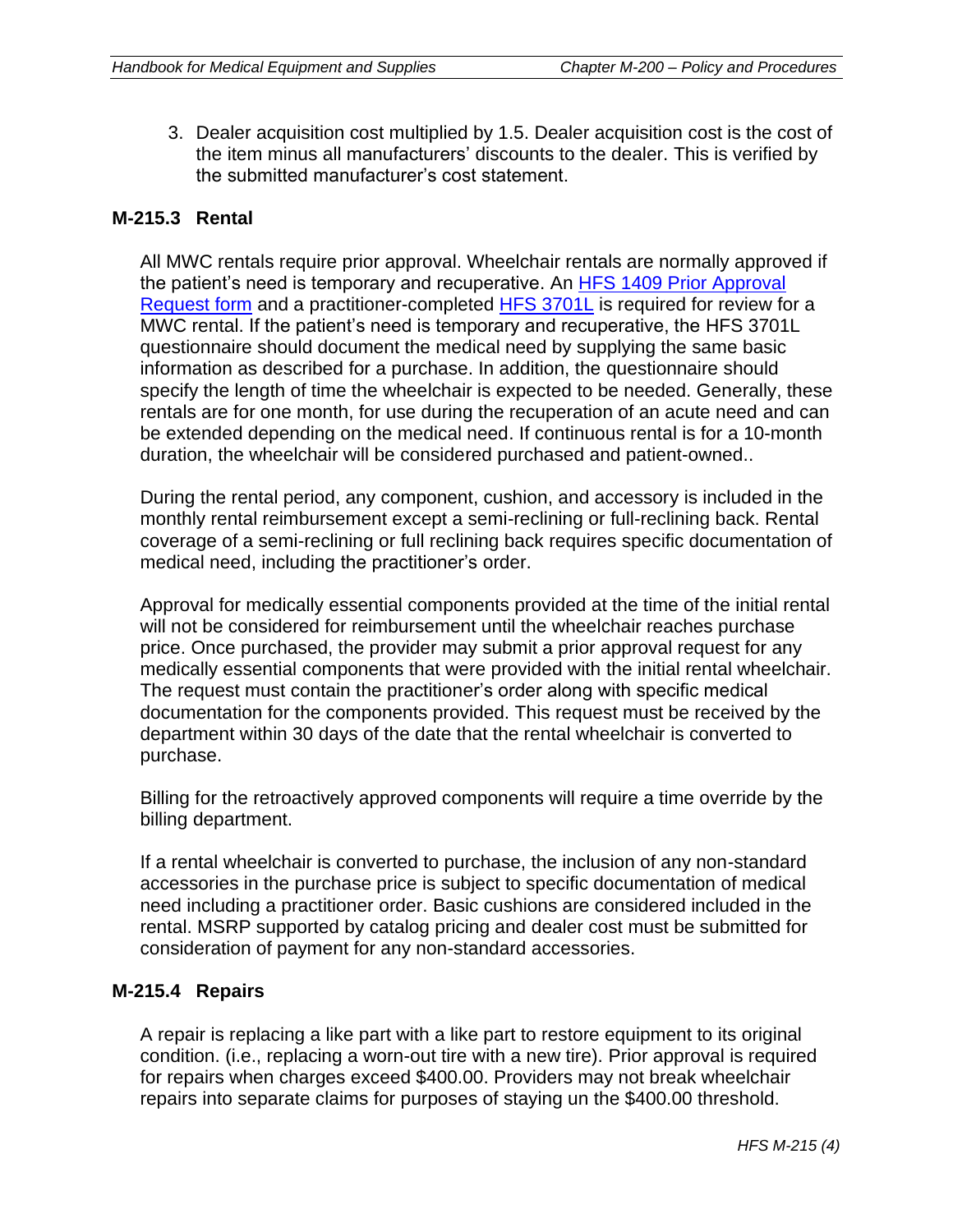In a situation where a participant has two mobility devices and the need arises for repairs, the department will maintain only one of the mobility devices. If repairs are needed for an existing mobility device that is participant-owned, the brand make, model, serial number, and date of purchase, if known, of the device receiving the repairs must be provided. If the required information is not provided, the prior approval request will be sent back as invalid.

Prior approval requests [\(HFS 1409\)](http://www.illinois.gov/hfs/info/Brochures%20and%20Forms/Pages/medicalformsnumeric.aspx) for repairs to an existing mobility device must include the diagnoses and an itemized breakdown of the repairs being performed. MSRP and dealer acquisition cost must accompany these requests.

If a provider sends in a request for repairs, and sends another request that creates an overlap, the prior approval request will be returned to the provider to send in one request for repairs.

If the patient resides in a LTCF, including an intermediate care facility for individuals with intellectual disabilities (ICF-IID), the cost of the repairs will be covered by the department only if the patient owns the wheelchair and is further qualified by the information in the next paragraph.

If the patient resides in an ICF-IID, the department shares responsibility for payment for wheelchair repairs with the Department of Human Services (DHS). In general, if a non-custom wheelchair was purchased by DHS, DHS will be responsible for the cost of the repair. Repairs to a custom wheelchair or a patient owned wheelchair that was not purchased by DHS will generally be paid by the department. However, all requests for prior approval on repairs, and modification, regardless of the amount of billed charges, must be sent to the department. If department staff determines that DHS is the responsible party for reimbursement, the department will refer those claims to DHS and will advise the provider that this has occurred.

#### **M-215.5 Modifications/Customization**

If a component is being added to an existing mobility device that was not originally on it, this is considered a modification. Modifications or customization of a wheelchair are not considered repairs.

In a situation where two mobility devices exist and the need arises for modifications or customization, the department will maintain only one of the mobility devices in an operational state. The brand, make, model, serial number, and date of purchase, if known, of the device receiving the modifications/customization must be provided. If the required information is not provided, the prior approval request will be sent back as invalid.

Prior approval is necessary for all requests for modifications/customization of an existing mobility device and must include a signed and dated practitioner order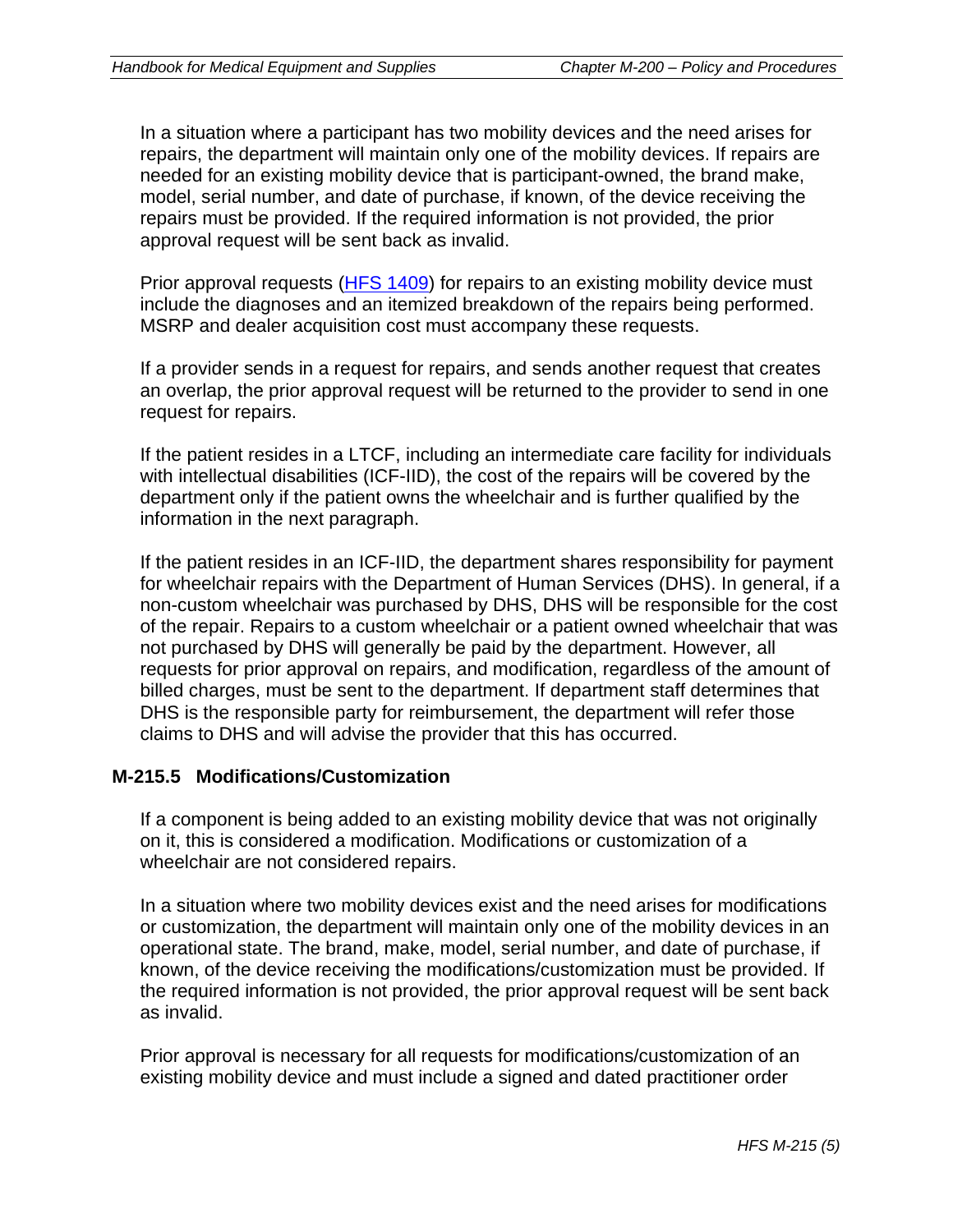including the diagnoses and an itemized breakdown of the modifications/customization being performed. The request for modification or customization must meet the patient's medical need.

If the provider requests modifications to a newly approved mobility device, they will be informed that they need to cancel the newly approved prior approval request and resubmit a new prior approval request that includes all of the requested items.

If the patient resides in a long term care facility, including an ICF-IID, the cost of the modifications/customization will be covered by the department only if the patient owns the wheelchair and is further qualified by the information in the next paragraph.

If the patient resides in an ICF-IID, the department or Department of Human Services (DHS) is responsible for payment of the wheelchair based on whether the item is custom. DHS is responsible for non-custom wheelchairs. HFS is responsible for custom wheelchairs including items initially purchased by DHS and later customized. A patient-owned wheelchair not purchased by DHS will be the responsibility of the department. All requests for prior approval must be sent to the department. If a claim is received that is DHS responsibility, the department will refer those claims to DHS.

Requests for prior approval must include the following:

- [HFS 1409](http://www.illinois.gov/hfs/info/Brochures%20and%20Forms/Pages/medicalformsnumeric.aspx) (Prior Approval Request)
- [HFS 3701K](http://www.illinois.gov/hfs/info/Brochures%20and%20Forms/Pages/medicalformsnumeric.aspx) (Power Mobility Devices and Custom Manual Wheelchairs Physician's Form)
- [HFS 3701H](http://www.illinois.gov/hfs/info/Brochures%20and%20Forms/Pages/medicalformsnumeric.aspx) (Seating/Mobility Evaluation Form)
- Itemized price breakdown of all needed components, accessories, and modifications
- Itemized price list on the DME supplier letterhead that includes the dimensions of the proposed seating, quantity for each item, HCPCS code, item description, manufacturer's suggested retail pricing (MSRP, verified by submitted catalog pricing), and dealer acquisition cost. Dealer's acquisition cost must be verified by submitting manufacturer's cost statement. Quotes are not acceptable substitutes for MSRP.
- A signed intent to deliver statement from the DME provider.

### **M-215.6 Batteries, Chargers, and Cushions**

Batteries, chargers, and cushions require prior approval and are considered purchases.

If a patient owns a power wheelchair, two batteries are allowed per year. Additional batteries require additional documentation to justify the need beyond the two per year maximum limit.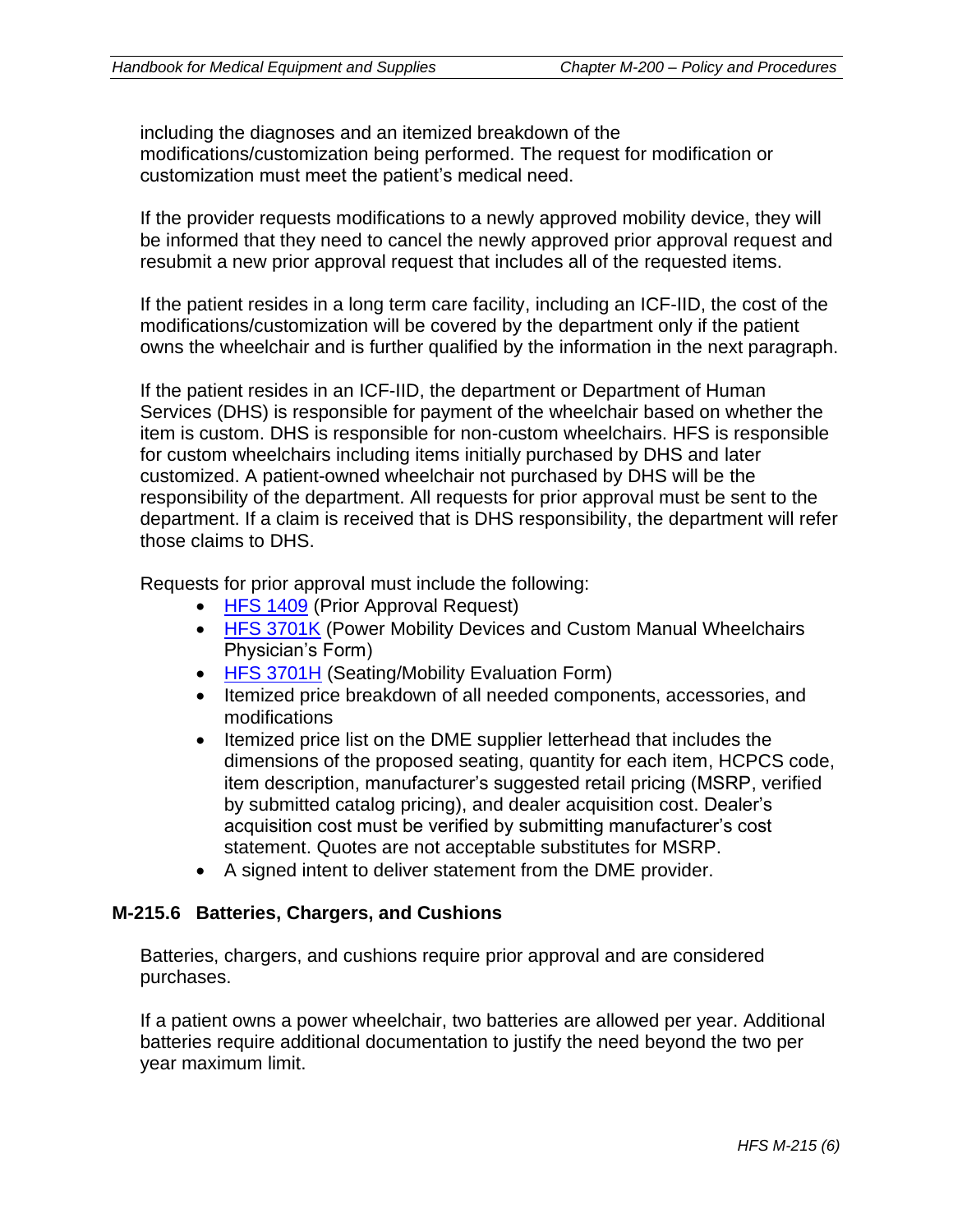## **M-216 Limitations and Considerations for Prosthetics/Orthotics**

Prosthetic and orthotic devices include corrective or supportive devices prescribed to artificially replace a missing portion of the body; to prevent or correct physical deformity or malfunction; or to support a weak or deformed portion of the body. Requests for prior approval of prostheses and orthoses must include extensive documentation of the functional limitations the device will address and the extent of improvement or functionality that the device is expected to provide. Although the exact details will vary depending on the device requested, a simple statement of the diagnosis is not adequate to support the prior approval request.

In instances where an item is fabricated for the patient, a provider may choose to use either the date the item is fabricated or the date the item is dispensed as the date of service. The department allows this flexibility in date of service to address concerns about continued eligibility in cases where some time may elapse between fabrication and delivery of an item. This choice must be made at the time the item is fabricated and may not be changed subsequently. The device should be dispensed prior to charges being submitted.

#### **M-216.1 Prosthetic Devices**

Prior approval requests for prosthetic devices must be accompanied by submission of a completed [Form HFS 2305J, Questionnaire for Prosthesis,](http://www.illinois.gov/hfs/info/Brochures%20and%20Forms/Pages/medicalformsnumeric.aspx) along with the [HFS](http://www.illinois.gov/hfs/info/Brochures%20and%20Forms/Pages/medicalformsnumeric.aspx)  [1409 Prior Approval Request](http://www.illinois.gov/hfs/info/Brochures%20and%20Forms/Pages/medicalformsnumeric.aspx) form. The practitioner order needs to accompany the request and be specific to the items that are ordered to meet the specific medical need. When requesting a prosthetic, the provider needs to specify if it is for the right side, left side, or bilateral.

When requesting socket replacements for an existent prosthetic, the provider must submit medical justification as to the need (for example, shrinkage).

A permanent prosthetic device requires prior approval. At a minimum, the request for prior approval should contain the following information:

- Medical history, including factors which contributed to the amputation
- Date, type and reason for the amputation
- A description of the stump and its healing status, including any unusual characteristics which will affect the success of the prosthesis
- Functionality expected to be gained with the permanent prosthesis, including potential for self-care or employment

Additional information should be supplied if it supports the request for the prosthesis.

The practitioner order should specify practitioner's degree (MD, DO, DPM, APN, PA). Orders from a DPM will only be accepted for prosthetic devices for the foot and ankle.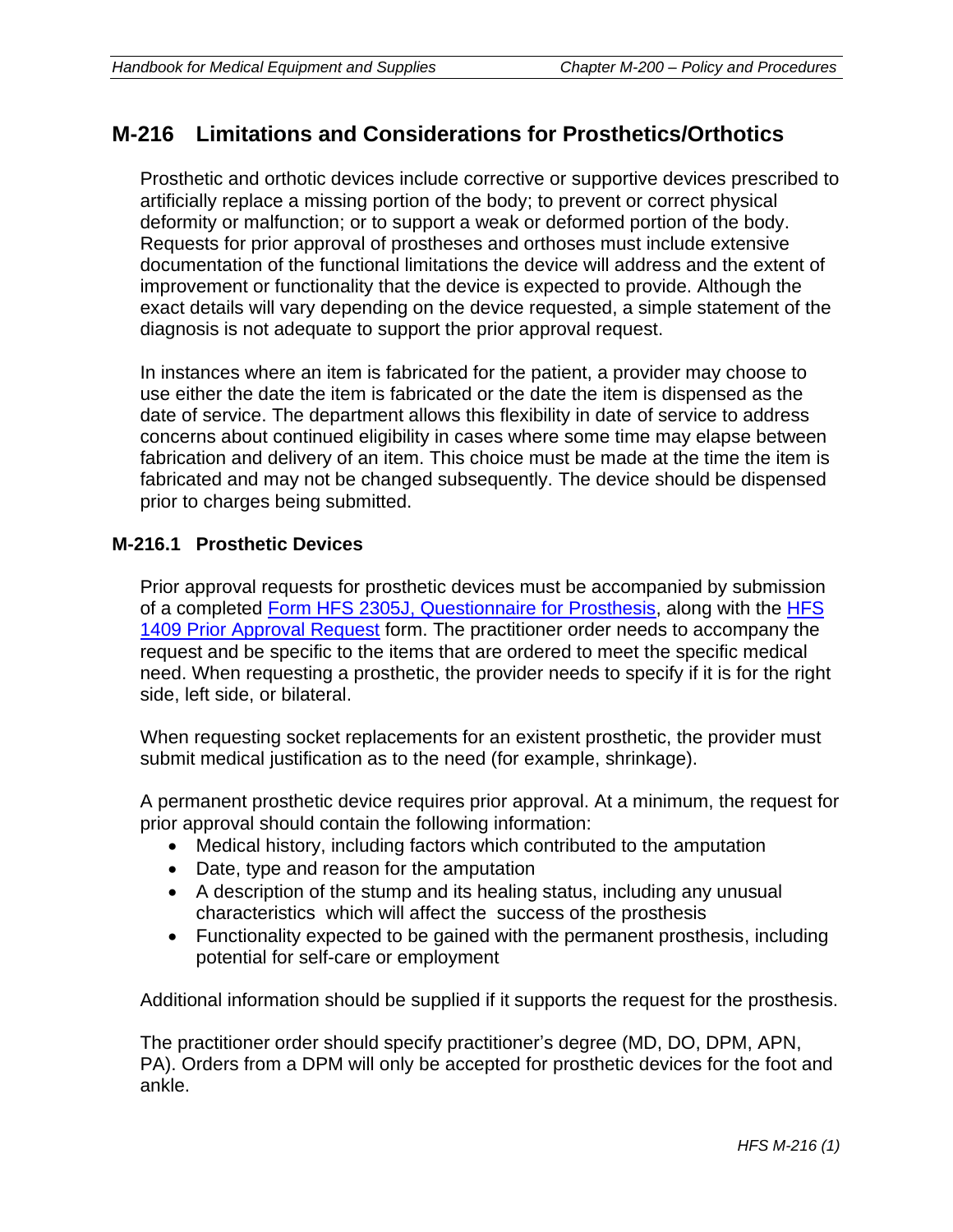If the patient has had a preparatory prosthesis for less than six months, requests for the initial permanent prosthesis should include extensive detail on patient compliance, adjustment and rehabilitation progress with the preparatory prosthesis.

Only one prosthetic device per limb will be approved. A second device to serve as a spare or multiple devices for the same limb (for example, an artificial arm with a hook and one with a hand) will not be approved.

Requests for replacement of existing prostheses must include documentation of why the existing device no longer meets the patient's needs and evidence that it cannot be repaired or modified to meet those needs.

#### **M-216.2 Orthotics**

Prior approval requests for orthotics must be accompanied by submission of a completed [Form HFS 2305N, Questionnaire for Orthotics, HFS 1409 Prior Approval](http://www.illinois.gov/hfs/info/Brochures%20and%20Forms/Pages/medicalformsnumeric.aspx)  [Request](http://www.illinois.gov/hfs/info/Brochures%20and%20Forms/Pages/medicalformsnumeric.aspx) form and a practitioner order. The practitioner order needs to be detailed as to the items that are ordered to meet the specific medical need. Knee orthotics are considered separately with a distinct questionnaire as noted below.

Providers must submit justification for the orthosis and explain that the orthosis is expected to restore or improve function or structural characteristics of the specified anatomical area in order to facilitate accomplishment of activities of daily living (not sports-related activities).

Any custom-molded or custom-made orthosis must have a statement of medical necessity which documents why the patient's medical need cannot be met with a pre-made or custom-fitted orthotic. This may include but not be limited to a unique physical characteristic that requires use of a custom-made orthotic (i.e., deformity, size of thigh and calf, or minimal muscle mass to suspend). Devices for which the patient is measured and fitted using stock parts are considered custom-fitted, not custom-made. Unless sufficient documentation of medical need for custom-made orthotics is submitted, prior approval will be granted for the least costly, pre-made orthotics.

Stock orthopedic shoes are covered only if a brace must be attached to at least one of the shoes.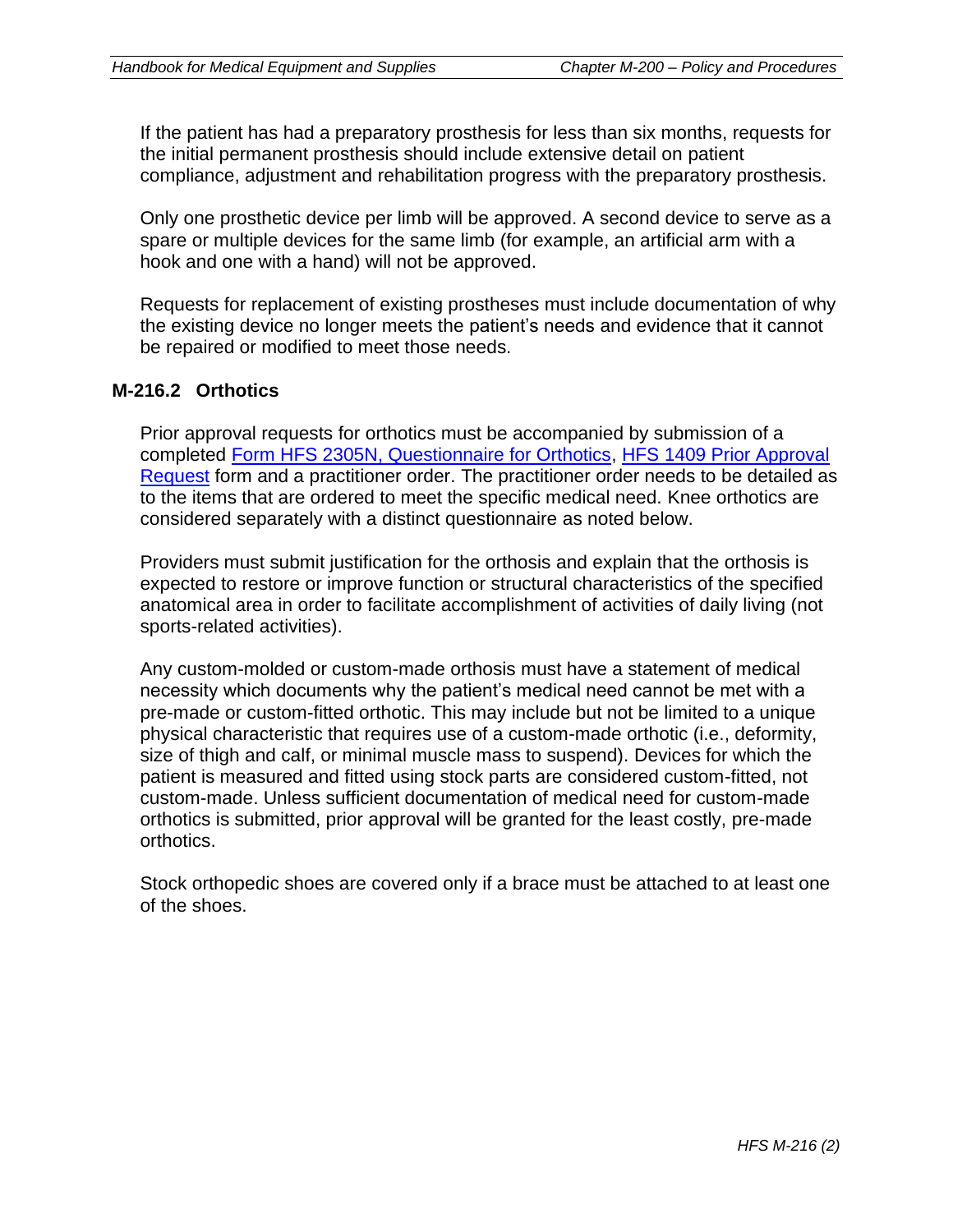- Depth inlay shoes, with or without inserts, are covered only for patients with foot ulcers, demonstrated impaired healing of the foot or toes, or a history of amputation or other serious medical foot problems due to diabetes or venous insufficiency. A simple diagnosis of diabetes is not sufficient medical justification for depth inlay shoes.
- Custom molded shoes should only be requested if there is documentation that stock orthopedic shoes do not meet the patient's needs.

Repairs and modifications to orthotic/prosthetic items require prior approval. Modifications to orthotic items require a practitioner order. In addition to the prior approval request for a repair, the department will need:

1) A description of the repair or modification, to include type of orthotic that is being repaired or modified; and whether the item is for right, left, or bilateral part 2) An itemized statement listing parts/materials with the acquisition cost of each

3) Labor time

A prior approval request for a knee brace must include a completed [HFS 2305M](http://www.illinois.gov/hfs/info/Brochures%20and%20Forms/Pages/medicalformsnumeric.aspx)  [Knee Brace Questionnaire](http://www.illinois.gov/hfs/info/Brochures%20and%20Forms/Pages/medicalformsnumeric.aspx) along with the [HFS 1409 Prior Approval Request](http://www.illinois.gov/hfs/info/Brochures%20and%20Forms/Pages/medicalformsnumeric.aspx) form.

#### **M-216.3 Cranial Remolding Orthosis and Cranial Cervical Orthosis Congenital Torticollis Type**

These orthotic devices are normally approved between ages four to 12 months, as this age range allows the greatest potential for modification of skull shape with an orthotic. They are less effective if instituted after 12 months of age and are not effective after 18 months of age. They can be approved by exception up to 16 months of age, based on medical necessity.

A prior approval request for a custom cranial remolding orthosis or cranial cervical orthosis congenital torticollis type must include submission of the following:

- Signed order
- [HFS 1409, Prior Approval Request](http://www.illinois.gov/hfs/info/Brochures%20and%20Forms/Pages/medicalformsnumeric.aspx) form
- [HFS 2305E, Questionnaire for Cranial Remolding Orthosis or Cranial](http://www.illinois.gov/hfs/info/Brochures%20and%20Forms/Pages/medicalformsnumeric.aspx)  [Cervical Orthosis Congenital Torticollis Type](http://www.illinois.gov/hfs/info/Brochures%20and%20Forms/Pages/medicalformsnumeric.aspx) or narrative covering the content in the questionnaire
- Orthotic consultative report with skull anthropometric measurements including the head circumference and measurements that allow calculation of the cephalic index, cranial vault asymmetry, cranial base asymmetry, and orbitotragial depth asymmetry and any available diagrams
- Photographs and / or scans of the head should also be submitted, if they are available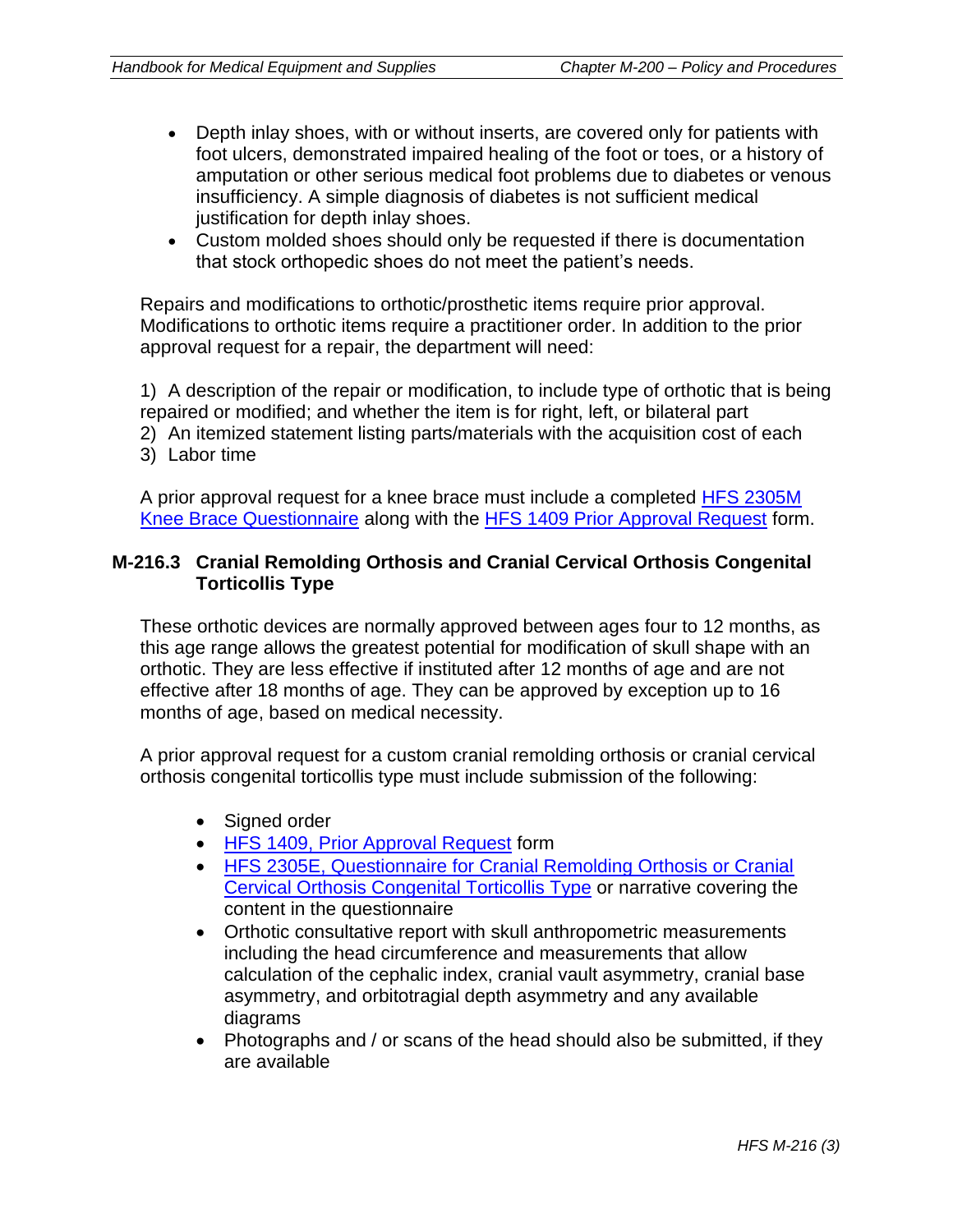If the request for prior approval authorization concerns a second orthosis, please submit the following:

- Reason for the second orthosis
- Updated clinical information and orthotic consultative report with all relevant measurements since institution of the first orthosis for comparative purposes
- Statement that the first orthosis can no longer be modified
- Indication of compliance with wear times.

If the cranial remolding orthosis is being used as part of the post operative treatment plan for craniosynostosis, please submit the operative report and consultative reports from the craniofacial or pediatric neurosurgeon.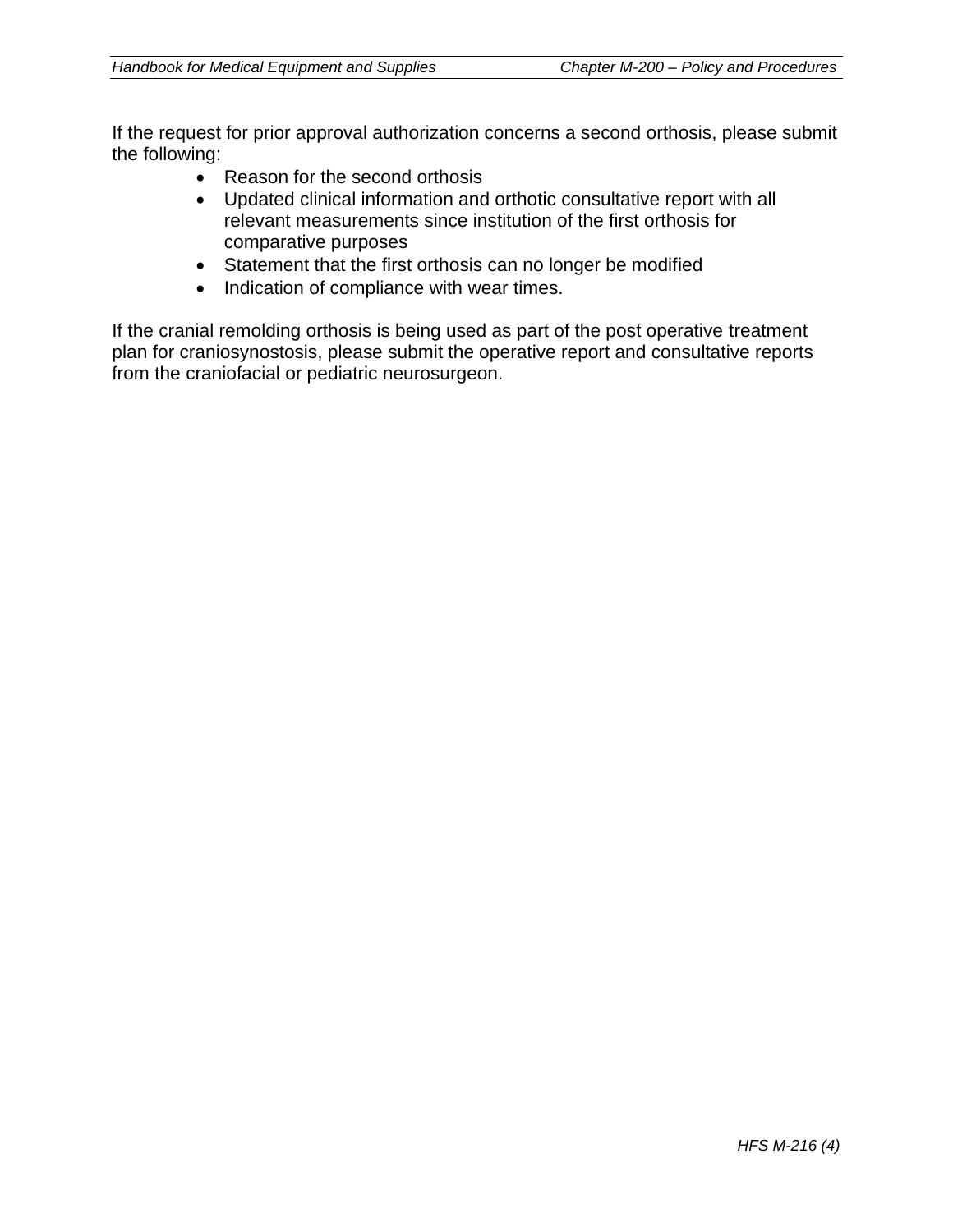## **M-217 Other Commonly Requested Items**

#### **M-217.1 TENS Unit**

Requests for a TENS unit must include the **HFS 1409 Prior Approval Request** form and specific information including clinical notes and physical therapy evaluation notes concerning the patient's medical condition and need. Approval will be given for no more than a two-month trial period. This two-month trial period will provide time for the ordering practitioner to follow up with the patient and complete the HFS [3701E, Questionnaire for TENS Unit.](http://www.illinois.gov/hfs/info/Brochures%20and%20Forms/Pages/medicalformsnumeric.aspx) A new [HFS 1409](http://www.illinois.gov/hfs/info/Brochures%20and%20Forms/Pages/medicalformsnumeric.aspx) form, along with the practitioner-completed [HFS 3701E](http://www.illinois.gov/hfs/info/Brochures%20and%20Forms/Pages/medicalformsnumeric.aspx) is required for rental beyond the trial period. **All related supplies and accessories are included in the rental period and cannot be billed separately**. After a period of 10 months, the item is considered purchased.

#### **M-217.2 Home Uterine Monitoring**

All home pregnancy monitoring devices require prior approval. Prior approval may be obtained by telephone for patients meeting the below listed criteria for each equipment item. All requests are reviewed on an individual basis.

#### **Home Uterine Monitoring**

- Must be at least 24 weeks gestation; gestation of less than 24 weeks may require additional information
- Hospitalized for preterm labor at 24-36 weeks
- Cessation of labor accomplished by administration of tocolytics (terbutaline, procardia, etc.)
- Discharged to home on oral or subcutaneous tocolytics
- Multiple gestation pregnancy
- History of preterm labor and delivery
- Cervical status change (lengthening or dilation)
- Cervical effacement
- Contraction threshold
- Gravida/para

#### **Pregnancy-Induced Hypertension Monitor**

- Covered for diagnosis of pregnancy-induced hypertension, previous pregnancy induced hypertension or pre-eclampsia
- Hospitalizations for symptoms related to pregnancy induced; i.e., hypertension headaches, edema in face, hands and feet
- Blurred vision
- Right upper quadrant pain
- 24 hour urine results greater than 300 mg of total protein
- Antihypertensive medications
- Pre-pregnancy and current blood pressure readings.
- **Will not be covered** for patients with a diagnosis of chronic hypertension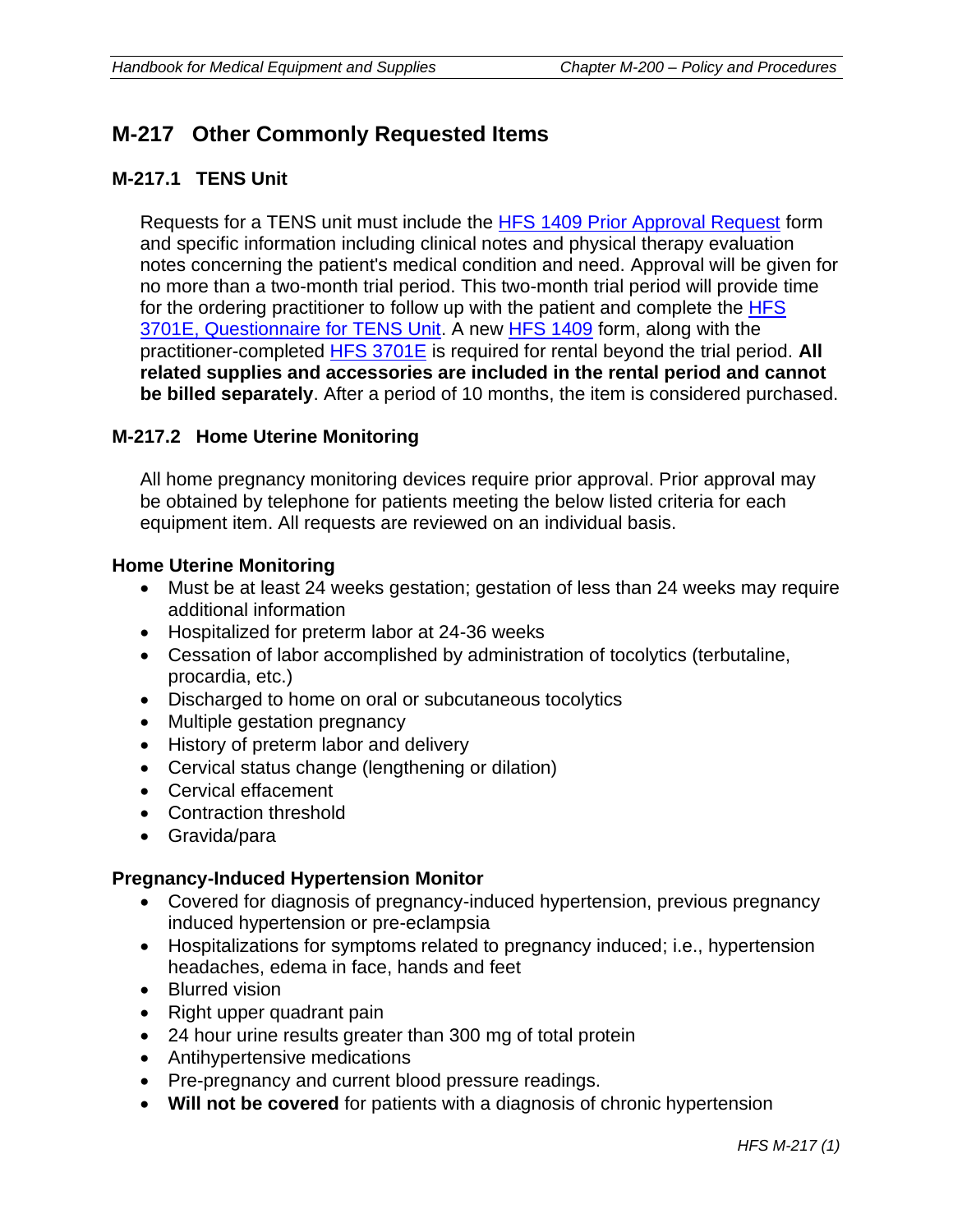Only dates the items are actually used are to be billed to the department. No payment is allowed while the patient is in the hospital or absent from her home even though the equipment is still in the home.

Approval of these items will be for no more than one month rental initially. Extension of this initial rental period requires documentation of ongoing medical need.

#### **M-217.3 Hospital Beds**

Prior approval is required for payment for all hospital beds. All prior approval requests for a hospital bed must include an [HFS 1409 Prior Approval Request](http://www.illinois.gov/hfs/info/Brochures%20and%20Forms/Pages/medicalformsnumeric.aspx) form and the ordering practitioner-completed [HFS 3905 Hospital Bed Questionnaire.](http://www.illinois.gov/hfs/info/Brochures%20and%20Forms/Pages/medicalformsnumeric.aspx) The participant's height and weight are required. If the participant's weight exceeds 250 pounds, the manufacturer's product information must also be included in the request. The appropriate size of bed must be requested to ensure that the equipment is large enough to accommodate the individual participant.

#### **M-217.3.1 Group 2 Support Surface Mattresses**

All Group 2 support surface mattresses require prior approval. All prior approval requests must include an [HFS 1409 Prior Approval Request](http://www.illinois.gov/hfs/info/Brochures%20and%20Forms/Pages/medicalformsnumeric.aspx) form and the ordering practitioner-completed [Form HFS 3701G Special Decubitus Mattress Questionnaire.](http://www.illinois.gov/hfs/info/Brochures%20and%20Forms/Pages/medicalformsnumeric.aspx) An initial three month rental approval will be considered for treatment of Stage III and Stage IV decubitus ulcers for participants living at home.

All requests for renewal beyond the initial three months will require submission of an HFS 1409 along with an updated HFS 3701G that includes the practitioner's assessment for continued need beyond the initial approval.

#### **M-217.3.2 Group 3 Support Surface Mattresses**

A request for an air fluidized bed requires submission of a completed [HFS 1409](http://www.illinois.gov/hfs/info/Brochures%20and%20Forms/Pages/medicalformsnumeric.aspx)  [Prior Approval Request](http://www.illinois.gov/hfs/info/Brochures%20and%20Forms/Pages/medicalformsnumeric.aspx) form, an [HFS 2305A Air Fluidized Bed Questionnaire,](http://www.illinois.gov/hfs/info/Brochures%20and%20Forms/Pages/medicalformsnumeric.aspx) and [HFS 2305 Wound Measurement Assessment Form.](http://www.illinois.gov/hfs/info/Brochures%20and%20Forms/Pages/medicalformsnumeric.aspx) Prior approval requests for additional rental following the initially approved rental period requires updated clinical status reports, a new HFS 1409, and an updated HFS 2305 Wound Measurement Assessment Form completed no more than seven days prior to submission of the prior approval request.

#### **M-217.4 Osteogenesis Bone Growth Stimulator, Non-Invasive**

Purchase of a non-invasive bone growth stimulator requires submittal of an [HFS](http://www.illinois.gov/hfs/info/Brochures%20and%20Forms/Pages/medicalformsnumeric.aspx)  [1409, Prior Approval Request](http://www.illinois.gov/hfs/info/Brochures%20and%20Forms/Pages/medicalformsnumeric.aspx) form. Requests must include certification of medical necessity by an orthopedic surgeon, neurosurgeon, or podiatrist ordering within the limitations circumscribed by the Illinois Medical Practice Act. Medical justification must be consistent with current standards of practice.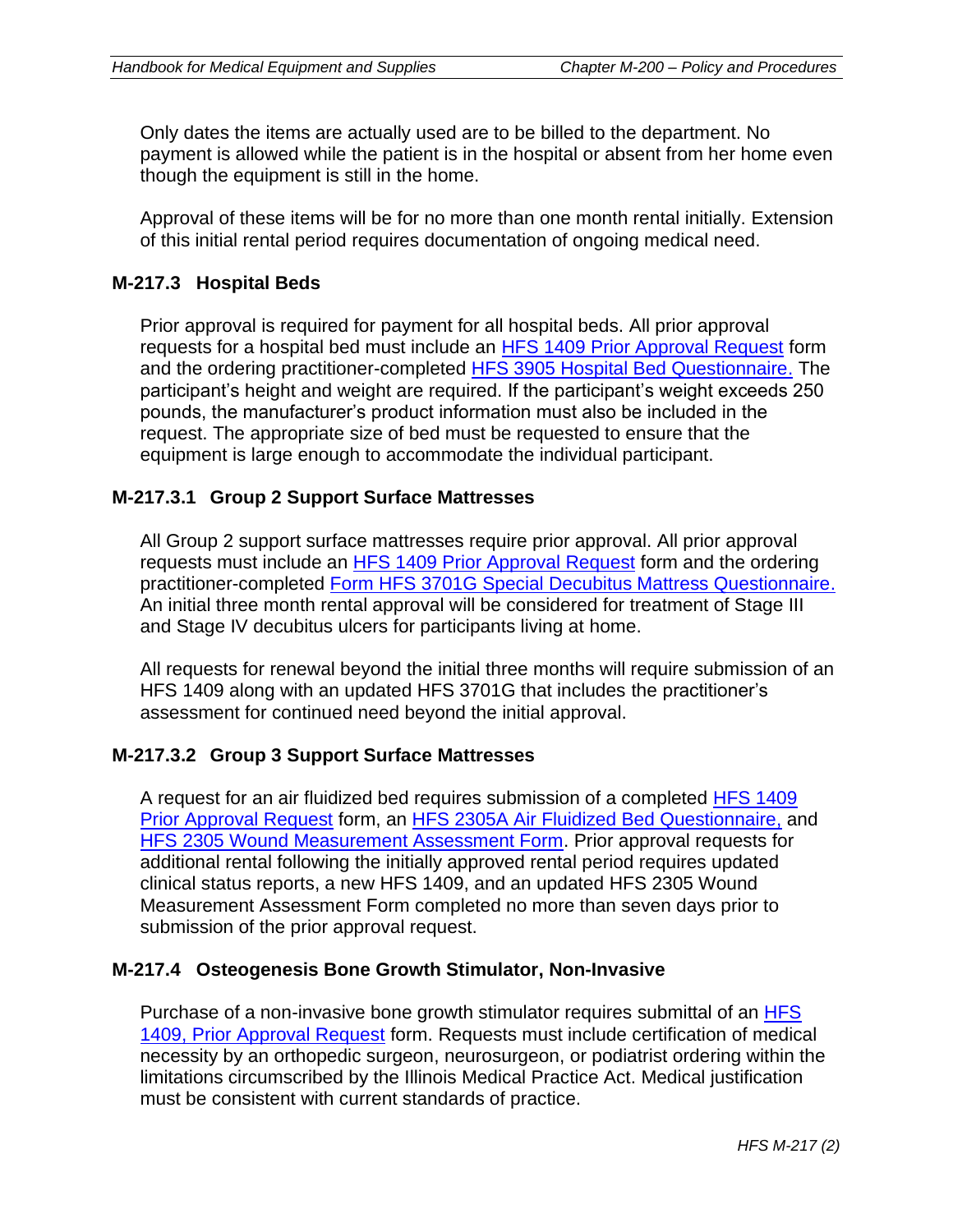Required information must include:

- Date of original injury
- Diagnosis including grading of spondylolisthesis where relevant
- Original, serial, and most recent radiographic reports delineating location and type of fracture and degree of gap at fracture site
- Nature of the precipitating injury
- Operative reports(s), current and previous at same site
- Current risk factors for nonhealing such as nicotine use, chronic renal disease, diabetes mellitus, or chronic oral steroid use
- Serial outpatient progress notes

If the patient is a teenager, a declaration must be made about the skeletal maturity or supply a radiographic report wherein a comment is made specifically about the epiphyseal growth plate either being open or closed at the fracture site proposed for treatment.

If the patient has a pacemaker or other implantable cardiac defibrillator that may be negatively affected by the bone growth stimulator, this must be declared.

#### **M-217.5 Neuromuscular Electrical Stimulator (NMES)**

Coverage of NMES is limited to the treatment of muscle atrophy of healthy muscle during or following periods of enforced inactivity when the nerve supply to the muscles to be stimulated is intact including the brain, spinal cord, and peripheral nerves, and there is a non-neurological reason for the disuse atrophy. Requests for a NMES require prior approval. The request must include submission of an [HFS](http://www.illinois.gov/hfs/info/Brochures%20and%20Forms/Pages/medicalformsnumeric.aspx)  [1409 Prior Approval Request](http://www.illinois.gov/hfs/info/Brochures%20and%20Forms/Pages/medicalformsnumeric.aspx) form and a signed and completed [HFS 2305](http://www.illinois.gov/hfs/info/Brochures%20and%20Forms/Pages/medicalformsnumeric.aspx)I, [Questionnaire and Order for Neuromuscular Electrical Stimulator \(NMES\)](http://www.illinois.gov/hfs/info/Brochures%20and%20Forms/Pages/medicalformsnumeric.aspx) to document medical necessity. Use of a NMES is intended as an adjunct to a comprehensive rehabilitation program including physical therapy and not as a substitute for it.

Please submit make, mode, and actual acquisition cost for the proposed unit. All supplies and accessories are included in the rental reimbursement of the NMES.

#### **M-217.6 Specialized Wound Therapy**

Specialized wound therapies, including but not limited to Negative Pressure Wound Therapy, require approval by the department prior to the start of treatment. Post approval will not be considered for any specialized wound therapies. The following procedures should be followed: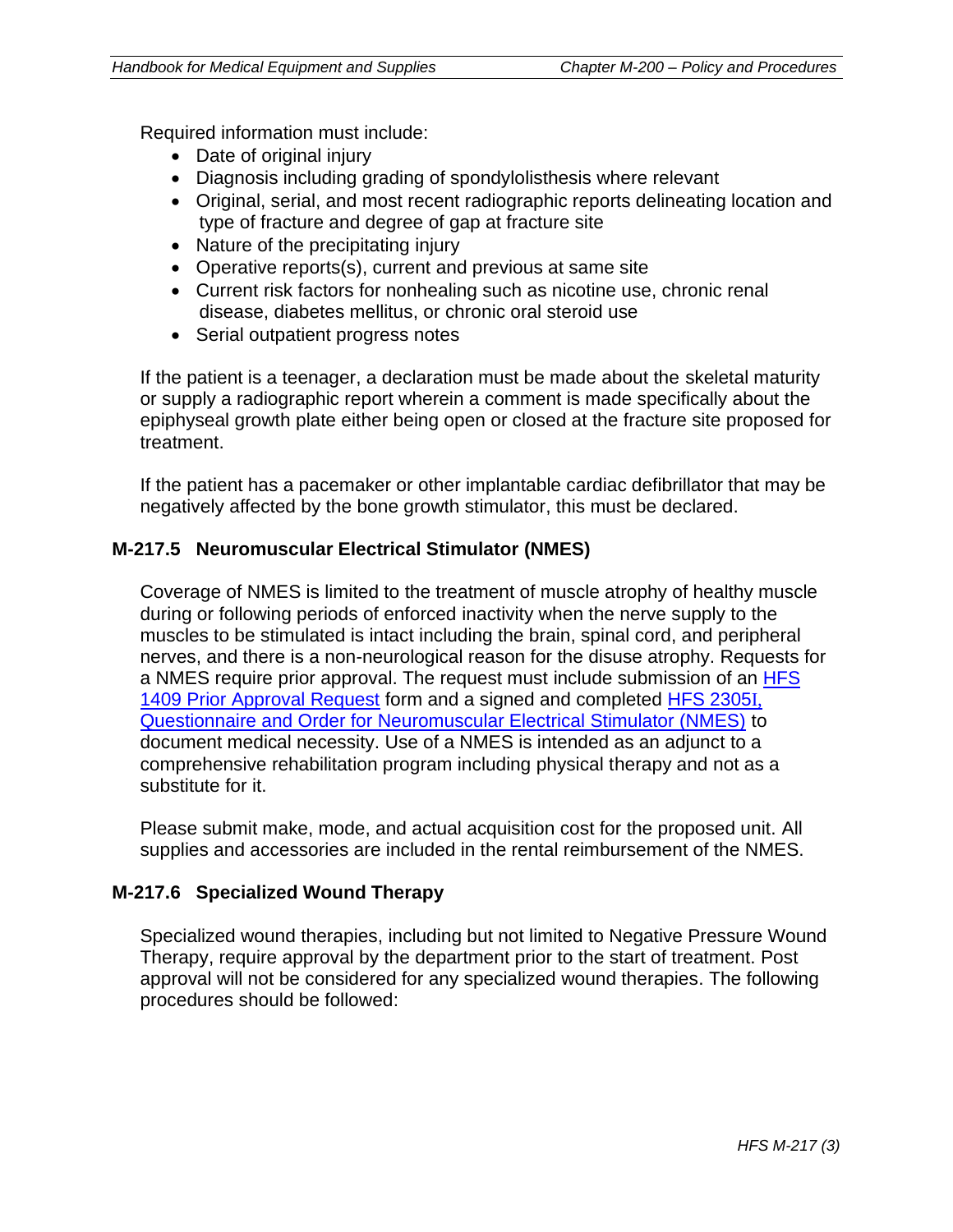**Negative Pressure Wound Therapy (NPWT)** requires approval before initiation of this type of wound therapy. Providers new to the NPWT prior approval process should contact the Prior Approval Unit at 217-524-0009 for detailed instructions and additional provider support in requesting prior approval.

Prior approval requests for consideration of an initial month of therapy will require submittal of the following:

- An [HFS 1409 Prior Approval Request](http://www.illinois.gov/hfs/info/Brochures%20and%20Forms/Pages/medicalformsnumeric.aspx) form
- an [HFS 3785 Questionnaire for Negative Pressure Wound Therapy](http://www.illinois.gov/hfs/info/Brochures%20and%20Forms/Pages/medicalformsnumeric.aspx) completed by the treating practitioner.
- supporting documentation, when applicable, including but not limited to, current history and physical, operative reports, and current wound culture and sensitivity reports
- a body assessment report from initial admission is required for all participants in a long term care facility.

**Note:** NPWT is not covered outside of the long term care per diem rate when the wound requiring treatment was acquired in that long term care facility or any sister facility.

Renewal requests for review for a second month of therapy must be received within seven days of the end date of service on the initial approval to avoid disruption in approval for reimbursement. Renewal requests will require submittal of the HFS [1409](http://www.illinois.gov/hfs/info/Brochures%20and%20Forms/Pages/medicalformsnumeric.aspx) form and a completed [HFS 3785A Progress Report for Negative Pressure](http://www.illinois.gov/hfs/info/Brochures%20and%20Forms/Pages/medicalformsnumeric.aspx)  [Wound Therapy](http://www.illinois.gov/hfs/info/Brochures%20and%20Forms/Pages/medicalformsnumeric.aspx) providing assessment of weekly wound measurements that has been reviewed, certified and signed by the treating practitioner.

Prior approval renewal requests extending beyond a cumulative two-month treatment period will require a higher level of documentation including, but not limited to, a detailed letter from the **treating** practitioner summarizing wound progress, participant compliance and overall management of participant's co-morbid conditions, along with discussion of medical need for continued NPWT.

**Note:** If the participant is admitted to the hospital during the approved dates of service, the provider must notify the department to end the approval. If NPWT is ordered upon discharge from the hospital, the provider must submit a new prior approval request for review.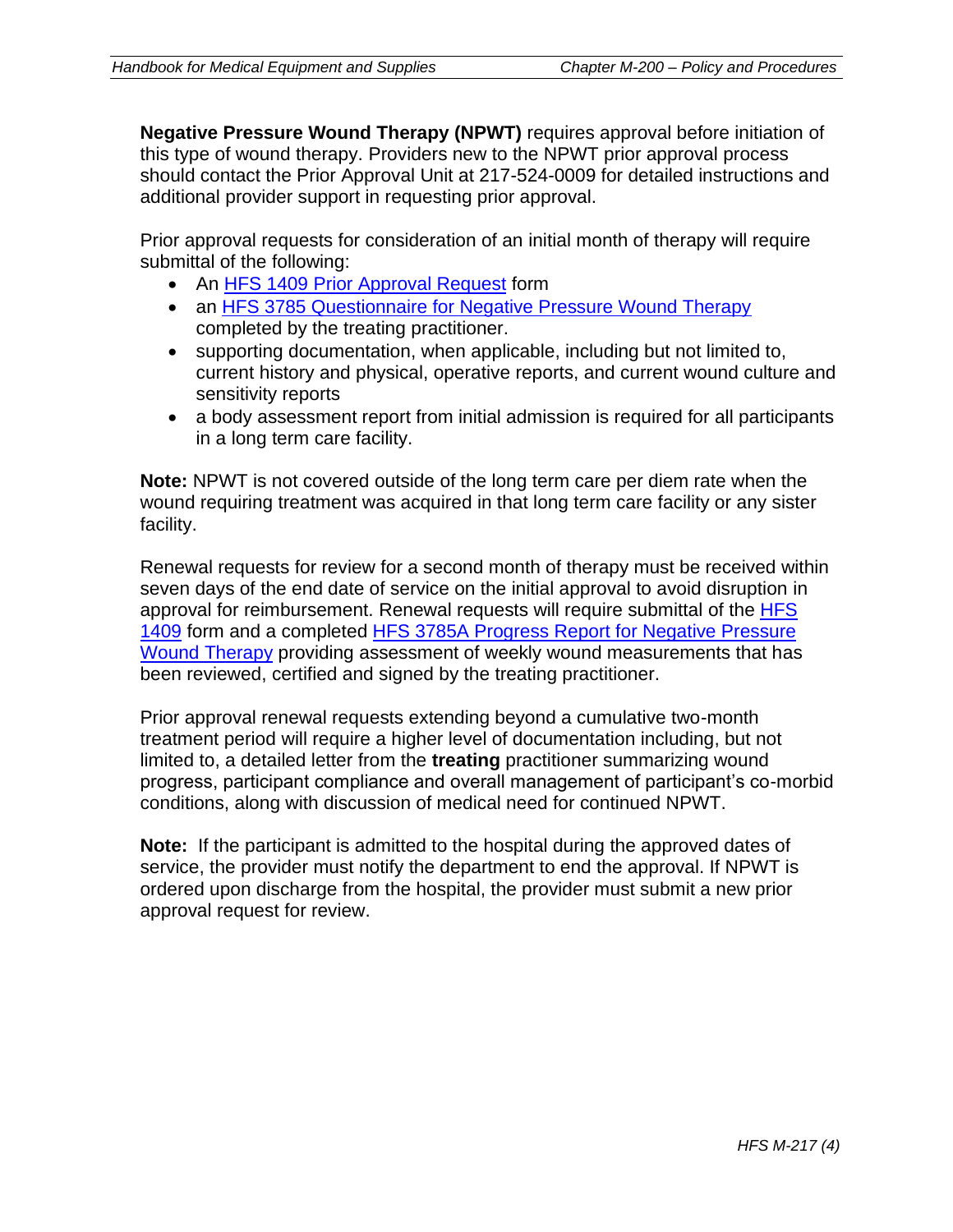#### **M-217.7 Home Phototherapy**

An [HFS 1409, Prior Approval Request](http://www.illinois.gov/hfs/info/Brochures%20and%20Forms/Pages/medicalformsnumeric.aspx) form must be submitted for home phototherapy along with a completed [HFS 2305H, Questionnaire for Home](http://www.illinois.gov/hfs/info/Brochures%20and%20Forms/Pages/medicalformsnumeric.aspx)  [Phototherapy,](http://www.illinois.gov/hfs/info/Brochures%20and%20Forms/Pages/medicalformsnumeric.aspx) supporting laboratory documentation, and any available clinical records such as admission history and physical and discharge summary. The rental reimbursement includes caregiver education on proper use of equipment and set-up. Use of the phototherapy unit must be in compliance with appropriate precautions including eye protection when applicable.

#### **M-217.8 Heavy Duty Equipment**

[HFS 1409 Prior Approval Requests](http://www.illinois.gov/hfs/info/Brochures%20and%20Forms/Pages/medicalformsnumeric.aspx) for heavy duty equipment, including but not limited to, wheelchairs and hospital beds, must include the participant's height, weight and other applicable physical measurements. Providers must also include the manufacturer's product information summarizing the product specifications to ensure equipment is appropriate to accommodate the size of the participant to meet their long term needs.

#### **M-217.9 Compression/Burn Garments**

An [HFS 1409 Prior Approval Request](http://www.illinois.gov/hfs/info/Brochures%20and%20Forms/Pages/medicalformsnumeric.aspx) form must be submitted for compression/burn garments accompanied by a completed [HFS 2305K Compression/Burn Garments](http://www.illinois.gov/hfs/info/Brochures%20and%20Forms/Pages/medicalformsnumeric.aspx)  [Questionnaire.](http://www.illinois.gov/hfs/info/Brochures%20and%20Forms/Pages/medicalformsnumeric.aspx) Orders for compression/burn garments must include the following:

- Related diagnosis(es)
- Specification of requested item
- Specification if the garment is to be worn during the day and/or night
- Anatomic area(s) to which the garment is to be applied.
- Units of pressure

Miscellaneous items such as zippers, pockets, and silicone bands will be considered when included in the practitioner order with documentation to support the medical essential need for the item. Items that are primarily for comfort, convenience, or recreation are excluded from coverage.

If a more expensive brand is requested, documentation must be submitted to support why a more cost-effective compression garment is not expected to meet the patient's needs. Absent this documentation, the more cost-effective brand will be considered to arrive at an approved amount. The prior approval request requires submission of the manufacturer's name, product name with item description, and copy of the invoice reflecting actual acquisition cost for the garment.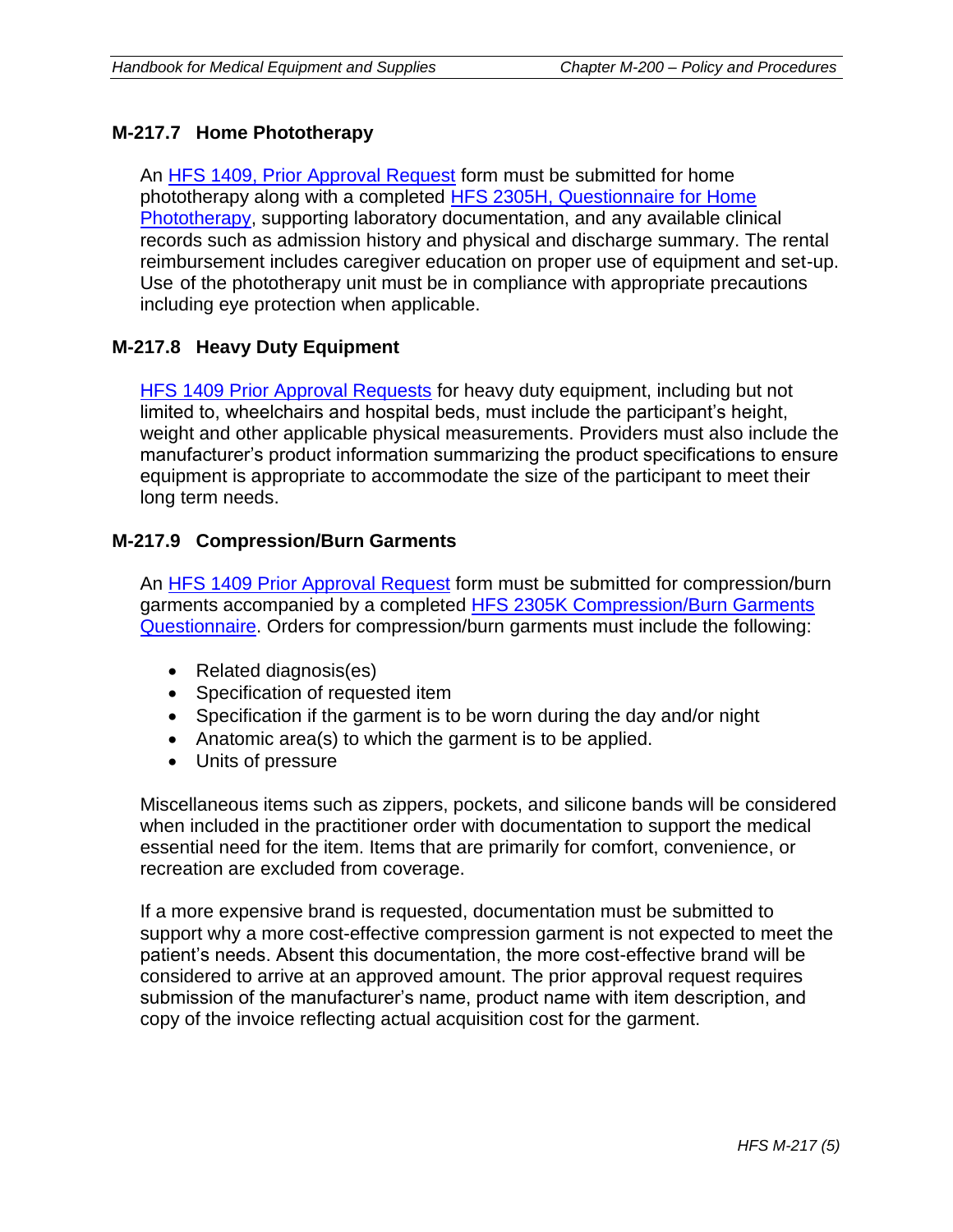#### **M-217.10 Not Elsewhere Classified (NEC) or Miscellaneous Items**

Providers must use the appropriately assigned HCPCS code when available. If the provider is unable to determine an appropriate HCPCS for an item to be requested, the NEC may be used.

When it is necessary to use an NEC code, the provider must submit the manufacturer's product information describing the requested item along with the manufacturer's invoice displaying the acquisition cost to the provider. In most circumstances, NEC item requests will also require submission of medical documentation specific to the client that supports the medical essential need for the item being requested.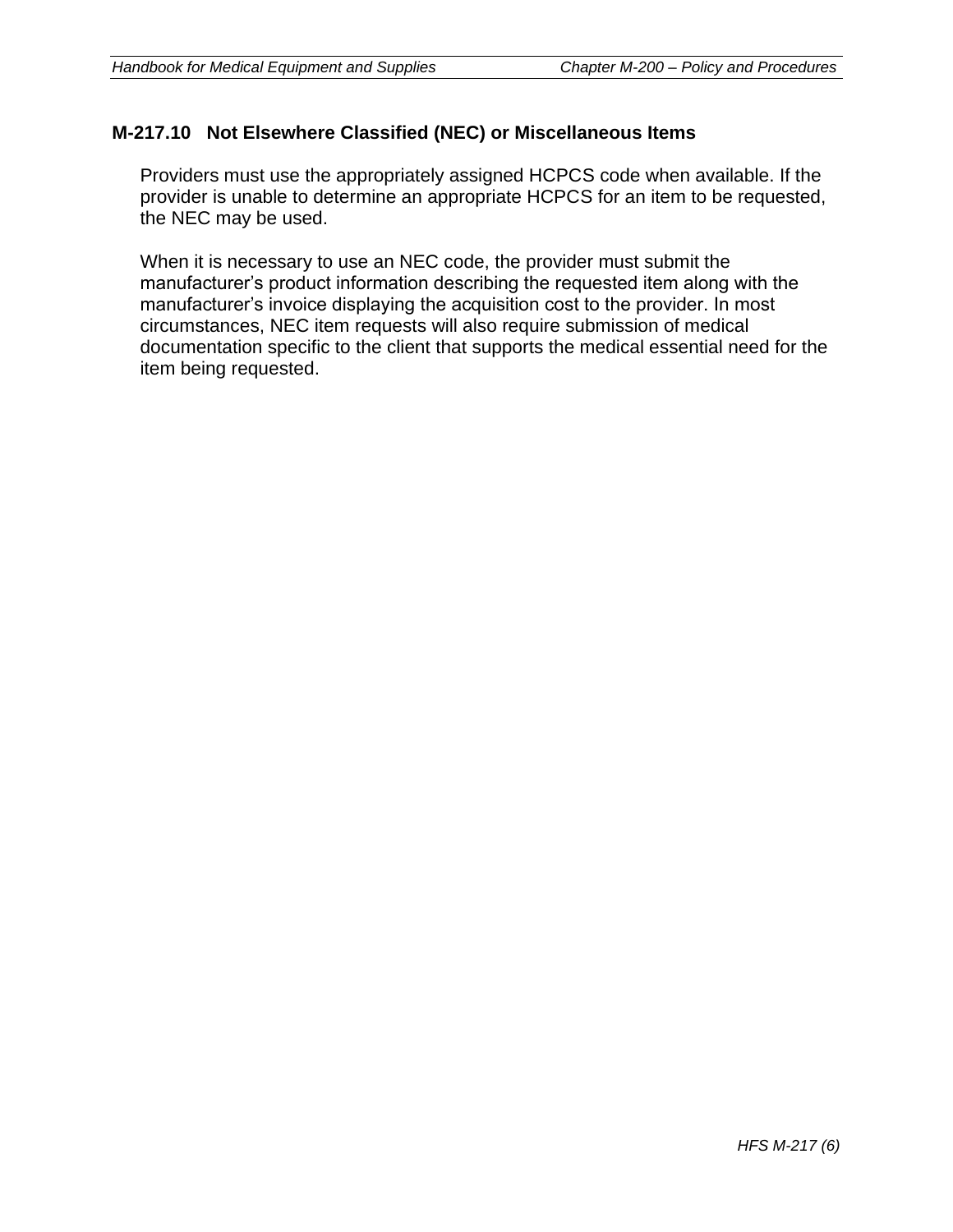### **M-218 Limitations and Considerations Regarding Coverage of Items by Other Programs**

When a covered participant is eligible for the services of other agencies (State or federal), private insurance or disability compensation, etc., such resources must be billed first. The provider is responsible for determining the status of a participant's coverage and third party liability prior to submitting claims to the department.

If a participant did not inform the provider of his or her eligibility for medical assistance, the claim must be received no later than six months following the date they are informed by the participant. To be considered for exception, documentation of the provider's dated, private-party bills or collection correspondence that were addressed and mailed to the patient each month following the date of service must be supplied with the request for override approval.

Refer to Handbook for Providers of Medical Services, Chapter 100 General Policy and Procedures, for further information on third party coverage.

#### **M-218.1 Division of Specialized Care for Children (DSCC)**

DSCC handles the care coordination of children who have special needs, including children who are medically fragile and technology dependent. The department and DSCC coordinate and adjust their respective policies to avoid duplication of services between the two departments. For children who are eligible in both programs, providers must first request prior approval through HFS. If the item is not approved by HFS, DSCC may consider covering the item.

For HFS coverage of medical equipment and supplies for children who are also eligible for services under DSCC, the item must meet all the requirements described in this handbook, including prior approval. Such items require a valid practitioner order and must meet all other coverage requirements as outlined in this handbook, regardless of the child's inclusion in a DSCC case plan. The DSCC case plan, however, may contain information that will assist in obtaining prior approvals from the department, such as the medical justification for the item, functional prognosis, etc.

#### **M-218.2 Early Intervention (EI)**

Illinois' Early Intervention program's mission is to assure that families who have infants and toddlers, birth to three years of age, with diagnosed disabilities, development delays or substantial risk of significant delays, receive resources and support that assist them in maximizing their infants' and toddlers' development.

EI services must be sought first for children in this age group.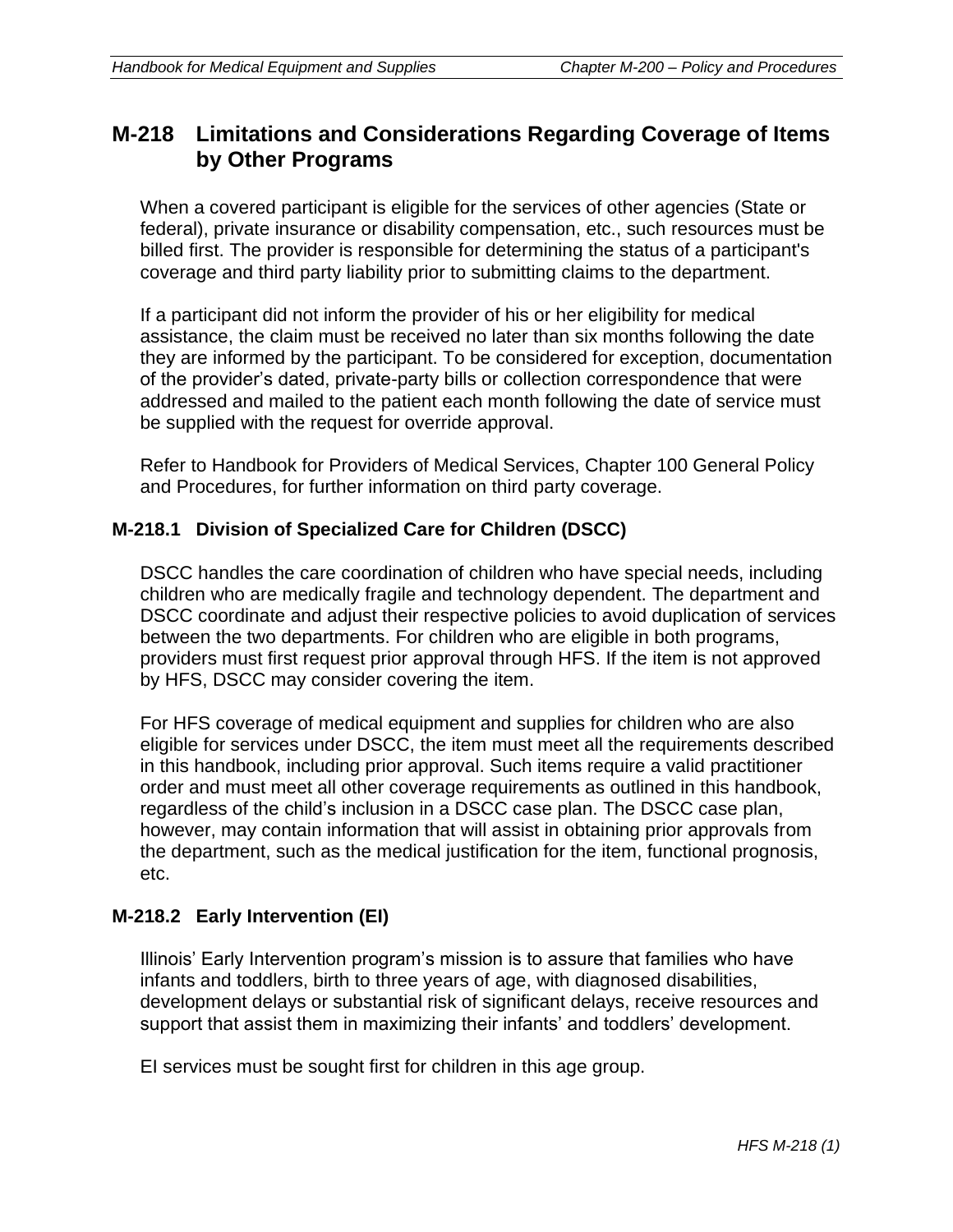Providers billing for EI covered items or services must bill the EI Central Billing Office (CBO) for payment. Contact Early Intervention at 1-800-634-8540 for service questions, and 217-782-1981 for billing questions.

#### **M-218.3 Medicare**

For patients with Medicare coverage, charges must be first submitted to Medicare unless the fee schedule indicates the item is not covered by Medicare. The department will consider Medicare's payment on an item or service to be a determination of medical necessity for the item and for the quantity dispensed and paid. If the claim does not crossover automatically from Medicare, providers may bill the department for consideration of co-insurance and deductibles on Medicareallowed items by submitting Form HFS 3797, Medicare Crossover Invoice. Medicare/Medicaid crossover claims must meet the 24-month timely filing limitation as stated in 89 Illinois Administrative Code section 140.20.

For dates of service July 1, 2015 and after, providers may bill the department for Medicare co-insurance and deductibles for individuals enrolled in a Medicare Advantage Plan (MAP) and Medicaid. HFS will consider cost-sharing when the participant is a Qualified Medicare Beneficiary (QMB) with or without Medicaid full benefits. Additional information regarding the QMB program can be found on the QMB Medicare Savings Programs webpage.

Claims from MAPs do not automatically cross over to the department. Providers must submit claims within the twenty-four (24) month timely filing limit for Medicare crossovers. Providers should review the Explanation of Medicare Benefits to determine if the patient has co-insurance and deductibles. Non-Institutional providers, such as DME providers, are required to submit a paper HFS 3797, Medicare Crossover Invoice or 837P to the department. Claims must be completed in the same manner as original fee-for-service Medicare crossover claims.

Refer to Appendix M-2 for specific instructions on billing Medicare/Medicaid crossover claims.

If Medicare makes a payment on only a portion of the quantity billed, the remaining quantity should be billed on Form HFS 2210, with a copy of the Medicare EOMB and Form HFS 1624 Override Form. If the quantity is over the department's coverage limits for that item, prior approval is required.

**Example**: If the department allows a quantity of ten per month without prior approval, but the physician orders a quantity of fifteen per month and Medicare allows payment for only three per month, the department will pay co-insurance on the quantity of three. Payment for the remaining twelve items per month would require prior approval. The remaining quantity should be billed on an HFS 2210 for special handling with an HFS 1624 Override Form to override the Medicare edit.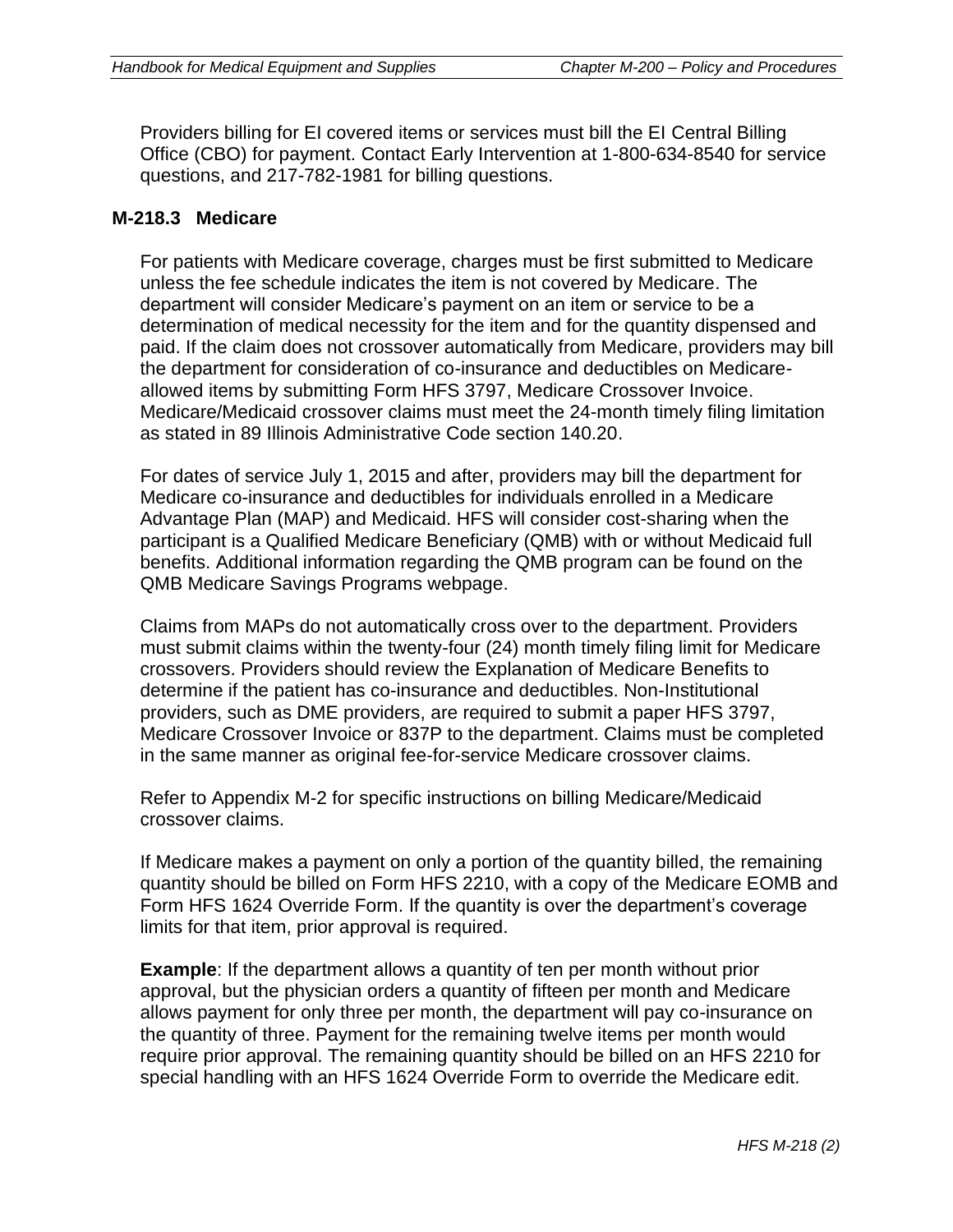Refer to the Handbook for Providers of Medical Services, Chapter 100 General Policy and Procedures, for more information on the relationship between the department's coverage and Medicare coverage.

Claims that have been denied by Medicare for which the provider is seeking payment must be submitted on a Form [HFS](http://www.illinois.gov/hfs/info/Brochures%20and%20Forms/Pages/medicalformsnumeric.aspx) 2210 with a copy of the EOMB and HFS [1624 Override Form.](http://www.illinois.gov/hfs/info/Brochures%20and%20Forms/Pages/medicalformsnumeric.aspx) Before submitting a claim to the department, the provider should review the reason for Medicare's denial to determine whether the claim should be submitted. In general, the provider should submit a claim to the department for payment consideration only when the reason for Medicare's denial of payment is either:

- The patient was not eligible for Medicare benefits, or
- The service is not covered as a Medicare benefit.

Provider billing errors and contractual obligations will not be considered for payment.

If the provider requested a reconsideration of Medicare's denial, the department is not to be billed until after Medicare's reconsideration decision.

If charges are denied by Medicare for an item or service for which the department requires prior approval, a post approval request may be submitted but it must have the Medicare EOMB attached to explain the reason for denial. Such requests must be submitted within 90 days following final adjudication by Medicare.

Appropriate and complete documentation (including a copy of Medicare's denial, reason and date of notification) must be submitted with a provider's request for prior approval [\(Form HFS 1409\)](http://www.illinois.gov/hfs/info/Brochures%20and%20Forms/Pages/medicalformsnumeric.aspx), the practitioner's order and documentation of medical necessity. If Medicare reconsideration was requested and denied, a copy of the reconsideration decision and any correspondence should also be attached. All limitations and requirements in Chapter M-200 apply to these requests.

#### **M-218.4 Women, Infants and Children Program (WIC)**

WIC maintains a list of formulas and nutritional supplements that are covered by the Illinois Department of Public Health's WIC Program. The participants eligible for services include infants up to one year; children up to age 5; and women who are pregnant, lactating or up to six months postpartum. Participants must seek benefits from the WIC Program before prior approval of these same items will be considered by the department.

In order for the department to consider prior approval for a WIC covered item, the request must contain a WIC denial letter. The letter must document either the quantity covered by the WIC program, or a statement that an item is not covered by WIC.

The department will consider prior approval of medically essential formulas when: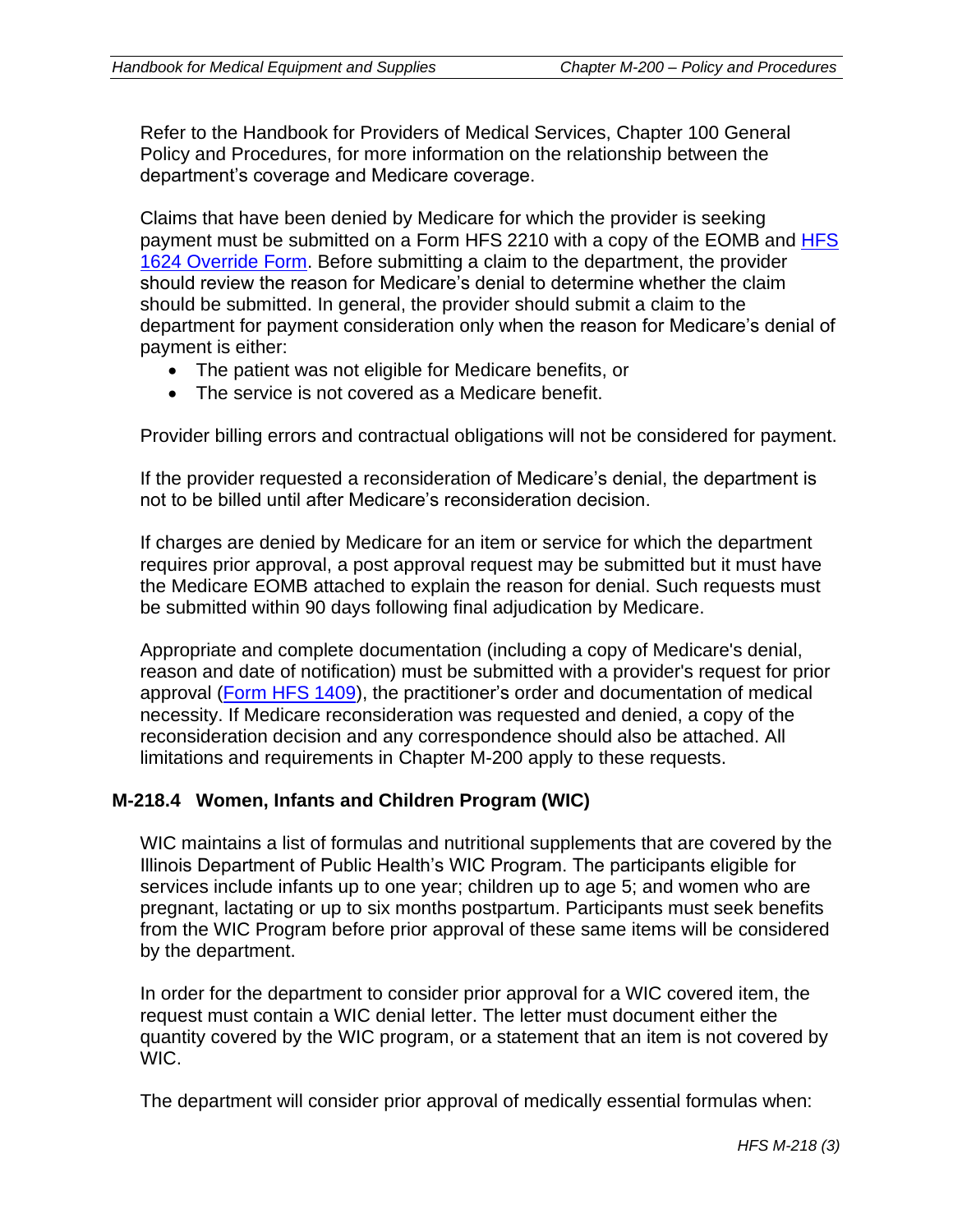- The formula is not approved for coverage through the WIC program, or
- The quantity of formula is in excess of the amount provided by the WIC program.
- The client is completely tube fed with no oral intake **and** has the required supporting WIC denial letter.
- A request is received for prior approval for formula until a WIC appointment can be completed to coordinate eligible WIC benefits. A one-month supply will be initially considered with a maximum of two-month supply consideration.

The prior approval request must contain:

- A completed [HFS 1409 Prior Approval Request](http://www.illinois.gov/hfs/info/Brochures%20and%20Forms/Pages/medicalformsnumeric.aspx) form
- Documentation of WIC coverage or non-coverage of WIC listed formulas
- A practitioner completed [HFS 3701N Questionnaire for Enteral Nutrition](http://www.illinois.gov/hfs/info/Brochures%20and%20Forms/Pages/medicalformsnumeric.aspx) that includes the current, dated, practitioner order for the requested formula.
- Attached documentation of the medical condition which supports the medical need for the formula or for the quantity which exceeds the WIC allowance.